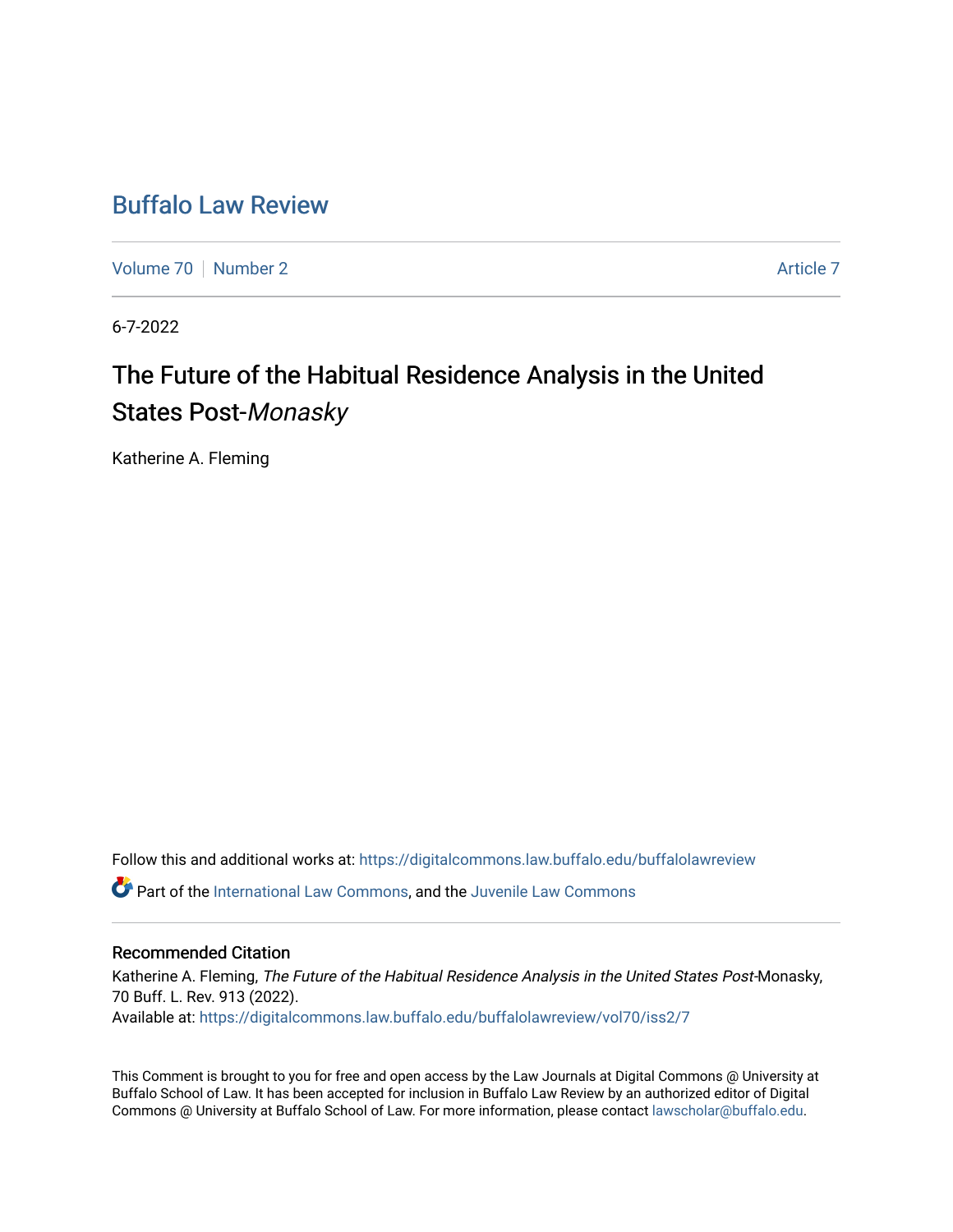# Buffalo Law Review

VOLUME 70 APRIL 2022 NUMBER 2

### **The Future of the Habitual Residence Analysis in the United States Post-***Monasky*

KATHERINE A. FLEMING[†](#page-1-0) 

#### **CONTENTS**

| 914                                                   |
|-------------------------------------------------------|
| BACKGROUND TO THE 1980 HAGUE<br>Ι.                    |
|                                                       |
| A. The Origins and Policy Behind the 1980             |
|                                                       |
| <b>B.</b> The Different Habitual Residence Approaches |
|                                                       |
|                                                       |
|                                                       |
|                                                       |
| MONASKY V. TAGLIERI: THE TOTALITY-OF-THE-<br>11. –    |
| CIRCUMSTANCES TEST FOR HABITUAL RESIDENCE             |
| AND ITS APPLICATION IN SUBSEQUENT CASE LAW 931        |
| A. Monasky v. Taglieri: The Totality-of-the-          |
|                                                       |
| 1. Background: Key Facts and Procedural               |
|                                                       |
| 2. The Totality-of-the-Circumstances Test 936         |
| B. The Application of the Totality-of-the-            |
| Circumstances Test in Subsequent Case Law 939         |

<span id="page-1-0"></span><sup>†</sup> J.D., 2021, University at Buffalo School of Law.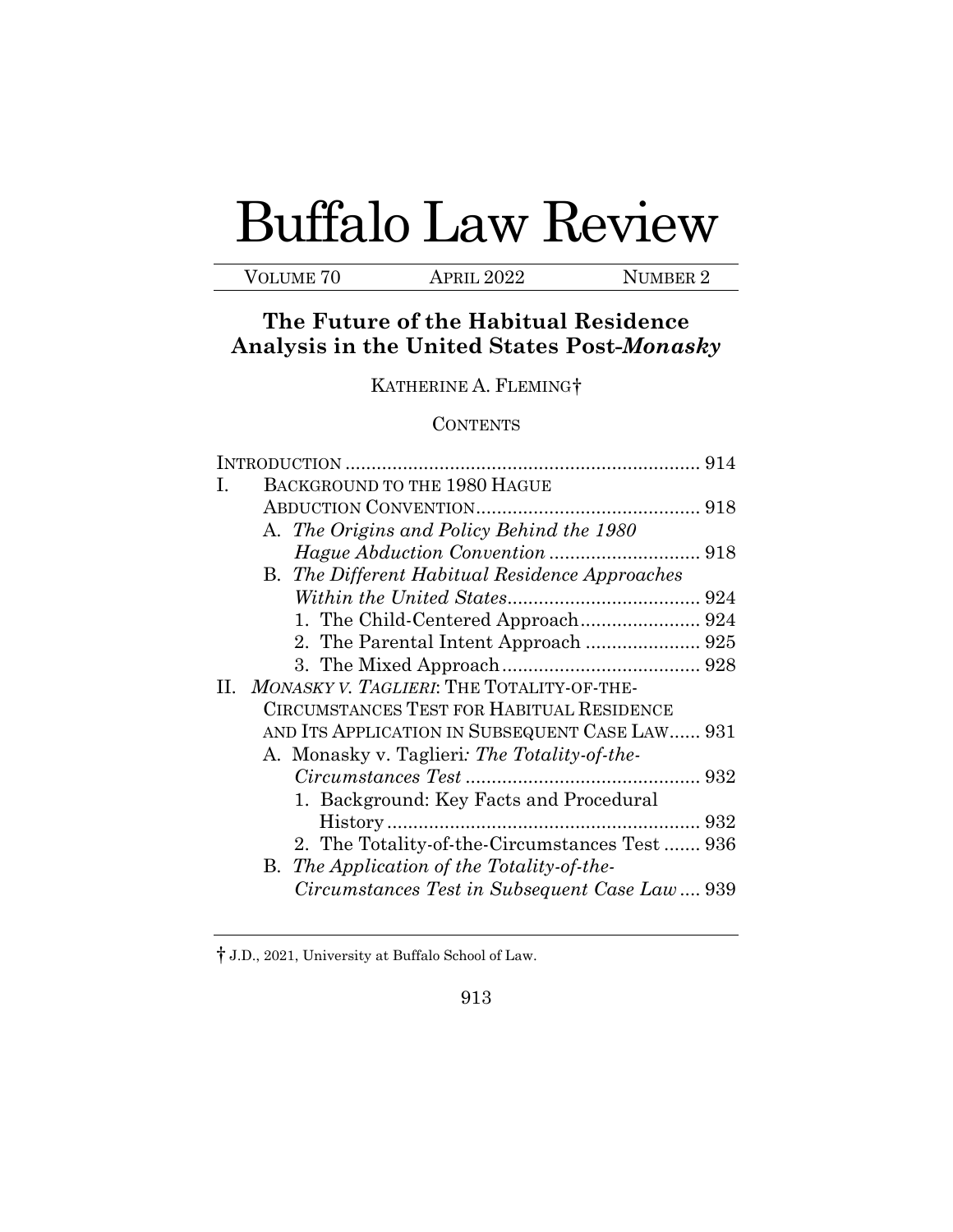| III. | POST-MONASKY: THE FUTURE OF THE TOTALITY-    |
|------|----------------------------------------------|
|      |                                              |
|      | A. The Mixed Approach Best Serves the Aims   |
|      | of the Convention Through Maximum            |
|      | Flexibility Based on the Circumstances of    |
|      |                                              |
|      | 1. While Flexible, the Child-Centered        |
|      | Approach Risks Trespassing into              |
|      | Substantive Custody Matters or Creating      |
|      | Artificial Ties and Only Works in Cases      |
|      |                                              |
|      | 2. The Parental Intent Approach Fails to     |
|      | Adequately Take a Child's Acclimatization    |
|      | into Account and May Lead to Winner-         |
|      | Takes-All Credibility Determinations 945     |
|      | 3. The Mixed Approach Provides Flexibility   |
|      | Based on the Circumstances of the Case       |
|      | and Follows a Clear International Trend  947 |
|      | B. The Totality-of-the-Circumstances Test in |
|      | Monasky Harmonized the Habitual              |
|      | Residence Analysis in the United States 949  |
|      | C. The Future of the Habitual Residence      |
|      |                                              |
|      |                                              |

#### **INTRODUCTION**

 The recent Supreme Court case *Monasky v. Taglieri* sets a uniform approach for determining the habitual residence of children for the purposes of the Hague Convention of 25 October 1980 on the Civil Aspects of International Child Abduction.[1](#page-2-0) Prior to the Court's decision, American courts took varying approaches to habitual residence, applying the

<span id="page-2-0"></span> Aspects of International Child Abduction, Oct. 25, 1980, T.I.A.S. No. 11,670, 11343 U.N.T.S. 89 [hereinafter Convention]. The Convention entered into force 1. Monasky v. Taglieri, 140 S. Ct. 719 (2020); Hague Convention on the Civil for the United States on July 1, 1988. *Status Table*, HCCH, [https://www.hcch.](https://www.hcch) net/en/instruments/conventions/status-table/?cid=24 (last visited Apr. 11, 2022).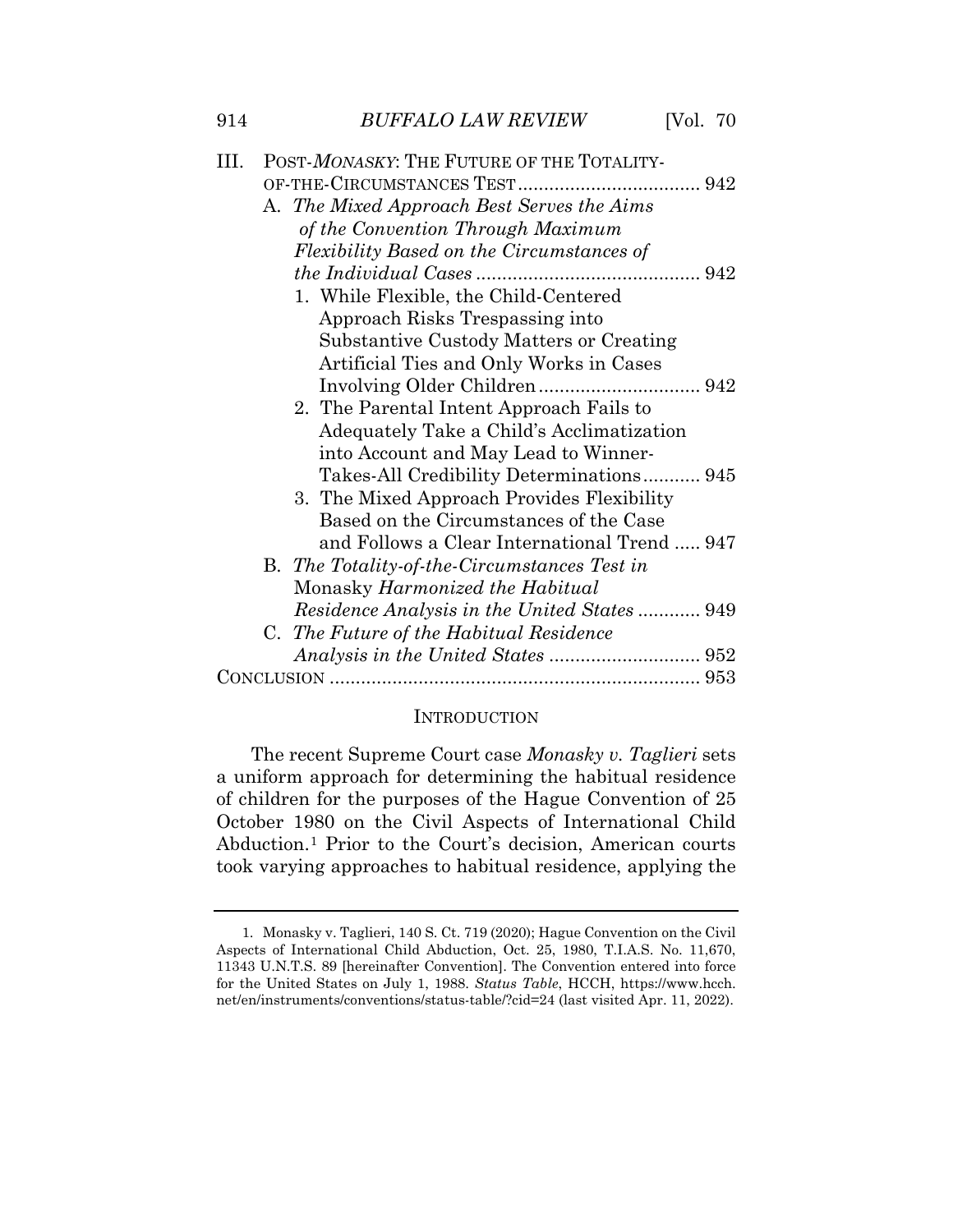parental intent approach, the child-centered approach, and the mixed approach. The Court clarified that the habitual residence analysis includes more than express parental agreement, but this Comment argues that the totality-of-thecircumstances inquiry must take a sufficiently narrow approach to avoid frustrating the aims of the Convention. While the analysis requires more than parental intent or agreement, factual inquiries into the child's acclimatization must not cross into substantive custody determinations.

 children wrongfully removed to or retained in any courts—the courts in the country of the child's habitual profiting from their wrongdoing. Since entering into force, The Convention seeks "to secure the prompt return of Contracting State; and to ensure that rights of custody and of access under the law of one Contracting State are effectively respected in the other Contracting States."[2](#page-3-0) This international treaty creates a civil mechanism for the prompt return of children who "have been removed from or retained outside of their country of habitual residence in violation of custodial rights."[3](#page-3-1) According to the Convention's philosophy, the summary return mechanism allows the most appropriate residence—to determine custody issues. The legal framework provides a remedy for the violation of the leftbehind parent's custody rights, and the prompt return of the child deters child abduction by preventing abductors from "the Convention has proven to be one of the most effective tools available for parents or legal guardians to seek the

<span id="page-3-0"></span> U.S.C. § 9003(a). The Convention only applies between Contracting States. *See*  partners as of 2020 as well as on the Convention generally, see U.S. DEP'T OF borders under the Convention." *Id.* at 5. 2. Convention, *supra* note 1. The International Child Abduction Remedies Act (ICARA) implements the Convention in the United States and grants both federal and state courts jurisdiction over international child abduction cases. 22 Convention, *supra* note 1. For information on the United States' contracting STATE, ANNUAL REPORT ON INTERNATIONAL CHILD ABDUCTION 6 (2020). Additionally, "parents can also seek access to their children across international

<span id="page-3-1"></span><sup>3.</sup> U.S. DEP'T OF STATE, *supra* note 2, at 5.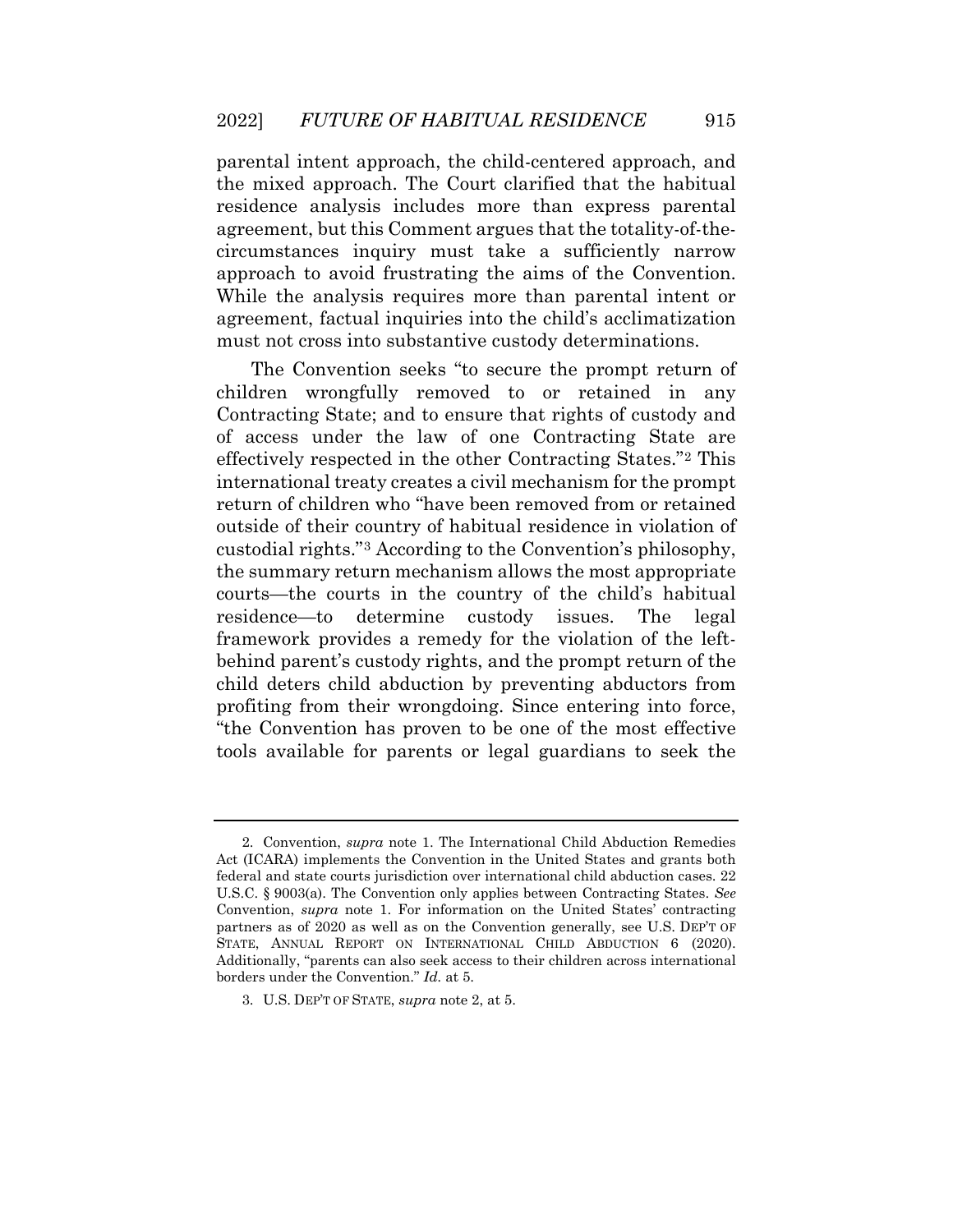return of their abducted children."[4](#page-4-0) In 2015, the United six hundred children from the United States to another States Department of State reported parents abducted over country, so the Convention remains an important mechanism for safeguarding the best interests of children.[5](#page-4-1)

 in abductions by noncustodial parents, so a child's habitual just their home.[6](#page-4-2) The Convention would protect children that, in addition to parental intent, a child may become habitually resident in a country due to his or her ties and kind of complicated analyses used for domicile.[7](#page-5-0) Lower Since the Convention does not define habitual residence, the analysis has evolved over time. Originally, the drafters of the Convention envisaged a remedy for custodial parents residence appeared obvious: a child's habitual residence was after the abductor removed them from their primary caretaker. The drafters intended to prevent the noncustodial parent from uprooting the child from where the parents decided the child would live. Over time, courts have found acclimatization, with the caveat that courts should avoid the

7. Rhona Schuz, *Policy Considerations in Determining the Habitual* 

<span id="page-4-0"></span> 4. *Id.* The Convention seeks to return children quickly, but unfortunately, a prompt return is not always possible. *See* Eric Lesh, *Jurisdiction Friction and the Should Be Heard Exclusively by Federal Courts*, 49 FAM. CT. REV. 170, 174 (2011) *Frustration of the Hague Convention: Why International Child Abduction Cases*  (discussing "the slowness of the American system" in Convention cases).

<span id="page-4-1"></span> *Convention Issues in Federal Courts*, 69 BAYLOR L. REV. 636, 637 (2017). the United States in 2019, the majority (160) coming from Convention countries. U.S. DEP'T OF STATE, *supra* note 2, at 8 (2020). 5. Rachel Koehn, Comment, *Family Law Frustrations: Addressing Hague*  According to the 2020 Annual Report, 220 abducted children were returned to

<span id="page-4-2"></span> 6. *See generally* Adair Dyer, *Report on International Child Abduction By One*  LAW, III ACTES ET DOCUMENTS DE LA QUATORZIÈME SESSION 10, 23 (1982) [hereinafter Dyer Report]. Dyer prepared his report as part of the preparatory work for the Convention (the "travaux préparatoires"). The Travaux <https://library.law.yale.edu/collected-travaux-preparatoires>(last visited Apr. 11, *Parent ('Legal Kidnapping')*, *in* HAGUE CONFERENCE ON PRIVATE INTERNATIONAL Préparatoires are official documents recording the negotiations, drafting, and discussions during the process of creating a treaty. These documents may be consulted and taken into consideration when interpreting treaties. *See Collected Travaux Préparatoires*, LILLIAN GOLDMAN LAW LIBRARY, YALE L. SCH., 2022).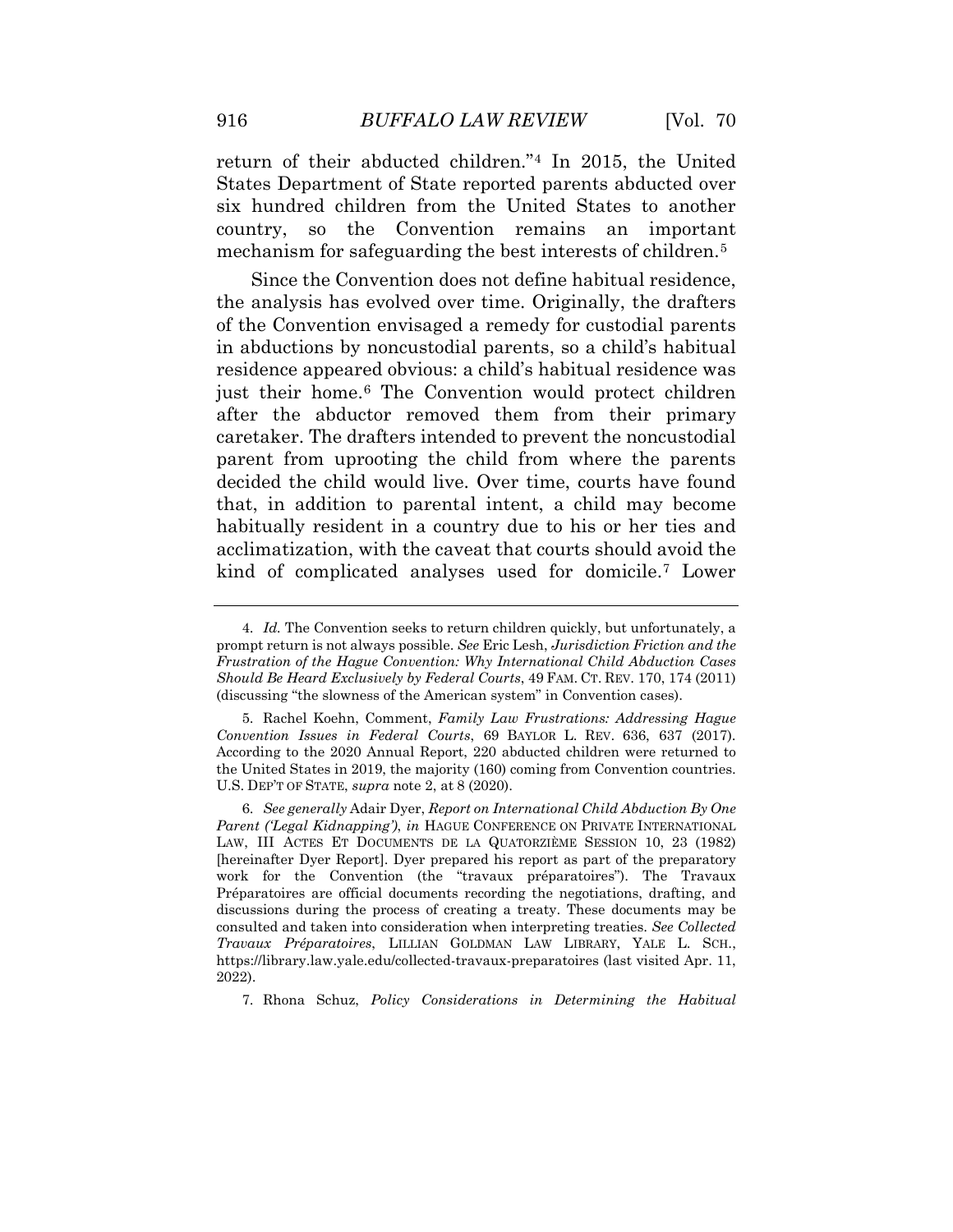courts' divergent approaches to habitual residence created a child's integration that existed until the Court harmonized tension between focusing on parental intent versus the the analysis in *Monasky*.

 intent is only one factor in the habitual residence analysis custody determinations. This Comment considers how courts have applied *Monasky* and whether or not the case law This Comment focuses on *Monasky*'s uniform approach for determining the habitual residence of children and advocates for a mixed approach. The Court found that habitual residence does not require an actual agreement about where a child lives, but rather depends on the factual circumstances.[8](#page-5-1) While the Court clarified that parental and that no one factor is dispositive under the mixed approach, lower courts must be careful not to turn the analysis into a domicile-like inquiry or stray into substantive requires further clarification.

 *Monasky* case law in the United States. Next, Part II addresses the background to and decision in *Monasky*, along with the application of the totality-of-the-circumstances test of the habitual residence analysis post-*Monasky* by Part I puts the case into context by explaining the origin and policies of the Convention before turning to the prein subsequent case law. Finally, Part III addresses the status

<span id="page-5-0"></span> *Residence of a Child and the Relevance of Context*, 11 J. TRANSNAT'L L. & POL'Y CONVENTION ON INTERNATIONAL CHILD ABDUCTION 89 (1999) (comparing the simplicity and flexibility of habitual residence as opposed to domicile); Tai FORDHAM L. REV. 3325, 3338–39 (2009) (discussing the decision not to define information on domicile in conflict of laws in the United States, see generally Mo  Zhang, *Habitual Residence v. Domicile: A Challenge Facing American Conflict of Laws*, 70 ME. L. REV. 161 (2018). Domicile is the principal connecting factor for 101, 105–06 (2001); *see* PAUL R. BEAUMONT & PETER E. MCELEAVY, THE HAGUE Vivatvaraphol, Note, *Back to Basics: Determining A Child's Habitual Residence in International Child Abduction Cases Under the Hague Convention*, 77 "habitual residence" in order to ensure flexibility in its application). For conflict of laws in the United States, involving "an enduring and persistent relationship" between a person and a place. *Id.* at 189. It requires presence and intent to remain.

<span id="page-5-1"></span><sup>8.</sup> Monasky v. Taglieri, 140 S. Ct. 719, 726 (2020).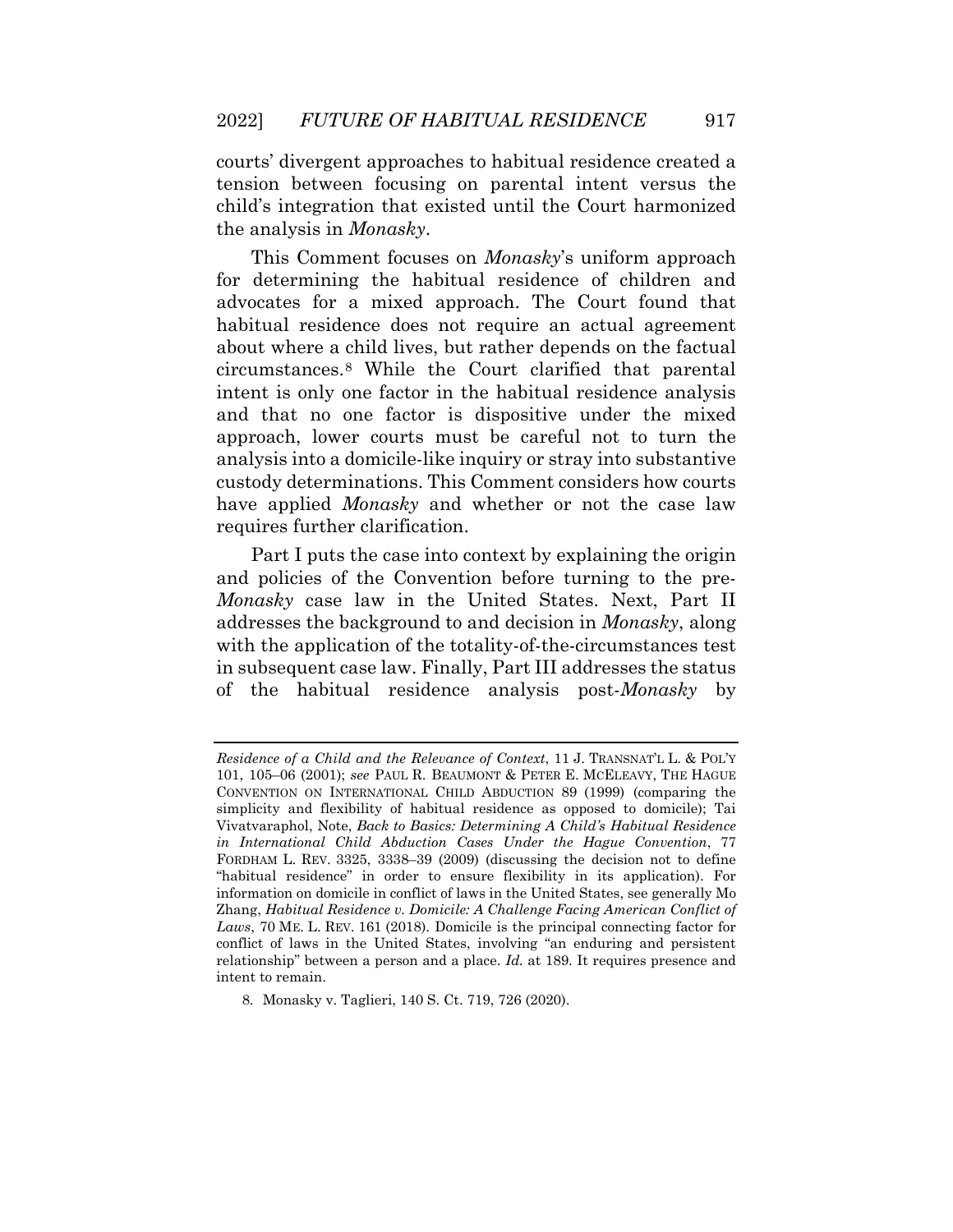subsequent application, and the habitual residence analysis discussing the best approach to habitual residence, the merits of the totality-of-the-circumstances test and its moving forward.

#### I. BACKGROUND TO THE 1980 HAGUE ABDUCTION **CONVENTION**

Section I.A addresses the origins and policy behind the Convention. Section I.B outlines the three approaches to habitual residence in the United States prior to *Monasky*: the child-centered, parental intent, and mixed approaches.

#### A. *The Origins and Policy Behind the 1980 Hague Abduction Convention*

 parent's "home court" advantage, the other parent's financial Several factors led to the increase in international child abductions in the late twentieth century that necessitated drafting the Convention, including improved international transportation and communication, relaxed visa restrictions in some regions, and increased mobility in labor internationally.[9](#page-6-0) Additionally, most international child abductions occur in "international" families, and in the lead up to the Convention, the Dyer Report noted an increase in marriages between persons from different countries as well as a general trend in countries granting divorces.[10](#page-6-1) Certain circumstances create the perfect storm for international child abduction, such as the breakdown of the parents' relationship, cultural differences, fear or frustration, and opportunity.[11](#page-7-0) Frustration may come from a lack of control, and a parent might fear losing their child due to the other

<span id="page-6-0"></span> guardians or close family members" as distinct from "classic kidnapping" by third parties. BEAUMONT & MCELEAVY, *supra* note 7, at 1. 9. Dyer Report, *supra* note 6, at 18. In private international law, "child abduction" refers to "the unilateral removal or retention of children by parents,

<span id="page-6-1"></span><sup>10.</sup> Dyer Report, *supra* note 6, at 19; *see, e.g.*, BEAUMONT & MCELEAVY, *supra*  note 7, at 2 n.10 (discussing the increase in divorces in the United Kingdom).

<sup>11.</sup> Dyer Report, *supra* note 6, at 20.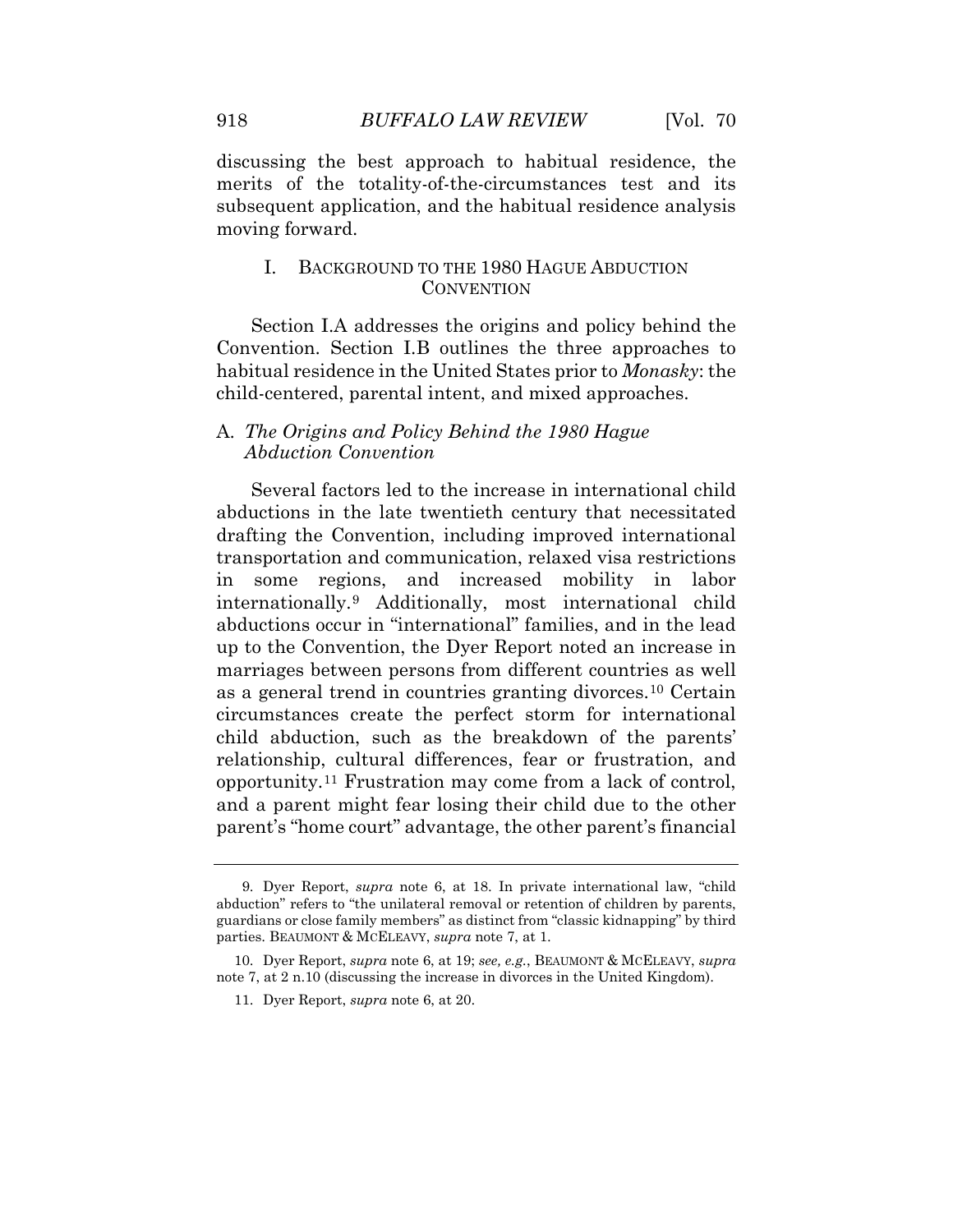security, or fears that the other parent will take away the child. In any case, the abductor must believe that they will profit from their wrongdoing.[12](#page-7-1) The Convention aimed to combat the growing problem of international child abduction through "concerted cooperation pursuant to an international agreement."[13](#page-7-2) 

 abduction is the frustration of a non-custodial parent "when marriage broke down, with the parent who had custody, so habitual residence was a clear question of fact for the Dyer noted that a key factor in international child unjustifiably deprived of the right of visitation with the child" in addition to "the slowness, expense and inefficacy of legal proceedings concerning custody of the child."[14](#page-7-3) In the 1970's, children lived in the matrimonial home or, after a drafters.[15](#page-7-4) The prevailing view at the time indicated that

<span id="page-7-2"></span><span id="page-7-1"></span><span id="page-7-0"></span> *Litigating an International Child Abduction Case in the United States*, 33 J. AM. ACAD. MATRIMONIAL LAW. 31, 65 (2020) (noting the "original view that child abductions were going to be a situation of non-custodial fathers ferreting away may see it as some kind of retaliation for the failed relationship. *See* BEAUMONT & MCELEAVY, *supra* note 7, at 11. 14. Dyer Report, *supra* note 6, at 19; *see* Melissa A. Kucinski, *The Future of*  their children overseas"). An abductor may believe they are doing what is best for the child to protect them or to give them a better life, but the left-behind parent

<span id="page-7-4"></span><span id="page-7-3"></span> v. S [1990] 2 All ER 961, 965 (Eng. HL) (suggesting courts should interpret a child's habitual residence according to "the ordinary and natural meaning of the two words . . . is a question of fact to be decided by reference to all the circumstances of any particular case."); BEAUMONT & MCELEAVY, *supra* note 7, at describing an "organised effort by divorced and unmarried Danish fathers to enable them to kidnap their children and remove them abroad, for the purpose of the Explanatory Report to the Convention. The Explanatory Reports on each of the HCCH instruments are aimed at providing information to the public as to the 15. Elisa Pérez-Vera, *Explanatory Report*, *in* HAGUE CONFERENCE ON PRIVATE INTERNATIONAL LAW, III ACTES ET DOCUMENTS DE LA QUATORZIÈME SESSION 426, 445 (1982) [hereinafter Pérez-Vera Report] (noting that a child's habitual residence is "a question of pure fact, differing in that respect from domicile."); C 3; *see also* Dyer Report, *supra* note 6, at 46 (referencing a newspaper article obtaining custody"); Pérez-Vera Report, *supra*, at 451. The Pérez-Vera Report is sense intended by the Diplomatic representatives for a particular instrument.

 12. *Id.* 

 children are increasing, and only concerted cooperation pursuant to an 13. *See* 22 U.S.C. § 9001(a)(3) ("International abductions and retentions of international agreement can effectively combat this problem.").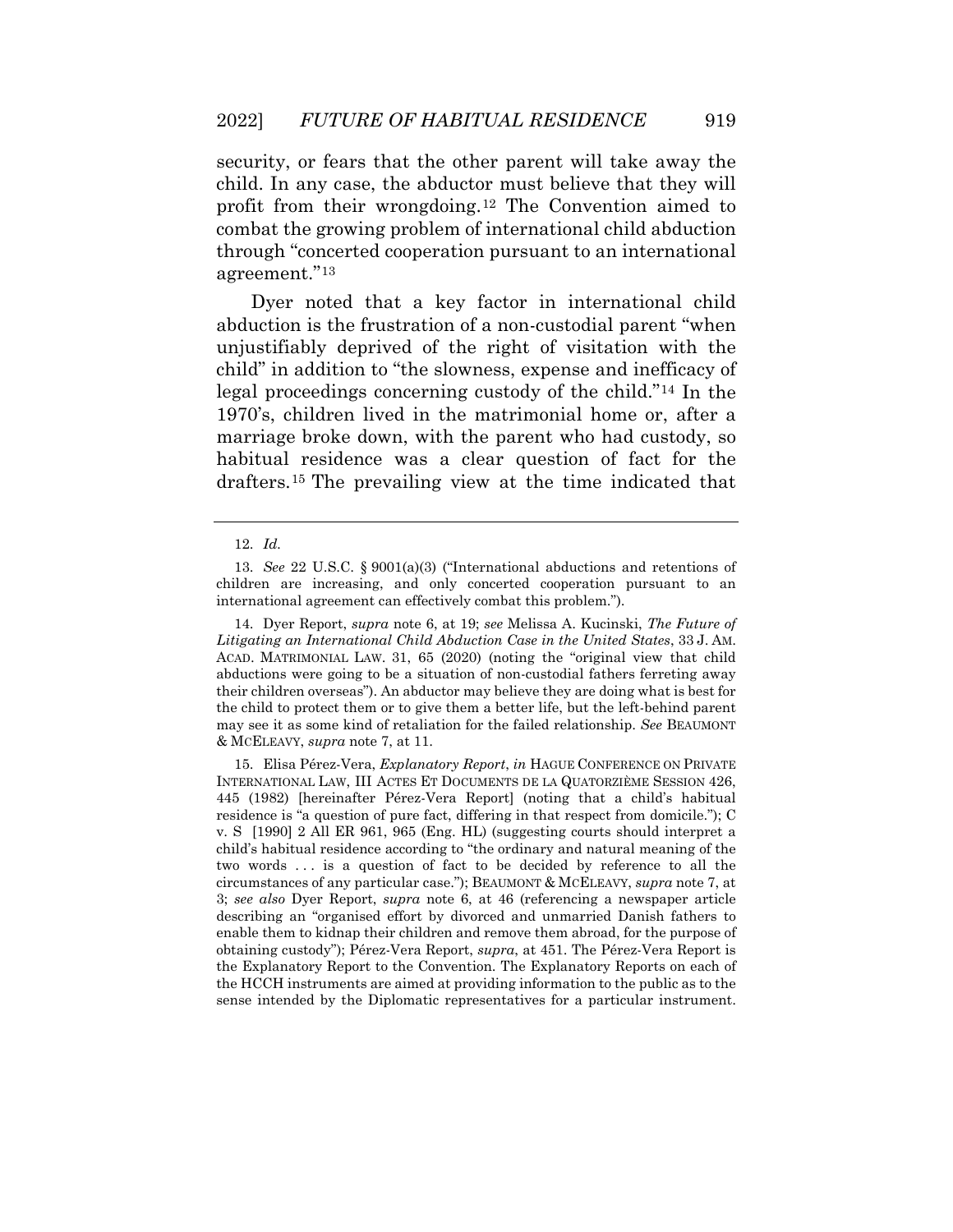Dyer Report describes the simplest format for an child to the country where the "would-be abductor" lives for "children were primarily abducted by the non-custodial parent," and findings that more men abducted children than women supported the stereotype at the time that noncustodial parents abducted children.[16](#page-8-0) The *travaux préparatoires* for the Convention repeatedly refer to the abductor as the non-custodial parent.<sup>[17](#page-8-1)</sup> For example, the international child abduction: the custodial parent sends the a temporary visit.[18](#page-8-2)

 introduces previously unknown relatives.[21](#page-9-0) Some The Convention presumes that children need stability in their lives and that the legal standard for deciding cases should be the "best interests of the child."[19](#page-8-3) In most cases, wrongfully removing or retaining a child in a new jurisdiction detrimentally effects the child.[20](#page-8-4) The "true victim of the 'childnapping' is the child himself" since the abduction suddenly upsets the child's stability, cuts off contact with the primary caretaker, creates uncertainty and frustration when the child must adapt to a new language and culture, and

- 17. Dyer Report, *supra* note 6, at 41.
- 18. *Id.*

*See generally* Pérez-Vera Report, *supra*.

<span id="page-8-0"></span> 16. *See* BEAUMONT & MCELEAVY, *supra* note 7, at 8–9 (regarding statistics in time of the abduction, cases show "[w]rongful removals and retention are now of origin." *Id.* at 3–4. For example, from 1989–1998, out of forty-five cases in the United States, only fifteen abductions (33 percent) were carried out by fathers. *Id.* at 9. However, in 1994, fathers accounted for sixty-eight percent of abductors abduction cases). Despite the belief that the perpetrators in international child abduction cases were fathers dissatisfied with the custody arrangement at the more likely to be brought about by mothers who may have moved abroad with the father of their children but who subsequently wish to return to their country in non-Convention cases in the United States. *Id.* at 10. Today, the majority belief is that children benefit from having contact with both parents. *Id.* 

<span id="page-8-4"></span><span id="page-8-3"></span><span id="page-8-2"></span><span id="page-8-1"></span> 19. *Id.* at 22. It is not always clear what is in the best interests of the child, and, in practice, courts have great discretion in deciding such cases based on moral and social values. BEAUMONT & MCELEAVY, *supra* note 7, at 2.

<sup>20.</sup> *See generally* BEAUMONT & MCELEAVY, *supra* note 7.

<sup>21.</sup> Dyer Report, *supra* note 6, at 21.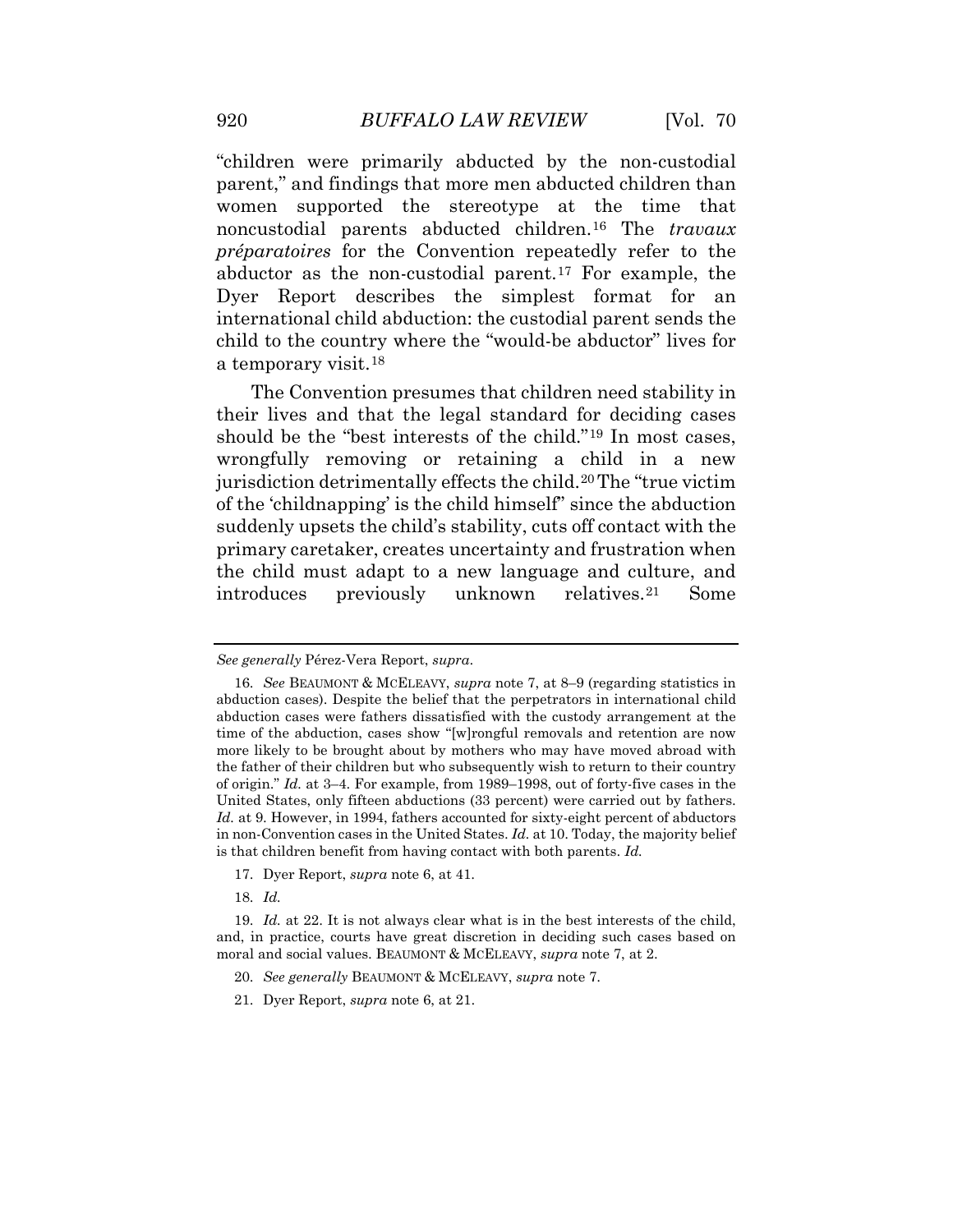uprooting the child twice[.23](#page-9-2) Essentially, the longer it takes commentators compare child abduction to child abuse, even in the absence of actual physical abuse or neglect, so the longer a parent wrongfully retains a child, the greater the risk of causing the child psychological harm.[22](#page-9-1) As a result, wrongfully removing or retaining a child presumptively goes against that child's best interests, and the Convention promotes the best interests of children by returning them to their habitual residence as quickly as possible to avoid courts to decide whether to return the child, the more likely it will be that the child has adjusted to their new environment. Instead of focusing on the welfare of individual children, the Convention promotes the best interests of children generally by promptly returning to the preabduction status quo, which also deters potential abductors.[24](#page-9-3)

In addition to promoting the best interests of the child, the prompt return of the child serves other policy goals. First, sending children back as quickly as possible as a general rule discourages would-be abductors from unilaterally removing a child as a form of forum shopping to get the best outcome in custody cases.[25](#page-10-0) If an abductor knows courts will order the

<span id="page-9-2"></span> child abduction proceedings no longer engaged in lengthy and detailed 24. Schuz, *supra* note 7, at 111; *see* Vivatvaraphol, *supra* note 7, at 3334 ("The deliberate wording of Article 1 ('prompt') ensured that courts in international investigations into the best interests of the child.").

<span id="page-9-3"></span> 78 F.3d 1060, 1064 (6th Cir. 1996) ("The . . . Convention is generally intended to restore the pre-abduction status quo and to deter parents from crossing borders 25. Vivatvaraphol, *supra* note 7, at 3336; Friedrich v. Friedrich (*Friedrich II*)*,*  in search of a more sympathetic court.").

<span id="page-9-0"></span><sup>22.</sup> Merle H. Weiner, *International Child Abduction and the Escape from Domestic Violence*, 69 FORDHAM L. REV. 593, 617 (2000); Dyer Report, *supra* note 6, at 23 ("The length of time which elapses between the abduction and the ultimate resolution of the custody dispute has a strong influence on the nature and the persistence of the effects on the child.").

<span id="page-9-1"></span><sup>23.</sup> Pérez-Vera Report, *supra* note 15, at 432; s*ee* Lozano v. Montoya Alvarez, 572 U.S. 1, 5 (2014); Chafin v. Chafin, 568 U.S. 165, 180 (2013) (Ginsburg, J., concurring) ("The driving objective of the [Convention] is to facilitate custody adjudications, promptly and exclusively, in the place where the child habitually resides.").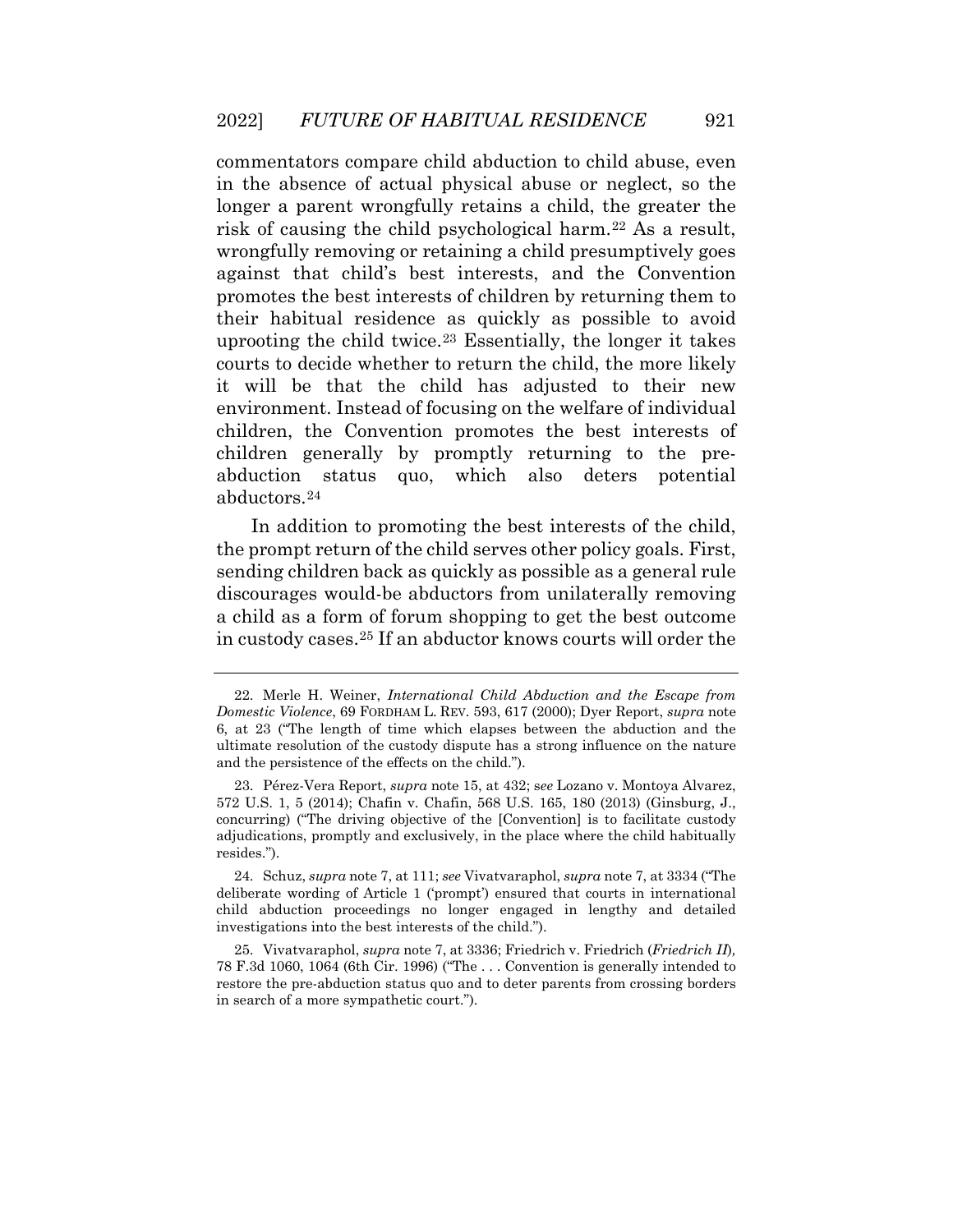$[Vol. 70$ 

 promotes certainty and predictability in the application of return of the child as a general rule, then the abductor will not attempt to unilaterally change the custody arrangement by choosing a sympathetic forum. Second, promptly returning children to their place of habitual residence the Convention.[26](#page-10-1) To achieve its aims, courts in Contracting States must uniformly interpret and apply the Convention.<sup>[27](#page-10-2)</sup>

 Convention, a removal or retention of a child is wrongful person . . . under the law of the State in which the child was a removal or retention is wrongful, Article 12 of the With these policy goals in mind, the drafters decided on certain guiding provisions in the Convention. To order a child's return under the Convention, the removal or retention must be wrongful.[28](#page-10-3) Under Article 3 of the when it is "in breach of rights of custody attributed to a habitually resident."<sup>[29](#page-10-4)</sup> The Convention thus requires that an abductor remove or retain a child from their State of habitual residence and that the removal or retention breach the leftbehind parent's custody rights under the law of that State. If Convention provides that when "a period of less than one year has elapsed from the date of the wrongful removal or retention, the authority concerned shall order the return of the child forthwith," unless one of the Convention's narrow exceptions applies.[30](#page-11-0) If more than a year has passed, the relevant authority "shall also order the return of the child, unless it is demonstrated that the child is now settled in its new environment."[31](#page-11-1)

<span id="page-10-0"></span>In its application, the Convention focuses on jurisdiction instead of substantive issues of law to ensure the best-placed

<span id="page-10-1"></span><sup>26.</sup> BEAUMONT & MCELEAVY, *supra* note 7, at 30.

 27. *Id.* at 226.

<span id="page-10-2"></span><sup>28.</sup> *See* Redmond v. Redmond, 724 F.3d 729, 742 (7th Cir. 2013).

<span id="page-10-3"></span><sup>29.</sup> Convention, *supra* note 1, art. 3.

<span id="page-10-4"></span> 30. *Id.* art. 12.

 31. *Id.*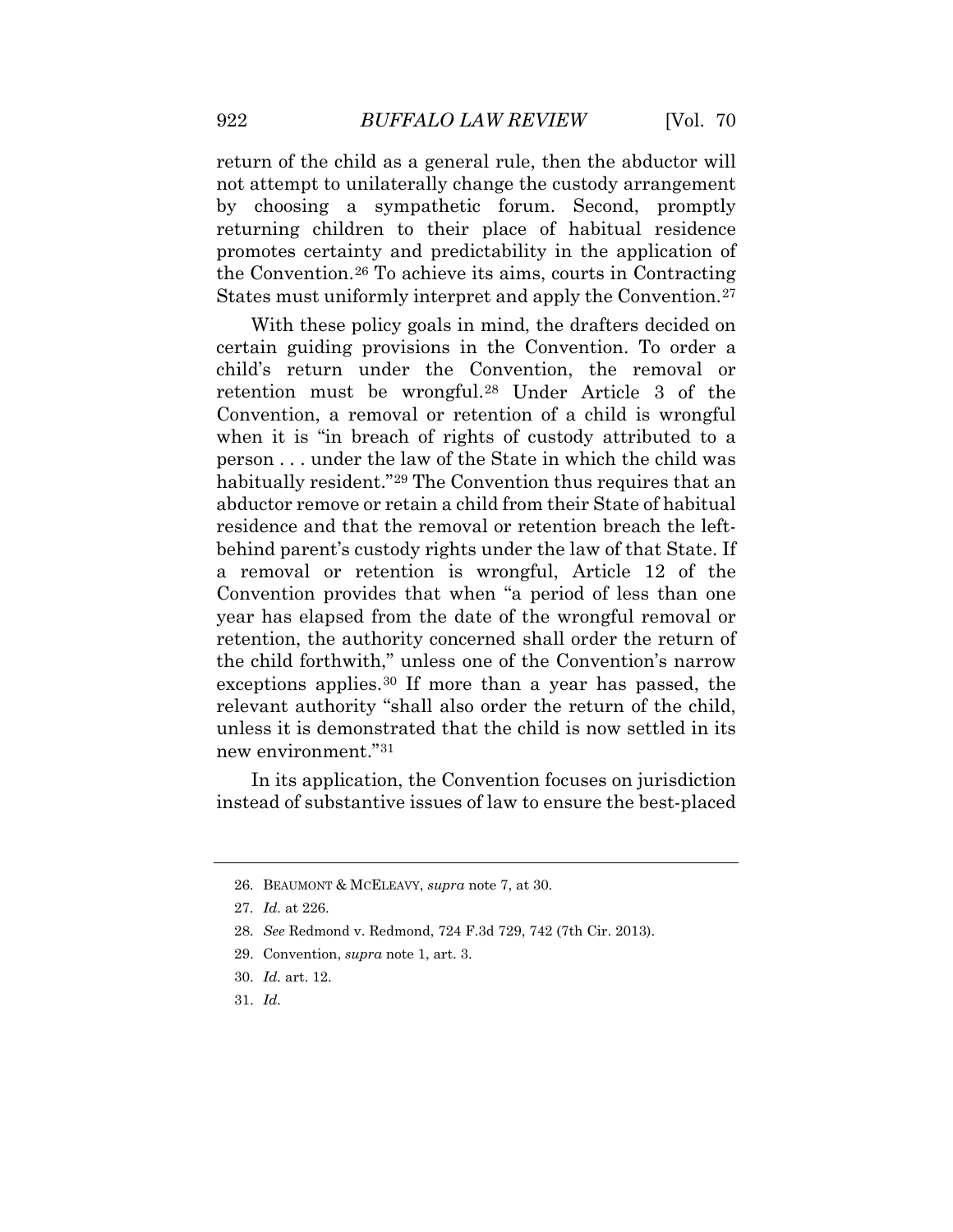does not alter the existing allocation of custody rights.[33](#page-11-3) have better knowledge of the facts and circumstances of the courts determine custody.[32](#page-11-2) Courts in the place of the child's habitual residence determine the best interests of the child, and the decision to return the child under the Convention Since courts in the place of the child's habitual residence case as well as the substantive law, those courts determine the merits of custody arrangements.[34](#page-11-4) Equally, courts in Contracting States respect the rights of custody and of access under the laws of other Contracting States by not getting into substantive custody disputes.[35](#page-11-5) The need to adjudicate substantive child custody issues in the most appropriate forum explains using the child's habitual residence as the "main connecting factor" under the Convention.[36](#page-11-6) Unfortunately, courts have struggled to avoid crossing into "custody-type considerations," particularly when considering whether a child is "well-settled" and should not be returned.[37](#page-12-0) 

<span id="page-11-2"></span><span id="page-11-1"></span> are well served when decisions regarding custody rights are made in the country 33. Abbott v. Abbott, 560 U.S. 1, 20 (2010) ("[T]he best interests of the child of habitual residence.").

34. Pérez-Vera Report, *supra* note 15, at 430.

<span id="page-11-3"></span> domestic law. Deferring to a foreign court's custody determinations instead of 35. Courts have more knowledge and experience regarding their own going into substantive custody issues helps ensure international cooperation and the prompt return of the child.

36. Schuz, *supra* note 7, at 111.

<span id="page-11-6"></span><span id="page-11-5"></span><span id="page-11-4"></span> J., concurring); *see* Koehn, *supra* note 5, at 643 ("[S]everal courts have acknowledged the fact-intensive nature of Hague Convention cases or the careful 37. Berezowsky v. Rendon Ojeda, 652 F. App'x 249, 255 (5th Cir. 2016) (Elrod, dance associated with avoiding the underlying custody dispute."). At the federal level, such struggles come from courts' lack of family law expertise and familiarity with the Convention's provisions. *Id.* at 644. Since federal courts lack expertise, it "often results in inconsistent resolution of Hague Convention cases."

<span id="page-11-0"></span> underlying custody dispute."); Pérez-Vera Report, *supra* note 15, at 429. 32. *Id.* art. 19; *Redmond*, 724 F.3d at 739 ("The Convention's procedures are not designed to settle international custody disputes, but rather to restore the status quo prior to any wrongful removal or retention, and to deter parents from engaging in international forum shopping in custody cases."); *Friedrich II,* 78 F.3d 1060, 1063 (6th Cir. 1996) ("[A] court in the abducted-to nation has jurisdiction to decide the merits of an abduction claim, but not the merits of the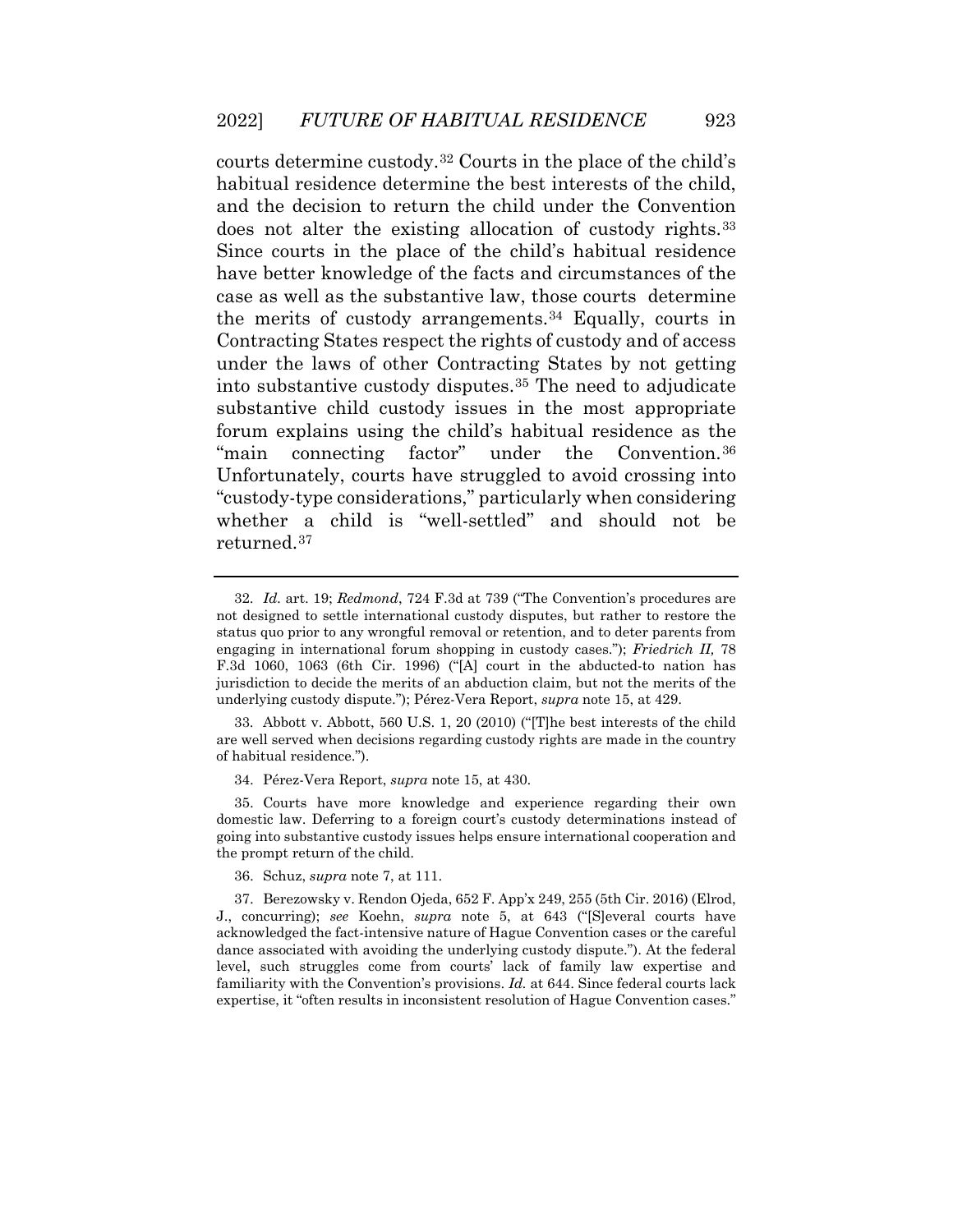There are three approaches to habitual residence: the child-centered approach, the parental intent approach, and the mixed approach.

#### 1. The Child-Centered Approach

 residence "depends on the child's connections with the States and instead focused on the child's past experiences.<sup>[41](#page-13-0)</sup> The court noted that the facts and circumstances of the case should determine habitual residence instead of the detailed and technical rules governing domicile.[42](#page-13-1) To determine a not the parents, and examine past experience, not future Under the child-centered approach, a child's habitual country in question and not the parent's connections or intentions."[38](#page-12-1) For example, in *Friedrich v. Friedrich*, after the German father evicted the American mother and the child, they went to live on a U.S. army base in Germany before the mother took the child to the United States.<sup>39</sup> The Sixth Circuit determined that because the child was born in Germany and had lived in Germany until his American mother removed him to the United States, the child was habitually resident in Germany.<sup>[40](#page-12-3)</sup> The court did not consider the mother's intent to return with the child to the United child's habitual residence, "[a] court must focus on the child,

<span id="page-12-0"></span> *Id.* at 645.

 *Abduction Convention*, 13 CHILD & FAM. L. Q. 1, 13 (2001). 38. Rhona Schuz, *Habitual Residence of Children Under the Hague Child* 

<sup>39.</sup> Friedrich v. Friedrich (*Friedrich I*), 983 F.2d 1396, 1398–99 (6th Cir. 1993); Schuz, *supra* note 38, at 13.

<sup>40.</sup> *Friedrich I*, 983 F.2d at 1402.

<span id="page-12-3"></span><span id="page-12-2"></span><span id="page-12-1"></span> 41. *Id.* at 1401; *see* Feder v. Evans-Feder*,* 63 F.3d 217, 224 (3d Cir. 1995) ("[H]abitual residence is the place where [a child] has been physically present for an amount of time sufficient for acclimatization and which has a 'degree of settled purpose' from the child's perspective.").

<sup>42.</sup> *Friedrich I*, 983 F.2d at 1401.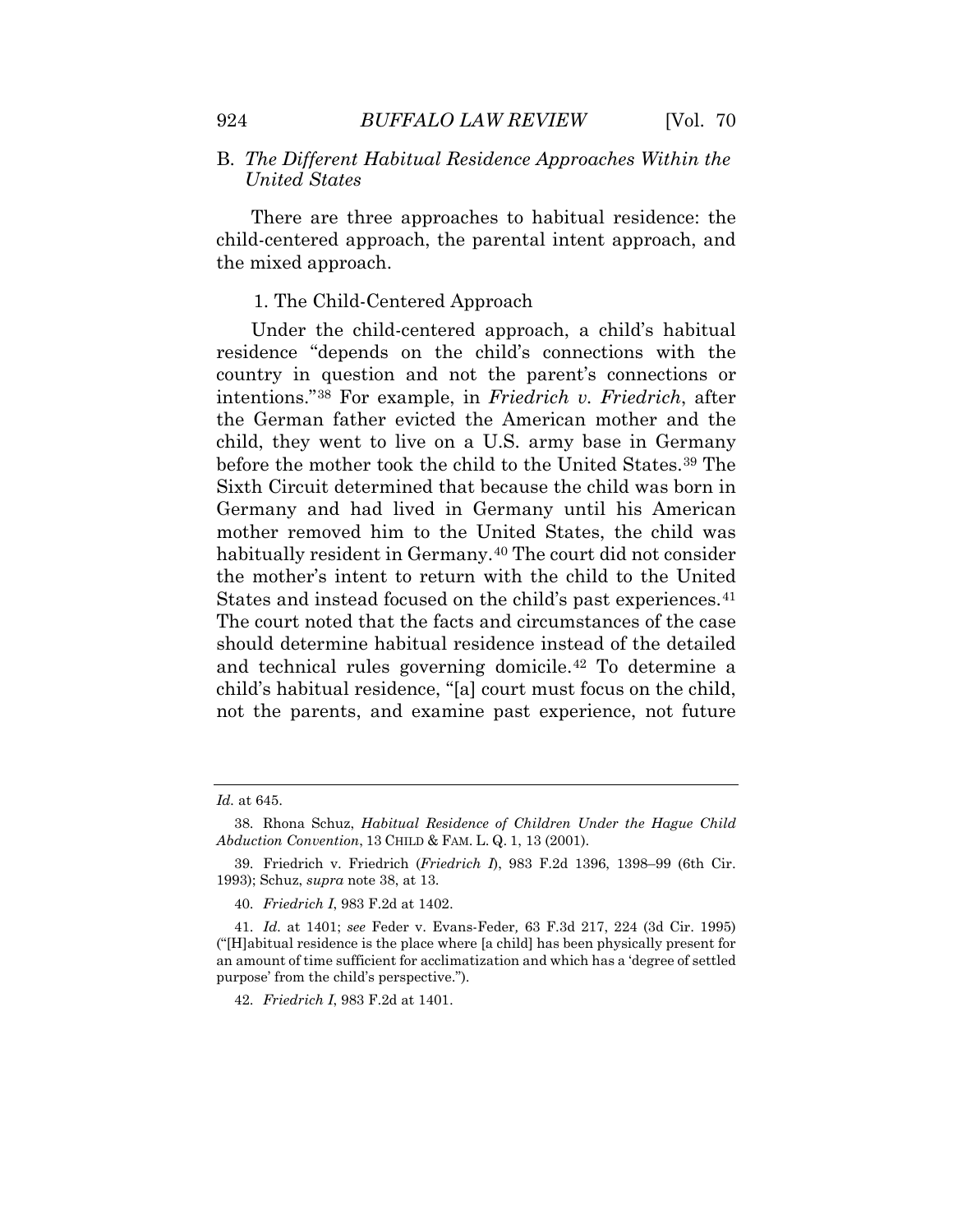intentions."[43](#page-13-2) Additionally, a child may have only one habitual residence, and a change in habitual residence requires "a change in geography and the passage of time."[44](#page-13-3) Since the child in *Friedrich* was born in Germany and had always resided in Germany prior to his removal, the court found the child's habitual residence to be Germany.[45](#page-13-4) 

 'acclimatization,' and where this presence has a 'degree of in *Robert* removed twins from France to the United States. The Sixth Circuit elaborated on this approach in *Robert v. Tesson*, holding "a child's habitual residence is a nation where the child has been present long enough to allow settled purpose from the child's perspective."<sup>[46](#page-13-5)</sup> The mother Although the children had lived in both the United States and France for substantial periods of time, the court focused on the children's "degree of acclimatization" in the United States, finding the United States was where their presence had "a degree of settled purpose."[47](#page-13-6) 

#### 2. The Parental Intent Approach

Under the parental intent approach, children are habitually resident where shared parental intent reflects a settled purpose, and unilateral intent is insufficient to change a child's habitual residence.[48](#page-14-0) If one parent has the

<span id="page-13-6"></span><span id="page-13-5"></span><span id="page-13-4"></span><span id="page-13-3"></span><span id="page-13-2"></span><span id="page-13-1"></span><span id="page-13-0"></span> courts generally followed the parental intent approach in the Ninth, Eleventh,  and Fifth circuits. Ronald H. Kauffman, *Like Home: The New Definition of*  intentions of both [parents]" regarding their child's presence in a country. Feder v. Evans-Feder, 63 F.3d 217, 224 (3d Cir. 1995) (concluding that a four-year-old 48. Grau v. Grau, 780 F. App'x 787, 794 (11th Cir. 2019). Before *Monasky*, *Habitual Residence*, 95 FLA. BAR J., no. 2, Mar./Apr. 2021, at 50, 52. The parental intent approach to the habitual residence analysis considers "the present, shared child was habitually resident in Australia after living there for six months and starting school where the parents had agreed to move to that country and to live there with their son). The parental intent approach is "the most widely accepted framework" and is sometimes known as the "*Mozes* framework." *See* Joe

 43. *Id.* 

 44. *Id.* at 1402.

 45. *Id.* 

<sup>46. 507</sup> F.3d 981, 993 (6th Cir. 2007).

 47. *Id.* at 998.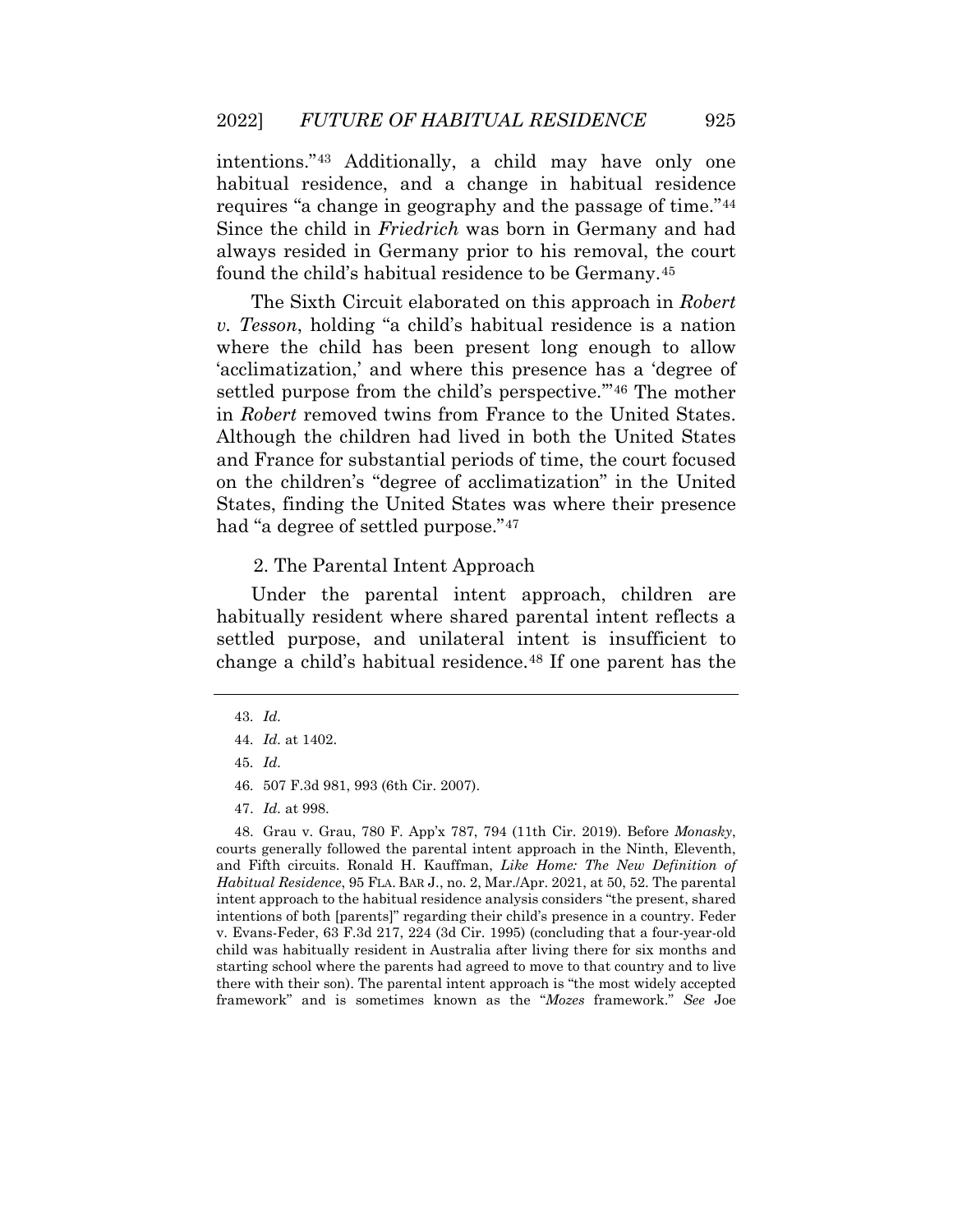residence without the consent of the other."[50](#page-14-2) For example, 'dream' of raising the twins in the United States" since it United States for the father's work shortly after the children parents agreed that the mother would start a business in Florida and the father would return to Germany to work to intent, the district court had credited the mother's testimony right to decide where the child lives, then that parent's intent controls the child's habitual residence, "irrespective of where the child is actually living."[49](#page-14-1) When both parents have that right, "neither may change the child's place of habitual in *Grau v. Grau*, the Eleventh Circuit found that four-yearold twins were habitually resident in the United States based on their parents' shared intent to realize "their mutual reflected a "settled purpose."[51](#page-14-3) The family moved to the were born, and the move turned into a long-term plan.[52](#page-14-4) The support the family. In Florida, "the children attended school, participated in activities, and made friends," but the mother filed for divorce and moved the children to an undisclosed address before the father sought the return of the children to Germany.[53](#page-15-0) Although the parents disagreed about their that she "never intended for her or the children to move back to Germany," so the appellate court found the parents did not share a mutual intent for their children to abandon their habitual residence in the United States.<sup>[54](#page-15-1)</sup>

<span id="page-14-0"></span>In *Mozes v. Mozes*, the Ninth Circuit cautioned that the intentions of "the person or persons entitled to fix the place of the child's residence" should be considered instead of the

50. *Id.* 

- 51. *Grau*, 780 F. App'x at 793–94.
- 52. *Id.* at 790.

53. *Id.* 

<span id="page-14-4"></span><span id="page-14-3"></span><span id="page-14-2"></span><span id="page-14-1"></span> 54. *Id.* at 794; *see* Kauffman, *supra* note 48, at 53 n.19 (noting in the Eleventh Circuit, for a child's habitual residence to change, "the parents must share an intent to abandon the previous residence").

 Digirolamo & Manal Cheema, Monasky v. Taglieri*: The (International) Case for A "True" Hybrid Approach*, 60 VA. J. INT'L L. ONLINE 1, 5–6 (2020).

<sup>49.</sup> Schuz, *supra* note 38, at 10.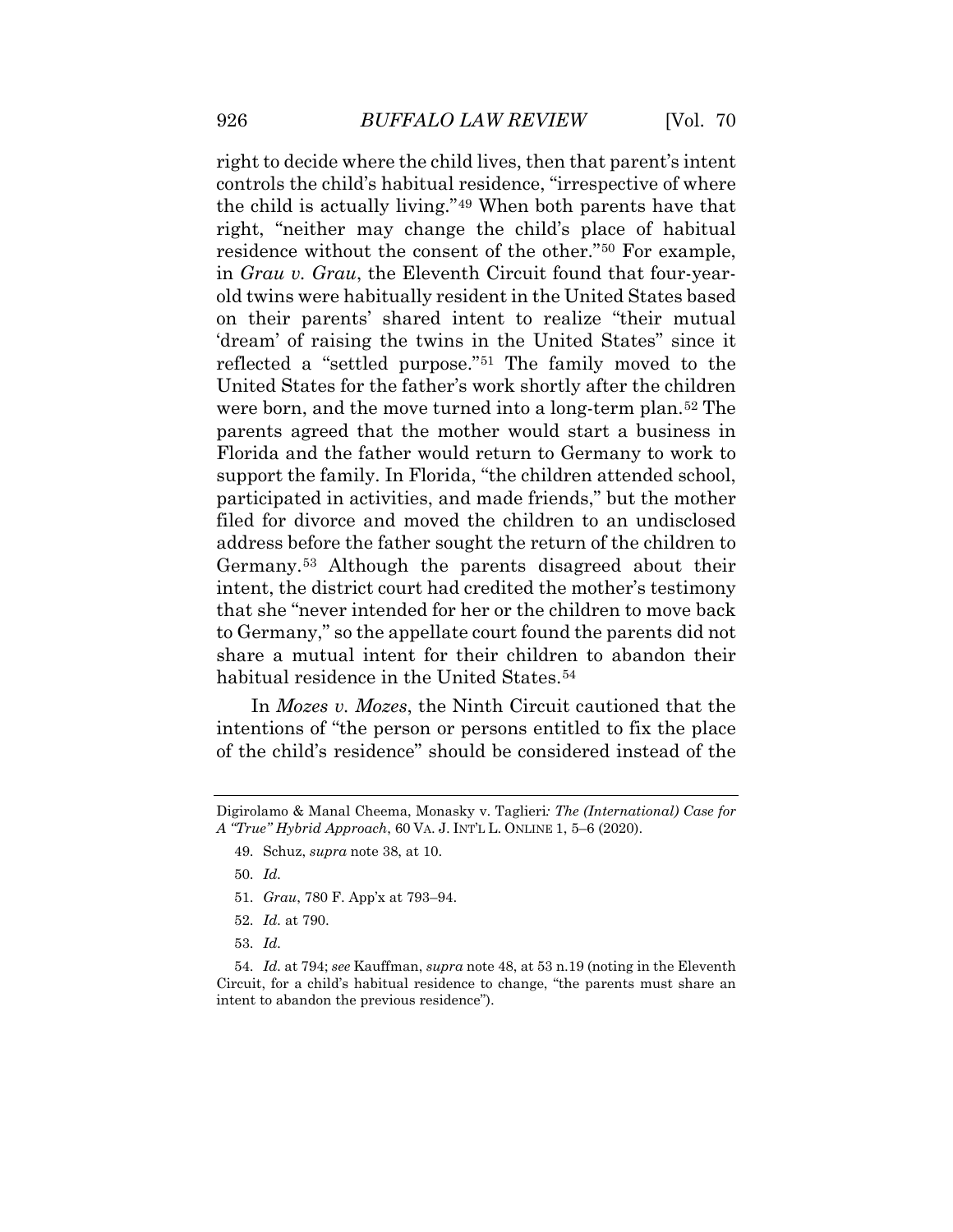and had always lived in Israel with their four children when, purchased automobiles.[57](#page-15-4) The father consented to the mother return of the children.[59](#page-15-6) The court noted that having a intentions of the child.[55](#page-15-2) The parents were Israeli citizens with the father's consent, the mother and the children moved to Los Angeles for a temporary stay.[56](#page-15-3) The mother leased a home in Beverly Hills, enrolled the children in school, and and the children living in the United States for fifteen months, but the parties disagreed about any subsequent understanding.[58](#page-15-5) The mother filed an action to dissolve the marriage and sought custody of the children after a year in the United States, but then the father petitioned for the "settled intention to abandon one's prior habitual residence is a crucial part of acquiring a new one."[60](#page-16-0) A child can become habitually resident in a new country through time and contacts, but "courts should be slow to infer from such contacts that an earlier habitual residence has been abandoned."[61](#page-16-1) The shared settled purpose requirement protects the aims of the Convention by making it more difficult for "would-be abductor[s] to seek unilateral custody over a child in another country."[62](#page-16-2) The Convention's drafters

61. *Mozes*, 239 F.3d at 1079.

<span id="page-15-6"></span><span id="page-15-5"></span> 62. *Id.* Courts should not "determine whether a child is happy where it currently is, but whether one parent is seeking unilaterally to alter the status

<sup>55. 239</sup> F.3d 1067, 1076 (9th Cir. 2001), *abrogated by* Monasky v. Taglieri, 140 S. Ct. 719 (2020).

 56. *Id.* at 1069.

<span id="page-15-1"></span><span id="page-15-0"></span> 57. *Id.* The court compared the stay in the United States to an academic year abroad, "in which thousands of families across the globe participate every year." form personal ties with other countries before returning to their home countries. *Id.* at 1083. The year abroad allows children to experience other cultures and to *Id.* 

 58. *Id.* at 1069.

 59. *Id.* 

<span id="page-15-4"></span><span id="page-15-3"></span><span id="page-15-2"></span> 60. *Id.* at 1076; *see* Pfeiffer v. Bachotet, 913 F.3d 1018, 1024 (11th Cir. 2019) behind; and (2) an 'actual change in geography and the passage of a sufficient length of time for the child to have become acclimatized' must occur."). ("We have set forth two requirements to alter a child's habitual residence: (1) the parents must share a 'settled intention' to leave the old habitual residence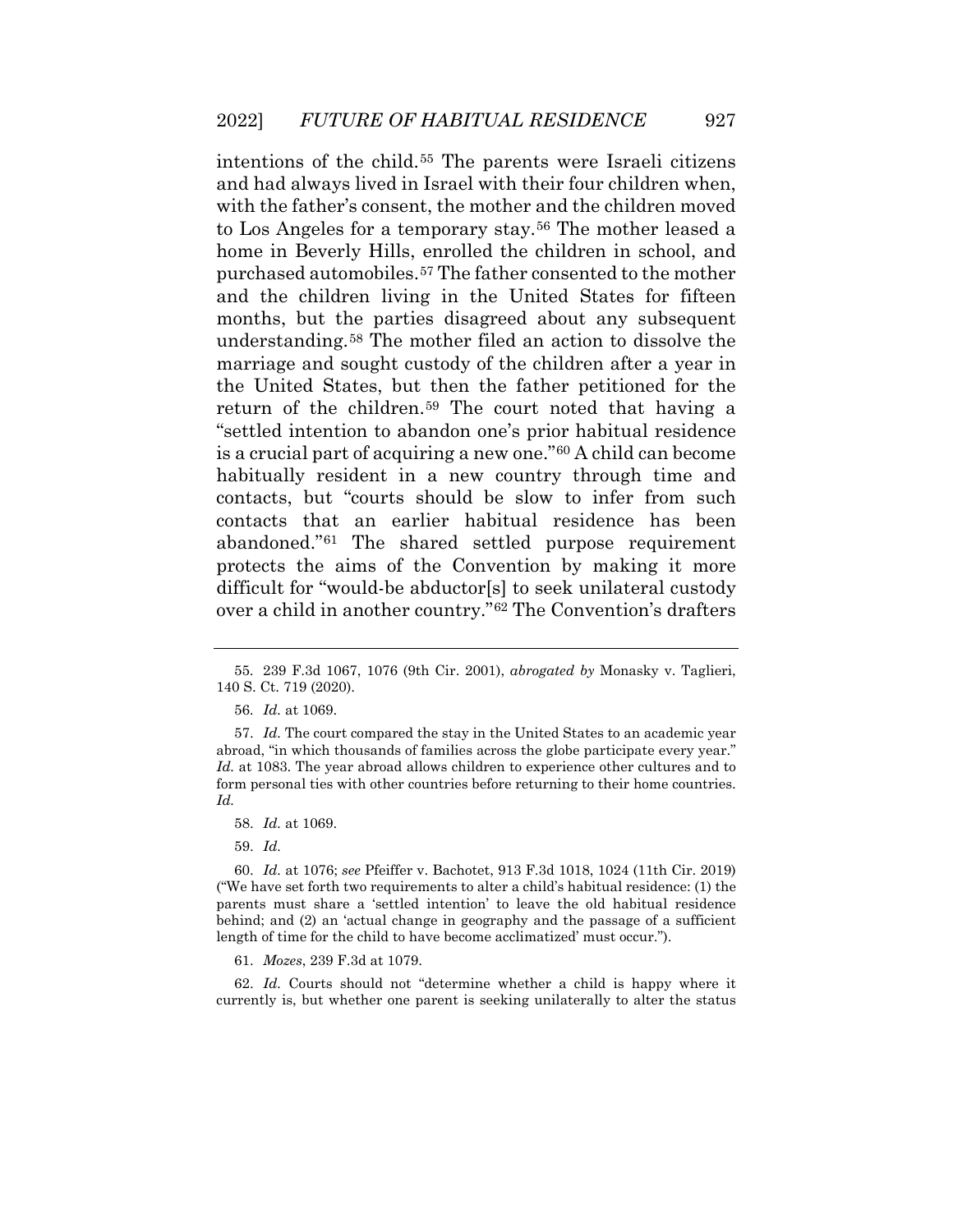sought to disincentivize child abduction, but "[t]he greater to try."[63](#page-16-3) Looking at whether a child is settled is too vague because it can "allow findings of habitual residence based on to life there."[64](#page-16-4) Moreover, children adapt quickly, forming mother and children in *Mozes* moved to the United States the children's habitual residence had changed to the United States due to shared intent to abandon Israel as their the ease with which habitual residence may be shifted without the consent of both parents, the greater the incentive virtually any indication that the child has generally adjusted intense attachments in short periods of time.[65](#page-16-5) Since the with the expectation that they would return home to Israel after their stay abroad, the court found the district court had given "insufficient weight to the importance of shared parental intent under the Convention."[66](#page-16-6) The appellate court remanded the case for the district court to consider whether habitual residence.<sup>[67](#page-17-0)</sup>

3. The Mixed Approach

The mixed approach refers to mixing parental intent with a child's ties and acclimatization.<sup>68</sup> While the mixed approach considers a child's ties and acclimatization, parental intent still plays an important role, particularly in cases involving young children. For example, in *Whiting v. Krassner*, a custody agreement provided that the mother and young child would return to the United States from Canada after two years.[69](#page-17-2) Without the mother's knowledge, the

67. *Id.* 

- <span id="page-16-6"></span>68. *See, e.g.*, Yaman v. Yaman, 730 F.3d 1, 9 (1st Cir. 2013).
- 69. 391 F.3d 540, 542 (3d Cir. 2004).

<span id="page-16-2"></span><span id="page-16-1"></span><span id="page-16-0"></span>quo with regard to the primary locus of the child's life." *Id.* 

 63. *Id.* 

<sup>64.</sup> *Mozes*, 239 F.3d at 1079.

<span id="page-16-5"></span><span id="page-16-4"></span><span id="page-16-3"></span><sup>65.</sup> *See, e.g.*, Brooke v. Willis, 907 F. Supp. 57, 61 (S.D.N.Y. 1995) (finding that a six-year-old child had acquired habitual residence in England after a summer because she was "well accustomed to her surroundings").

<sup>66.</sup> *Mozes*, 239 F.3d at 1084.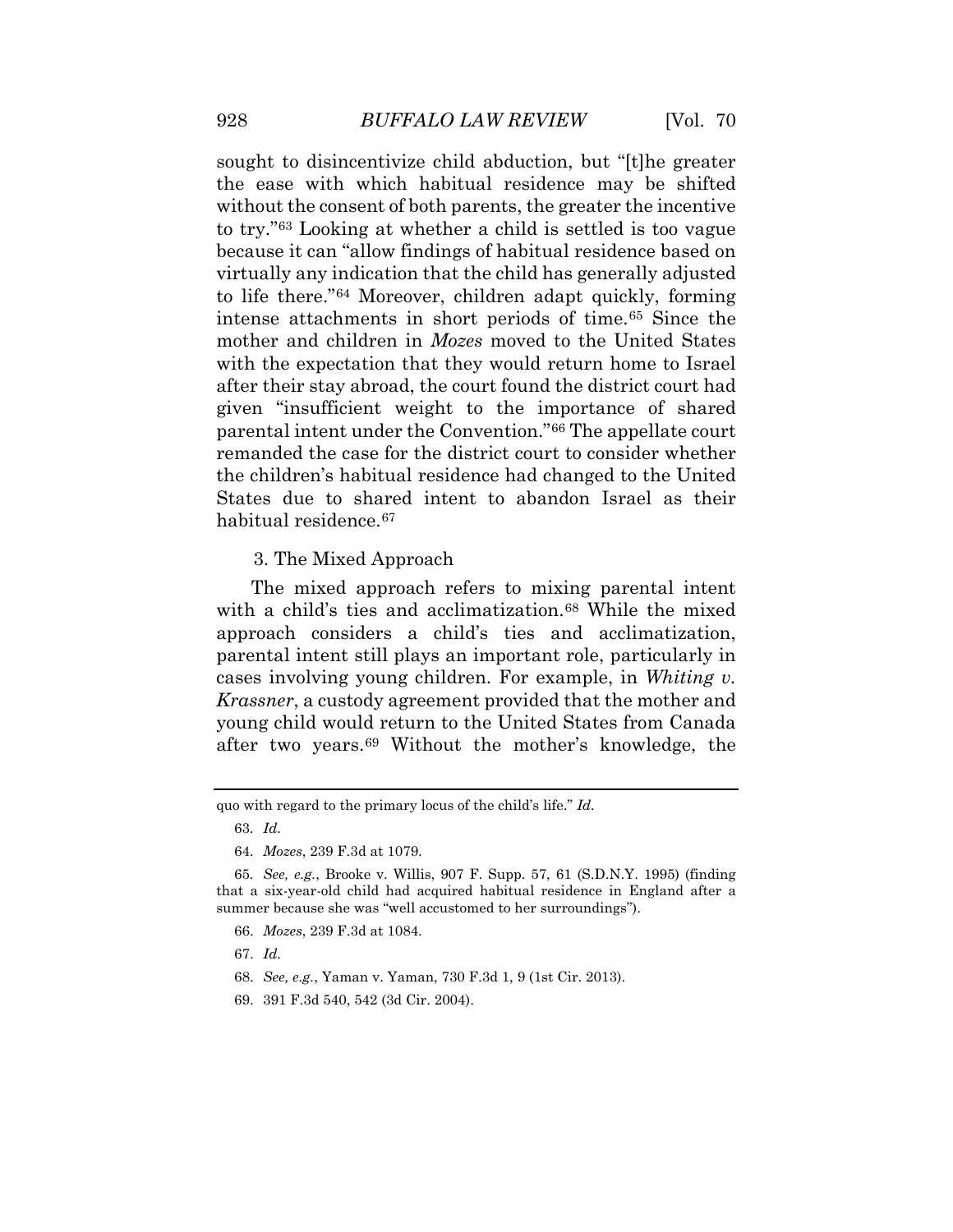circumstances of each case.["71](#page-17-4) Nevertheless, the court agreed years demonstrated a degree of settled purpose as well as father removed the child to New York.[70](#page-17-3) The Third Circuit noted that, unlike a formula, habitual residence "is a factintensive determination that necessarily varies with the with the Ninth Circuit's approach and focused on parental intent where "the child whose habitual residence is being determined is of such a young age that he or she cannot possibly decide the issue of residency for himself or herself."<sup>[72](#page-17-5)</sup> In such cases, "acclimatization is not nearly as important as the settled purpose and shared intent of the child's parents in choosing a particular habitual residence."[73](#page-17-6) The court found the agreement to live in Canada for two intent to abandon the United States as the child's habitual residence even though the agreement was temporary and subject to conditions.[74](#page-18-0) 

 child's habitual residence had changed from the United Under the Second Circuit's approach in *Gitter v. Gitter*, habitual residence first considers shared parental intent before turning to "whether the evidence unequivocally points to the conclusion that the child has acclimatized to the new location and thus has acquired a new habitual residence, notwithstanding any conflict with the parents' latest shared intent."[75](#page-18-1) Although the parents in *Gitter* did not intend for the child to become habitually resident in Israel, the appellate court remanded the case to determine whether the States.[76](#page-18-2) The petitioner father had convinced the mother to move to Israel for a year to try it, but after eleven months, she said she wanted to remain in the United States during a

- <span id="page-17-4"></span>73. *Id.* at 550.
- 74. *Id.* at 549–50.
- <span id="page-17-6"></span><span id="page-17-5"></span>75. 396 F.3d 124, 134 (2d Cir. 2005).
- 76. *Id.* at 136.

<span id="page-17-0"></span> 70. *Id.* at 543.

<span id="page-17-2"></span><span id="page-17-1"></span> 71. *Id.* at 546.

<span id="page-17-3"></span> 72. *Id.* at 548–49.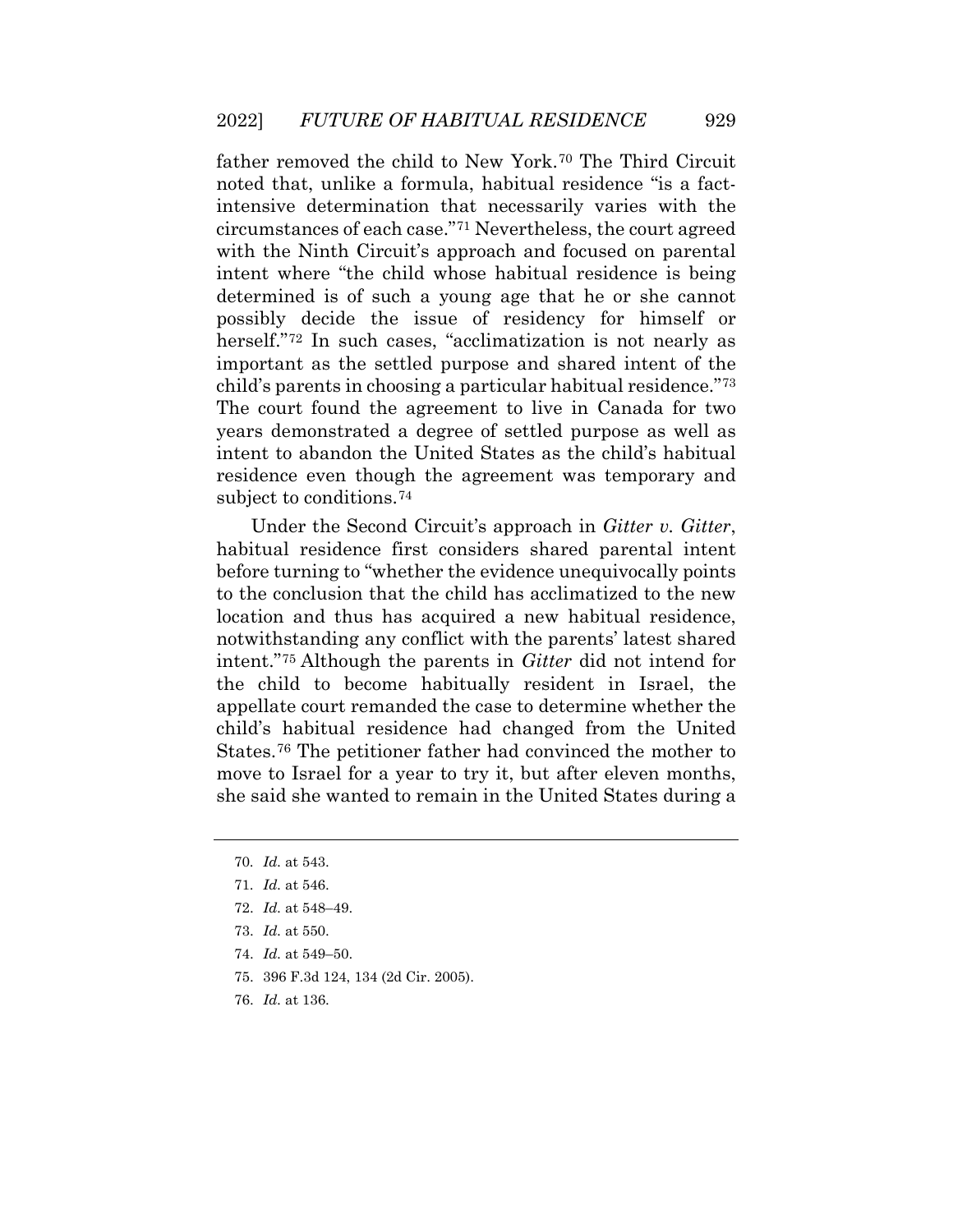family visit back in New York.[77](#page-18-3) The father convinced her to however, the parents have come to disagree as to the place of return to the family's intended residence will cause serious return to Israel, promising "that if she were still unhappy in six months, she could return to the United States."[78](#page-18-4) A few months later, purportedly on a vacation, the mother and the child travelled to the United States, but the child did not return to Israel.[79](#page-18-5) In determining the child's habitual residence, the court looked to the Ninth Circuit's opinion in *Mozes*, recognizing the importance of parental intent in determining habitual residence.<sup>[80](#page-18-6)</sup> The court agreed that the analysis should start with parental intent but observed that "[i]n nearly all of the cases that arise under the Convention, the child's habitual residence."[81](#page-18-7) Next, courts must consider "whether, notwithstanding the intent of those entitled to fix the child's habitual residence, the evidence points unequivocally to the conclusion that the child has become acclimatized to his new surroundings and that his habitual residence has consequently shifted."[82](#page-19-0) In reaching its decision, the court considered the Convention's aim to "dissuade parents and guardians from engaging in gamesmanship with a child's upbringing in order to secure an advantage in an anticipated custody battle."[83](#page-19-1) Giving too much weight to evidence of acclimatization over parental agreement could result in manipulation where one parent seeks to create ties during what the other parent considered a temporary visit.[84](#page-19-2) On the other hand, a child's acclimatization may be so complete that forcing the child to

- <span id="page-18-5"></span>81. *Gitter*, 396 F.3d at 133.
- <span id="page-18-6"></span>82. *Id.*
- 83. *Id.* at 134.
- <span id="page-18-7"></span>84. *Id.*

<span id="page-18-1"></span><span id="page-18-0"></span> 77. *Id.* at 128–29.

<span id="page-18-2"></span> 78. *Id.* at 129.

 79. *Id.* 

<span id="page-18-4"></span><span id="page-18-3"></span> 80. *Id.* at 131; Mozes v. Mozes, 239 F.3d 1067, 1076 (9th Cir. 2001).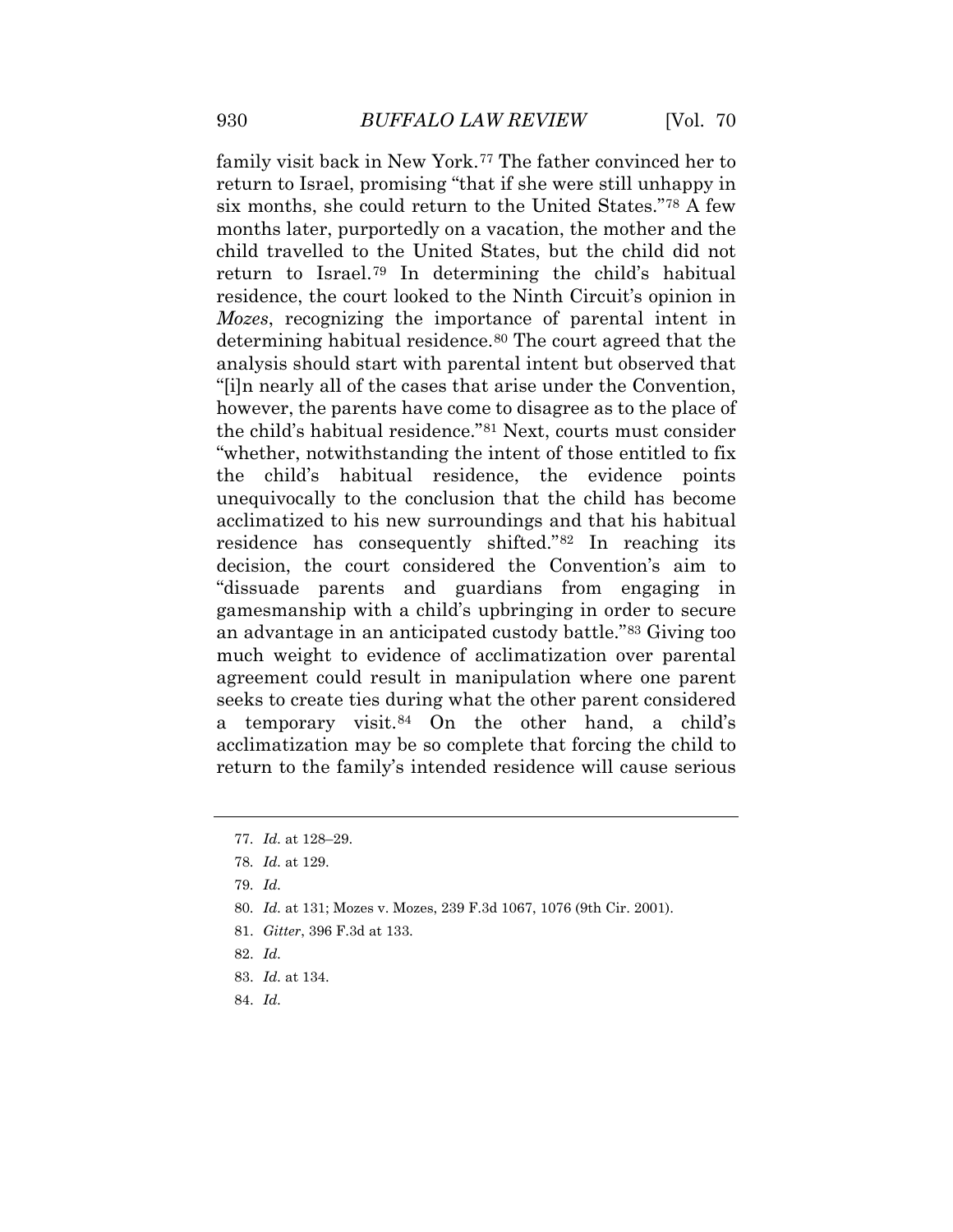harm.<sup>85</sup> The court concluded the district court did not clearly err in finding that the parents did not mutually intend to make Israel the child's permanent home because the move was temporary and contingent on the mother's happiness.<sup>[86](#page-19-4)</sup> The court held that parental intent alone cannot establish a child's habitual residence.<sup>87</sup> Then, the court remanded the case for the district court to consider whether the child was habitually resident in Israel based on his ties.<sup>88</sup>

#### II. *MONASKY V. TAGLIERI*:

THE TOTALITY-OF-THE-CIRCUMSTANCES TEST FOR HABITUAL RESIDENCE AND ITS APPLICATION IN SUBSEQUENT CASE LAW

 adoption of the totality-of-the-circumstances test.[90](#page-20-1) Section As the pre-*Monasky* case law in the United States demonstrates, habitual residence "is the central—often outcome-determinative—concept on which the entire [Convention] is founded."[89](#page-20-0) In *Monasky*, the Supreme Court clarified that the appropriate test to determine a child's habitual residence is the totality-of-the-circumstances test, harmonizing the different approaches. Section II.A considers the facts and procedural history of *Monasky* by way of background before turning to Supreme Court's unanimous II.B explores the application of the totality-of-thecircumstances test in subsequent case law.

<span id="page-19-6"></span><span id="page-19-5"></span><span id="page-19-4"></span><span id="page-19-3"></span><span id="page-19-2"></span> because he reached the same result based on an independent interpretation of 90. *See* Monasky v. Taglieri, 140 S. Ct. 719, 732 (2020). Justice Thomas concurred in part and concurred in the judgment because he would have reached the same result based on the text of the Convention. *Id.* at 732 (Thomas, J., concurring). Justice Alito concurred in part and concurred in the judgment the meaning of "habitual residence." *Id.* at 734 (Alito, J., concurring).

 85. *Id.* 

 86. *Id.* at 135.

 87. *Id.* at 133.

 88. *Id.* at 136.

<span id="page-19-1"></span><span id="page-19-0"></span> 5, at 651 ("[T]he ultimate disposition of a Hague Convention return petition 89. Mozes v. Mozes, 239 F.3d 1067, 1072 (9th Cir. 2001); Koehn, *supra* note hinges on this finding.").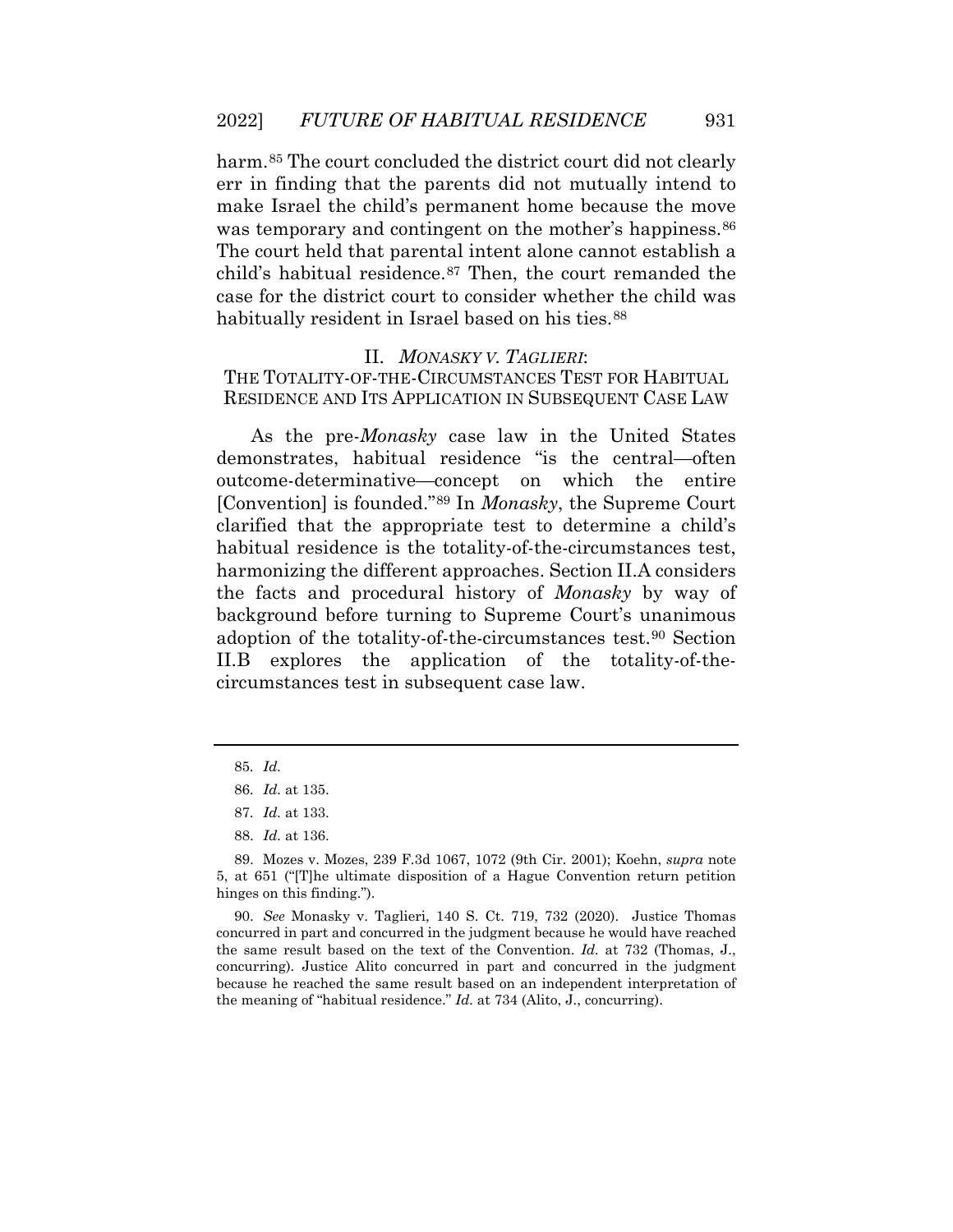#### A. Monasky v. Taglieri*: The Totality-of-the-Circumstances Test*

1. Background: Key Facts and Procedural History

 the couple moved to Italy.[94](#page-20-5) After the move, Monasky still did not speak Italian and struggled with basic tasks.[95](#page-21-0) While divorce lawyers; she and Taglieri planned on caring for their in a safe house, citing abuse by Taglieri and fears for her Michelle Monasky and Domenico Taglieri married in the United States in 2011 before later relocating to Italy in 2013.[91](#page-20-2) After the couple found work in Italy, neither intended to return to the United States.<sup>92</sup> Unfortunately, the marriage deteriorated, and Taglieri became physically abusive, allegedly forcing himself upon Monasky multiple times.<sup>[93](#page-20-4)</sup> Monasky became pregnant with A.M.T. about a year after Monasky began exploring returning to the United States, applying for jobs in the United States, and looking into U.S. child in Italy.[96](#page-21-1) After a disputed reconciliation, Monasky fled with A.M.T. to the Italian police in 2015 and sought shelter life.[97](#page-21-2) Two weeks later, Monasky took A.M.T, then two months old, to her parent's home in Ohio.<sup>[98](#page-21-3)</sup>

After her flight, an Italian court terminated Monasky's parental rights, and Taglieri petitioned for the return of A.M.T. to Italy on the ground that Italy was the child's habitual residence.[99](#page-21-4) The District Court for the Northern

99. *Id.* 

<span id="page-20-0"></span><sup>91.</sup> *Id.* at 727 (majority opinion).

 92. *Id.* 

 93. *Id.* 

 94. *Id.* 

<span id="page-20-3"></span><span id="page-20-2"></span><span id="page-20-1"></span> \*4 (N.D. Ohio Sept. 14, 2016), *aff'd*, 876 F.3d 868 (6th Cir. 2017), *reh'g en banc*  95. Taglieri v. Monasky, No. 1:15-cv-947, 2016 U.S. Dist. LEXIS 195225, at *granted, opinion vacated* (Mar. 2), *aff'd en banc on reh'g*, 907 F.3d 404 (6th Cir. 2018), *aff'd*, 140 S. Ct. 719 (2020).

<sup>96.</sup> *Monasky*, 140 S. Ct. at 724.

<span id="page-20-5"></span><span id="page-20-4"></span> 97. *Id.* 

 98. *Id.*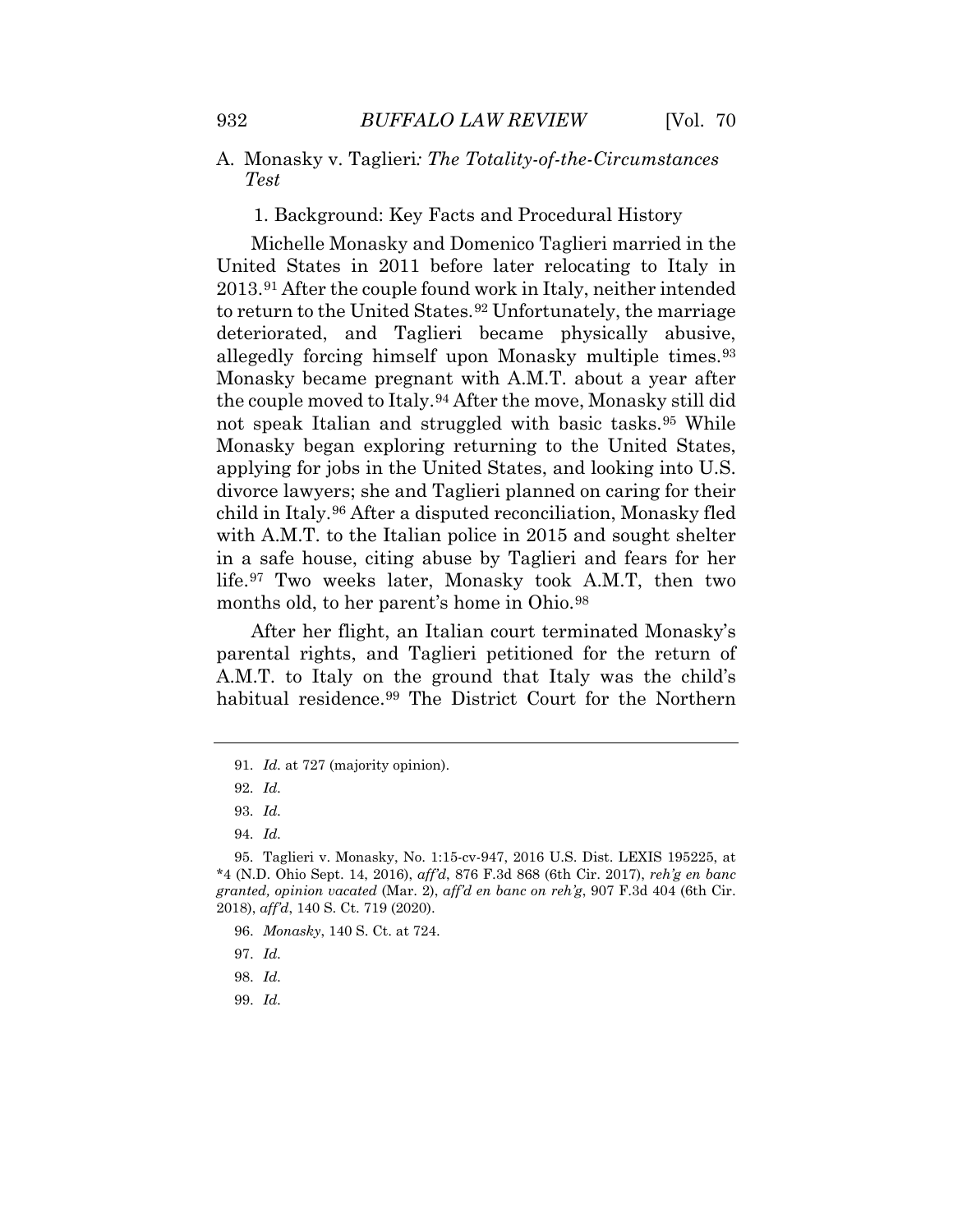looked at quotes for moving from Italy to the United States Monasky took no concrete steps for her return with A.M.T. District of Ohio found it implicit in Sixth Circuit precedent that an infant will normally be habitually resident where the matrimonial home is.[100](#page-21-5) The court looked at evidence supporting shared parental intent to raise A.M.T. in Italy.<sup>[101](#page-21-6)</sup> First, Monasky and Taglieri moved to Italy for career opportunities and to "live as a family."[102](#page-21-7) Second, even though Monasky "contend[ed] that she never understood the move to Italy to be permanent, it [was] undisputed that the parties agreed to live in Italy for an undetermined period of time."[103](#page-21-8) Nevertheless, Monasky argued that the "parties' marriage irrevocably broke down in February 2015, before A.M.T.'s birth, and afterward, there was no degree of 'common purpose' or 'shared intent' for the child to reside in Italy."[104](#page-22-0) The court looked to the "nature and extent of any such breakdown and whether the facts and circumstances surrounding it [were] consistent" with cases in which "courts have held that no habitual residence for the child came into existence."[105](#page-22-1) For example, prior to A.M.T.'s birth, "Monasky indicated to Taglieri that she wanted to divorce and return to the United States with [their] daughter," and Monasky that same day.[106](#page-22-2) Yet, despite wanting to leave Italy, Monasky bought items for A.M.T. to use in Italy, including a "rocking chair, stroller, car seat, and bassinet."[107](#page-22-3) Additionally, Monasky pursued an Italian driver's license and set up routine medical appointments for A.M.T.[108](#page-22-4)

- 104. *Id.* at \*26.
- <span id="page-21-6"></span><span id="page-21-5"></span>105. *Id.* at \*26–27.
- 106. *Id.* at \*27.
- <span id="page-21-7"></span>107. *Id.* at \*28.
- <span id="page-21-8"></span>108. *Id.*

<span id="page-21-1"></span><span id="page-21-0"></span><sup>100.</sup> *Taglieri*, 2016 U.S. Dist. LEXIS 195225, at \*24.

<span id="page-21-2"></span> 101. *Id.* at \*24–25.

<span id="page-21-3"></span> 102. *Id.* at \*24.

<span id="page-21-4"></span> 103. *Id.* at \*24–25.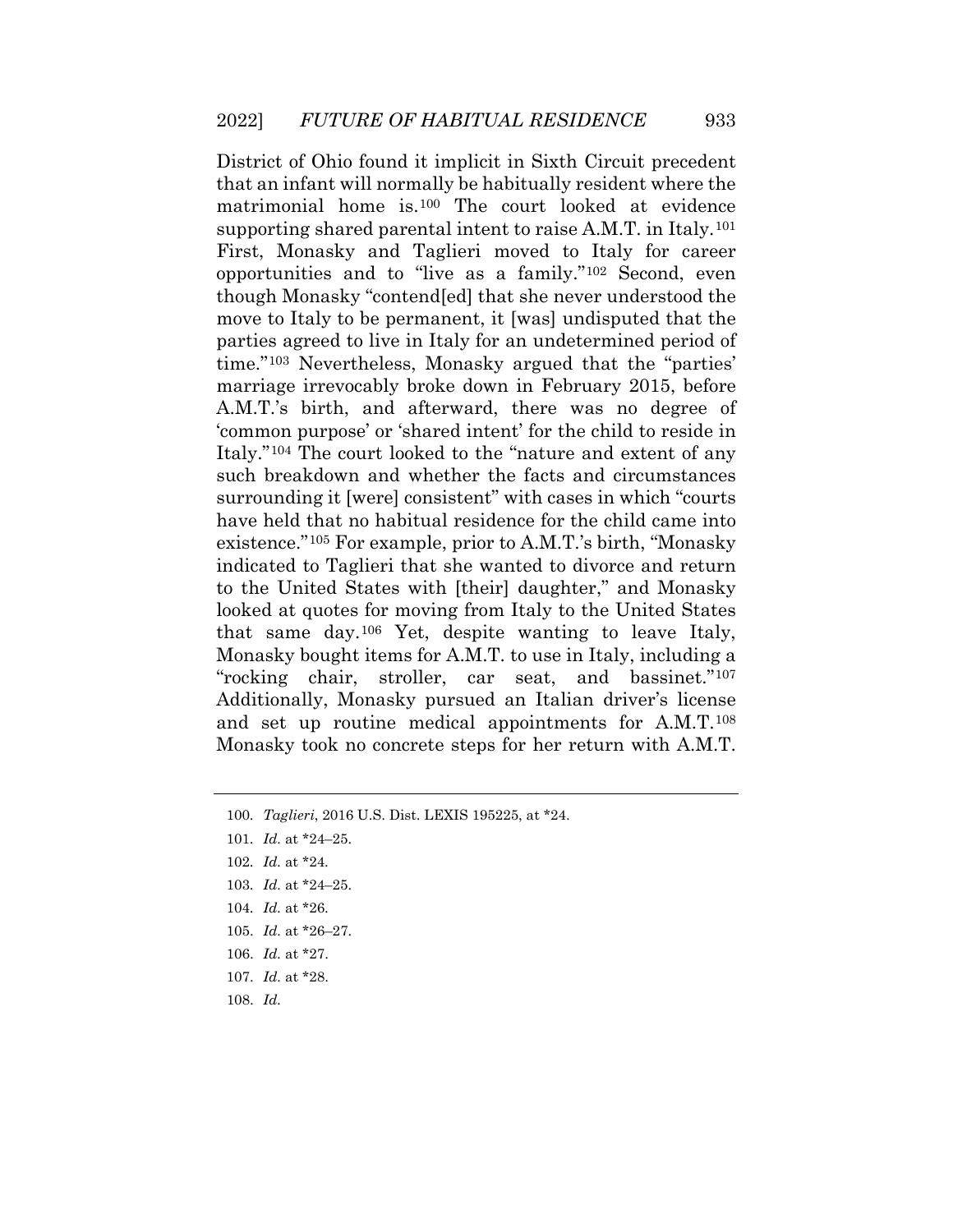plans to bring A.M.T. to the United States until the final of removal.[112](#page-23-0) The district court directed Monasky to take to the United States besides emailing moving companies about rates.[109](#page-22-5) Overall, Monasky had no "crystalized plan in place" to return to the United States until "Taglieri raised his hand as if to hit Monasky" on March 31, 2015.[110](#page-22-6) The district court found that the parties' shared intent was for A.M.T. to live in Italy, where the parties had shared a marital home without any definitive plan to return to the United States.[111](#page-22-7) Consequently, since Monasky had continued to live in Italy following A.M.T.'s birth and had no altercation, A.M.T.'s habitual residence was Italy at the time appropriate steps for A.M.T.'s return to Italy.[113](#page-23-1)

- 109. *Id.* at \*29–30.
- 110. *Id.* at \*29.
- 111. *Id.* at \*34.
- 112. *Id.* at \*35.

<span id="page-22-7"></span><span id="page-22-6"></span><span id="page-22-5"></span><span id="page-22-4"></span><span id="page-22-3"></span><span id="page-22-2"></span><span id="page-22-1"></span><span id="page-22-0"></span> 113. *Id.* at \*47. Although it is outside the scope of this Comment, Monasky A.M.T. in grave risk of harm. *Id.* at \*38–40. The grave risk of harm defense under intolerable situation." *See* Convention, *supra* note 1, art. 13(b) **.** The Convention does not define "grave risk of harm" or "intolerable situation." In *Simcox*, the dispute, and to deter parents from unilaterally removing children in search of a protection justified not returning four children from the United States to Mexico since their mother could not be compelled to return to Mexico). Despite the in an intolerable situation . . . by forcing the return of children who were the *Monasky* district court was "loathe to see the separation of a child from either of its parents," the court could not "factor this impact into its determination, as the Sixth Circuit and several other courts have declined to find a 'grave risk' where asserted the grave risk of harm defense under Article 13(b) of the Convention, claiming that because she could not return to Italy due to pending criminal charges against her, separating A.M.T. from her primary caregiver would place Article 13(b) is that "there is a grave risk that his or her return would expose the child to physical or psychological harm or otherwise place the child in an Sixth Circuit stated that the exception "is to be interpreted narrowly, lest it swallow the rule" as the summary return of the child was "designed to protect the interests of the state of habitual residence in determining any custody more sympathetic forum." Simcox v. Simcox, 511 F.3d 594, 604 (6th Cir. 2007) (finding the nature of the verbal and physical abuse by the father, the frequency of the abuse, and the likelihood it would happen again without sufficient presumption that the summary return of the child is in the child's best interests, the purposes of the Convention should defer to "the primary interest of any person in not being exposed to physical or psychological danger or being placed direct or indirect victims of domestic violence." *Id.* at 604–05 Although the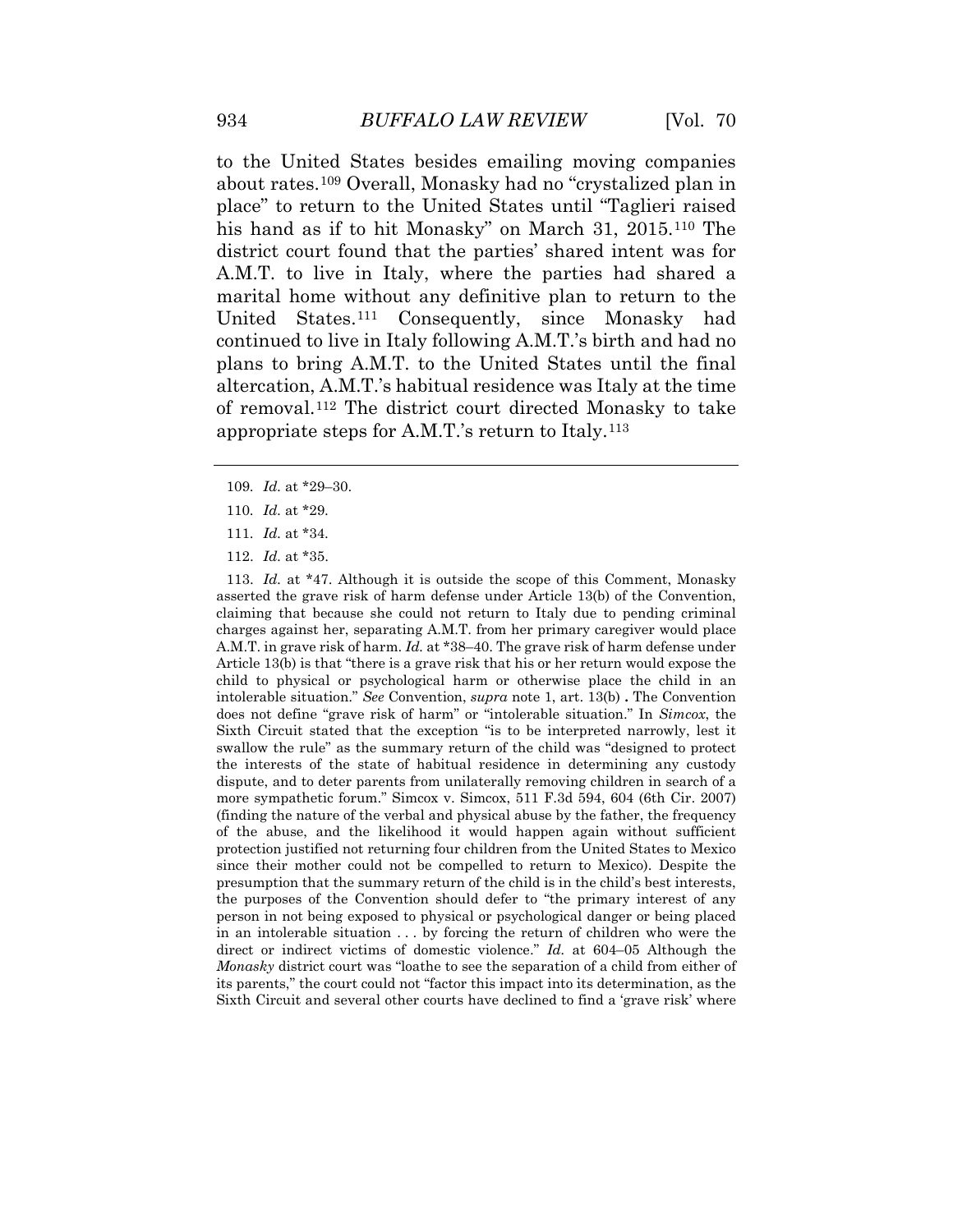<span id="page-23-1"></span><span id="page-23-0"></span> residence of a child as a question of fact" in line with the during her two months in this world."[115](#page-24-1) The court noted that that we cannot change."[116](#page-24-2) In doing so, the court also rejected infants of protection and "creating the risk of 'abduction ping "[s]ometimes the only way to resolve a complicated problem time of removal, the appellate court affirmed the district On appeal, the Sixth Circuit treated "the habitual language in the Pérez-Vera Report.<sup>[114](#page-24-0)</sup> The court concluded A.M.T. was not "in a position to acclimate to any one country the habitual residence of the child will normally be the country where the matrimonial home exists as "a fact of life the argument that infants should not have a habitual residence as "the worst of all possible worlds" by depriving pong' at best, or making possession 100% of the law at worst."[117](#page-24-3) In international child abduction cases, is to recognize that there is no single solution."[118](#page-24-4) Since Italy was the matrimonial home and A.M.T. was an infant at the

- 115. *Taglieri*, 907 F.3d at 408.
- 116. *Id.* at 410.
- 117. *Id.* at 411 (citation omitted).
- 118. *Id.*

 the respondent claims that a return order separating the abducting parent from the child would result in psychological damage to the child." *Taglieri,* 2016 U.S. "physically violent towards A.M.T." *Id.* at \*44. Without clear and convincing a court should take once it determines that a 'grave risk of harm' or an 'intolerable situation' exists" in a case. Lauren Cleary, Note, *Disaggregating the Two Prongs*  domestic violence concerns in Convention cases, see generally Andrew A. Zashin,  *Domestic Violence by Proxy: A Framework for Considering a Child's Return Under the 1980 Hague Convention on the Civil Aspects of International Child Abduction's Article 13(b) Grave Risk of Harm Cases Post Monasky*, 33 J. AM. ACAD. MATRIMONIAL L. 571 (2021). Dist. LEXIS 195225, at \*40–41. No evidence indicated that Taglieri was ever evidence that returning A.M.T. would place the child at a grave risk of harm, the defense did not apply. *Id.* at \*45. Courts are split over "the correct course of action *of Article 13(b) of the Hague Convention to Cover Unsafe and Unstable Situations*, 88 FORDHAM L. REV. 2619, 2635 (2020). For more information on the grave risk of harm and intolerable situation defenses, see generally *id.* For further analysis of

 719 (2020); s*ee* Pérez-Vera Report, *supra* note 15, at 445 (describing a child's 114. Taglieri v. Monasky, 907 F.3d 404, 408 (6th Cir. 2018), *aff'd*, 140 S. Ct. habitual residence as a "question of pure fact"); *see, e.g.*, Robert v. Tesson, 507 F.3d 981, 988 (6th Cir. 2007).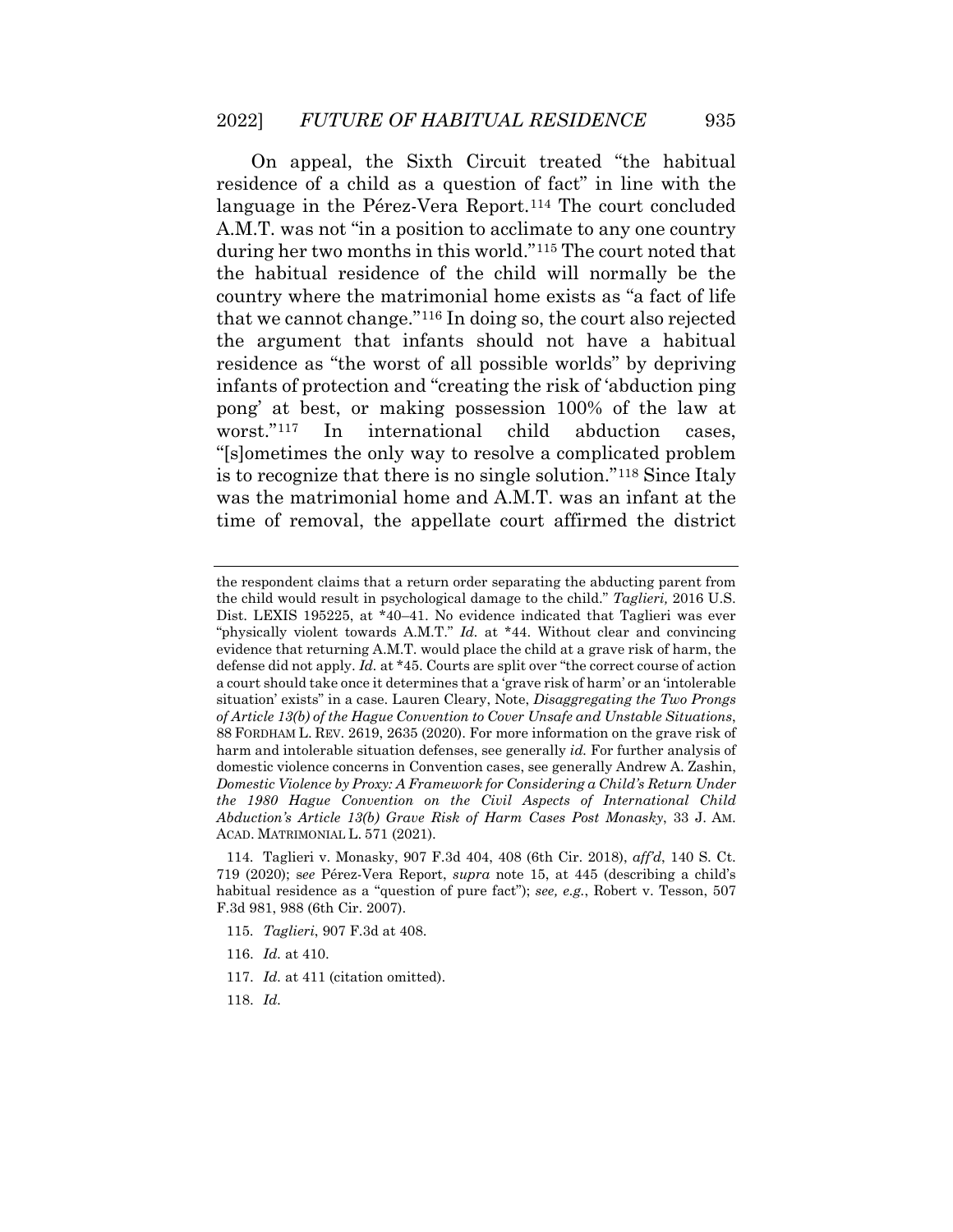court's order and did not disturb the district court's finding that A.M.T. was habitually resident in Italy.[119](#page-24-5)

#### 2. The Totality-of-the-Circumstances Test

 history' corroborates that a child's habitual residence forum—the country where the child is at home."[122](#page-25-1) The Court Noting that the Convention does not define "habitual residence," the Supreme Court started its analysis by determining "habitual" suggests a fact-sensitive inquiry rather than a categorical one.[120](#page-24-6) Looking to the intentions of the drafters, the Convention's "'negotiation and drafting depends on the specific circumstances of the particular case."[121](#page-25-0) The drafters' decision not to base habitual residence on "formal legal concepts like domicile and nationality" provides courts with "maximum flexibility" to respond to the circumstances of the case and "to ensure that custody is adjudicated in what is presumptively the most appropriate also considered "the need for uniform international interpretation of the Convention" and the "clear trend" among treaty partners to take a fact-driven approach to habitual residence based on the particular circumstances of the case.[123](#page-25-2)

The Court held that the habitual residence determination "does not turn on the existence of an actual

 119. *Id.* 

<sup>120.</sup> Monasky v. Taglieri, 140 S. Ct. 719, 726 (2020).

 121. *Id.* at 727.

<sup>122.</sup> *Id.*; *see* BEAUMONT & MCELEAVY, *supra* note 7, at 89–90.

<span id="page-24-6"></span><span id="page-24-5"></span><span id="page-24-4"></span><span id="page-24-3"></span><span id="page-24-2"></span><span id="page-24-1"></span><span id="page-24-0"></span> 123. *Monasky*, 140 S. Ct. at 727–28 (citing, among others, 22 U.S.C. § 9001(b)(3)(B)); *see* Off. of the Children's Law. v. Balev, [2018] 1 S.C.R. 398, 421, ¶ 50 (Can.) ("In recent years, many *Hague Convention* states have adopted a hybrid approach. Absolute consensus has not yet emerged. But the clear trend is to rejection of the parental intention approach and to adoption of the hybrid Australia, New Zealand, and the United States endorse the hybrid approach."); upon numerous factors . . . with the purposes and intentions of the parents being merely one of the relevant factors . . . . The essentially factual and individual nature of the inquiry should not be glossed with legal concepts . . . ."). approach. Recent decisions from the European Union, the United Kingdom, *In re* A, [2013] UKSC 60, ¶ 54 (The court states that habitual residence "depends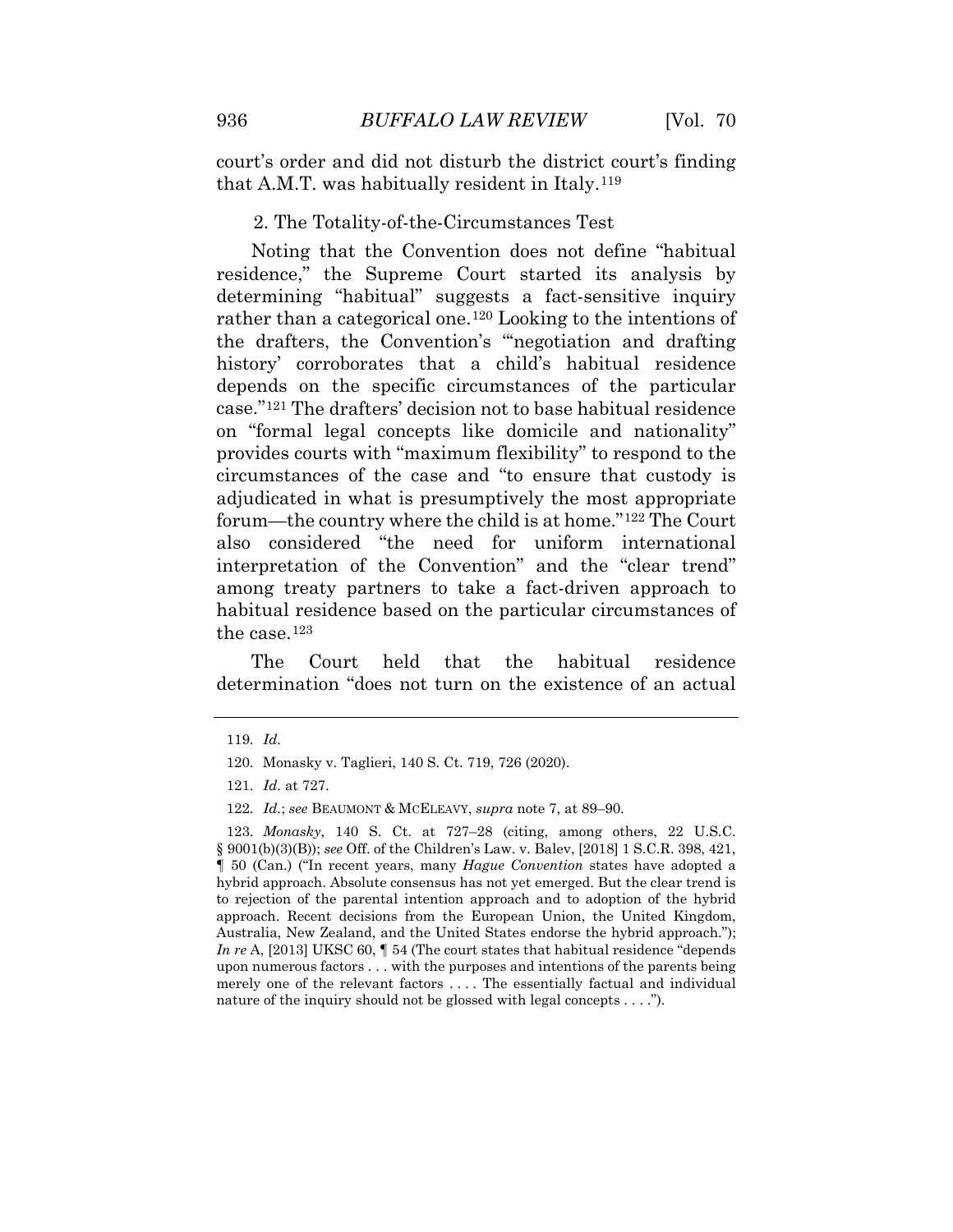depends on the totality of the circumstances specific to the circumstances test, the lower court should "answer a factual agreement" based on the text of the Convention and on the Pérez-Vera Report.[124](#page-25-3) Instead, "a child's habitual residence case."[125](#page-25-4) Consequently, Italy could "qualify as A.M.T.'s 'habitual residence' in the absence of an actual agreement by her parents to raise her there.<sup>[1]"126</sup> In clarifying how lower courts should interpret the totality-of-the-circumstances standard, the majority explained that "[t]he inquiry begins with a legal question: What is the appropriate standard for habitual residence?"<sup>127</sup> After identifying the totality-of-thequestion: Was the child at home in the particular country at issue?"[128](#page-26-1) In cases involving children too young to acclimatize, "the intentions and circumstances of caregiving parents are relevant considerations," but "[n]o single fact, however, is dispositive across all cases."<sup>[129](#page-26-2)</sup> Despite different approaches by lower courts, the standards they use to determine a child's habitual residence "share a 'common' understanding: The place where a child is at home, at the time of removal or retention, ranks as the child's habitual residence."[130](#page-26-3) The Court rejected Monasky's "actualagreement" argument as such a requirement would allow a parent to unilaterally "block any finding of habitual residence for an infant," and it would "undermine the Convention's aim to stop unilateral decisions to remove children across international borders."[131](#page-26-4) The Court also rejected the argument that a bright-line rule would promote

- <span id="page-25-3"></span>128. *Id.*
- 129. *Id.* at 727.
- <span id="page-25-5"></span><span id="page-25-4"></span>130. *Id.* at 726.
- 131. *Id.* at 728.

<span id="page-25-2"></span><span id="page-25-1"></span><span id="page-25-0"></span> 124. *See Monasky*, 140 S. Ct. at 726; Convention, *supra* note 1; Pérez-Vera Report, *supra* note 15, at 445.

<sup>125.</sup> *Monasky*, 140 S. Ct. at 723.

 126. *See id.* 

 127. *Id.* at 730.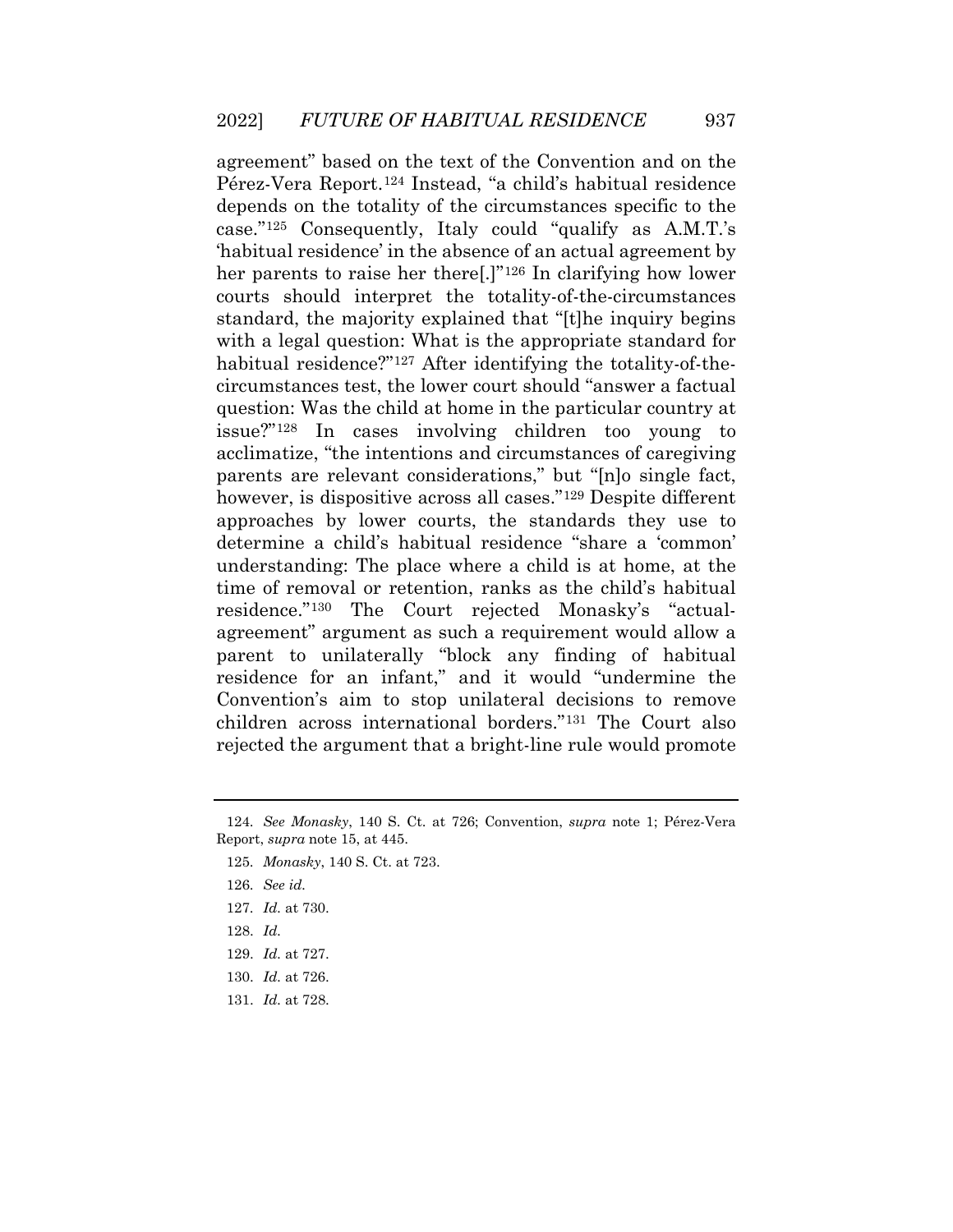the prompt return of the child and deter would-be abductors circumstances of the case and informed by common sense."<sup>133</sup> The Supreme Court affirmed the Sixth Circuit's because it would involve a "winner-takes-all evidentiary dispute over whether an agreement existed[.]"[132](#page-26-5) In a factdriven inquiry, "courts must be 'sensitive to the unique judgment and declined to remand the case since the district court had considered the totality of the circumstances.[134](#page-27-0) 

 Turning to the domestic violence concerns raised in the would not put her at a grave risk of harm, the Court did not case, the Court addressed Monasky's argument that an actual-agreement requirement would "protect children born into domestic violence."[135](#page-27-1) Rather than imposing a categorical requirement to combat domestic violence concerns, the Court believed that "domestic violence should be an issue fully explored in the custody adjudication upon the child's return."[136](#page-27-2) A categorical approach could exclude certain children from the scope of the Convention, leaving infants without a habitual residence.[137](#page-27-3) As Monasky did not challenge the district court's findings that returning A.M.T. address the domestic violence issues in the case.[138](#page-27-4)

136. *Id.* 

137. *Id.* 

 132. *Id.* at 729.

 133. *Id.* at 727 (quoting Redmond v. Redmond, 724 F.3d 729, 744 (7th Cir. 2013)).

<span id="page-26-0"></span> 134. *Id.* at 731 ("Nothing in the record suggests that the District Court would appraise the facts differently on remand.").

 135. *Id.* at 729.

<span id="page-26-6"></span><span id="page-26-5"></span><span id="page-26-4"></span><span id="page-26-3"></span><span id="page-26-2"></span><span id="page-26-1"></span> 138. *Id.* Domestic violence is a serious problem, and the grave risk of harm defense asserted in *Monasky* is one of the most litigated exceptions to the summary return of the child in Convention cases. *See* Kucinski, *supra* note 14, at scope, this Comment does not address the domestic violence implications of the 40–41. For purposes of length and scope, this Comment does not address the domestic violence implications of the Court's decision. For purposes of length and Court's decision.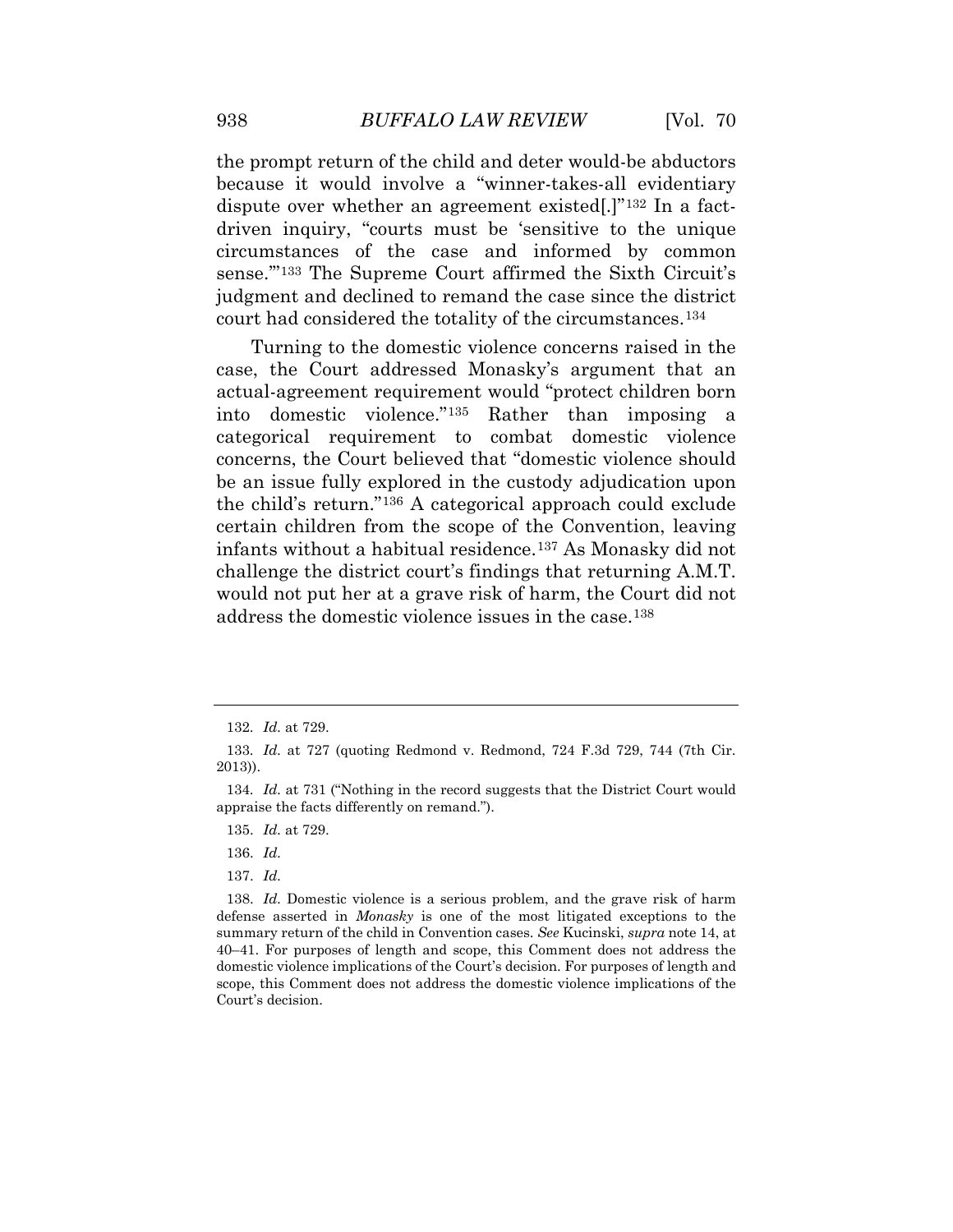#### B. *The Application of the Totality-of-the-Circumstances Test in Subsequent Case Law*

 country is not a dispositive indicator of an infant's habitual circumstances test.[140](#page-28-1) The mother took the child from Spain to the United States without the father's consent, and the decisions are made in the courts of the home country."[142](#page-28-3) States, found a school for the child, and bought a house While habitual residence does not require actual agreement between parents, "'[p]hysical presence in a residence."[139](#page-28-0) In *Grano v. Martin*, the Second Circuit followed *Monasky* and applied the totality-of-the-Second Circuit concluded the district court did not clearly err in finding the child's habitual residence was Spain.[141](#page-28-2) The court also reiterated the Convention's philosophy that "the interests of the child are usually best served when custody When determining the child's habitual residence, the court listed the factors from *Monasky* that courts may consider, including "where a child has lived, the length of time there, acclimatization, and the 'purposes and intentions of the parents.'"[143](#page-28-4) As the parents in *Grano* had bought a one-way ticket to Spain, did not keep bank accounts in the United together, the facts on the record supported the district court's finding of habitual residence in Spain; the court affirmed accordingly.[144](#page-28-5)

<span id="page-27-0"></span>Since no categorical requirements exist for habitual residence, past parental agreement does not control when other relevant factual circumstances exist.[145](#page-28-6) In *Pope v. Lunday*, the mother became pregnant with twins when living

143. *Id.* (quoting *Monasky*, 140 S. Ct. at 728).

145. Pope v. Lunday, 835 F. App'x 968, 971–72 (10th Cir. 2020).

<span id="page-27-4"></span><span id="page-27-3"></span><span id="page-27-2"></span><span id="page-27-1"></span><sup>139. 821</sup> F. App'x 26, 27 (2d Cir. 2020) (summary order) (citing *Monasky*, 140 S. Ct. at 729).

 140. *Id.* 

 141. *Id.* at 28.

 142. *Id.* at 27 (citing *Monasky*, 140 S. Ct. at 723).

 144. *Id.* at 28.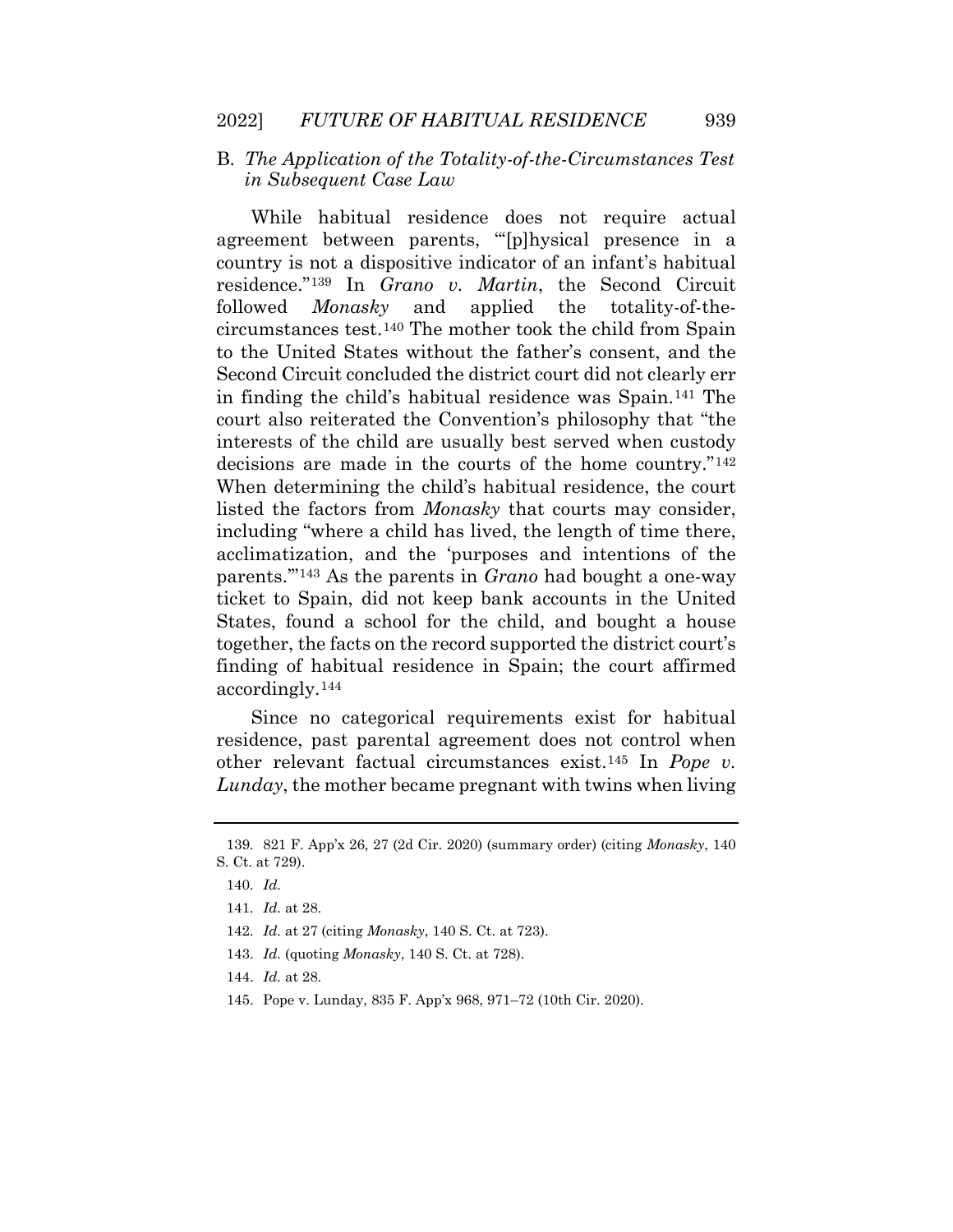understood the trip would last only a few weeks "to attend social and business events," but the mother took her pet cat petitioned for their return.[148](#page-29-2) The father argued that he and cited evidence supporting shared parental intent to remain obtained the public deed of stable union in Brazil," the the infant has never been.[154](#page-30-0) As with actual agreement, the in Brazil with the father, but she returned to the United States at nineteen-to-twenty-weeks pregnant.[146](#page-29-0) The father and did not return to Brazil.[147](#page-29-1) The children were born in and had lived their entire lives in Oklahoma when the father the mother had agreed the children would live in Brazil, so Brazil was their place of habitual residence.<sup>[149](#page-29-3)</sup> The court in Brazil: the couple had "held a ceremony in Mexico and mother had begun the process of getting a professional license, she had obtained Brazilian health insurance and a social security card, she had begun learning Portuguese, and the couple had purchased a house.[150](#page-29-4) The father asserted the mother could not unilaterally change their agreement that the then-unborn twins would live in Brazil.[151](#page-29-5) Despite an *in utero* agreement, the court rejected "the proposition that any particular circumstance controls."[152](#page-29-6) The court believed the parents' intentions and circumstances were relevant but recognized that "nothing requires an actual agreement between the parties."[153](#page-29-7) The mother argued that the twins had never even been to Brazil, and only in rare cases can a court find an infant is habitually resident in a country where court reasoned that an infant's physical presence does not

- <span id="page-28-3"></span>150. *Id.*
- <span id="page-28-4"></span>151. *Id.*
- <span id="page-28-5"></span>152. *Id.* (citing Monasky v. Taglieri, 140 S. Ct. 719, 728–29 (2020)).
- <span id="page-28-6"></span>153. *Id.* (citing *Monasky*, 140 S. Ct. at 726).
- 154. *Id.*

<span id="page-28-0"></span><sup>146.</sup> *Id.* at 969.

 147. *Id.* at 969–70.

 148. *Id.* at 970.

<span id="page-28-2"></span><span id="page-28-1"></span> 149. *Id.* at 971.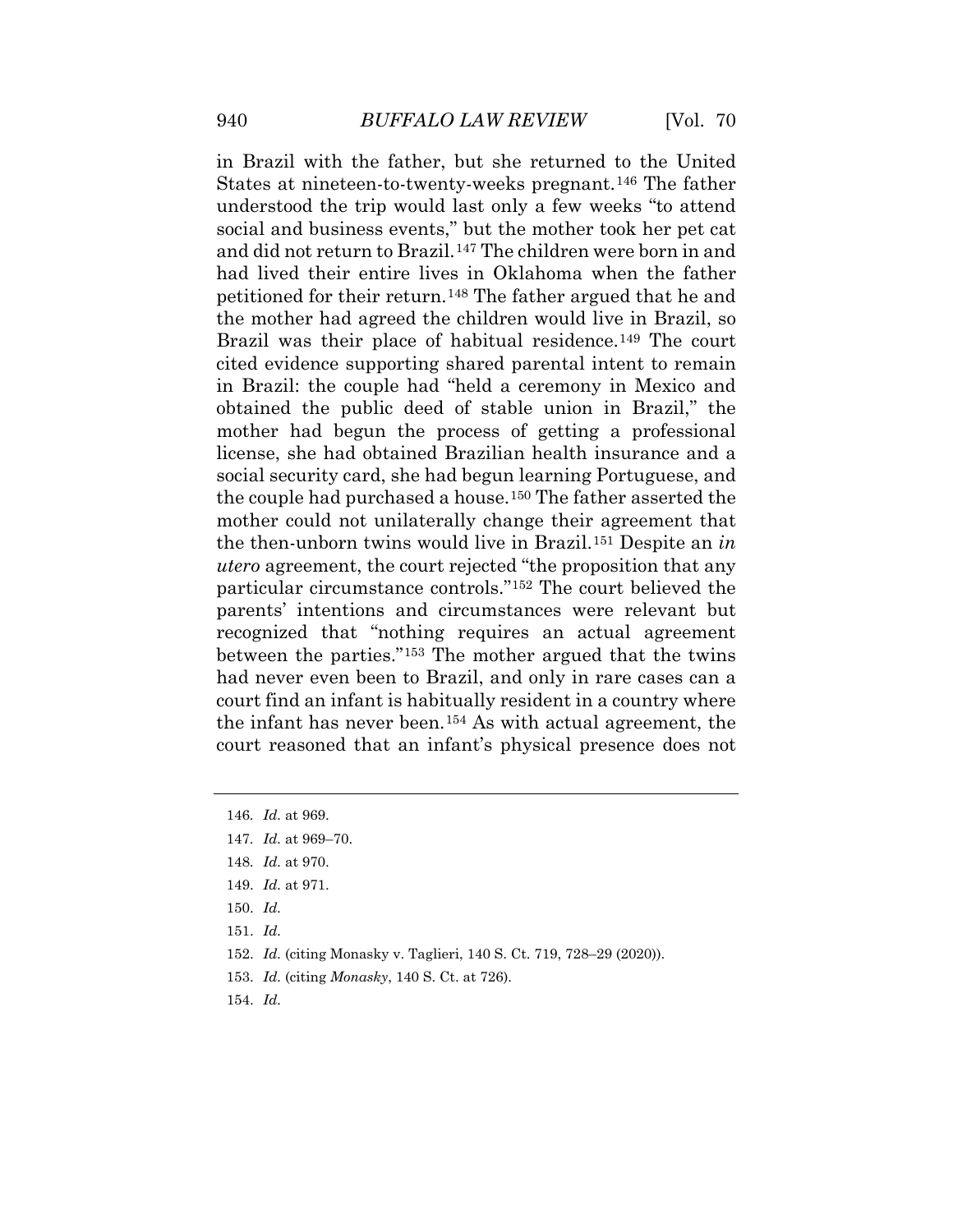one direction: away from Brazil as the place of habitual control since there are no categorical requirements for habitual residence.<sup>155</sup> While there had been shared parental intent when the twins were "19 to 20 weeks *in utero,*" the court affirmed the district court's assessment that the agreement at that time did not bind the mother forever.[156](#page-30-2) The past agreement was "not sufficient to override every other undisputed fact in [the] case, all of which point[ed] in residence."[157](#page-30-3) Finding the children were habitually resident in the United States, the appellate court affirmed the district court's determination that the mother did not wrongfully retain the twins.[158](#page-30-4)

 States citizens, the father's work contract referenced home The totality-of-the-circumstances test treats parental intent as just another factor post-*Monasky*.[159](#page-30-5) In *Smith v. Smith*, the Fifth Circuit overruled its prior emphasis on shared parental intent over other factors.[160](#page-30-6) Prior to *Monasky*, the Fifth Circuit "looked to the parents' 'shared intent' as a threshold test for determining a child's habitual residence."[161](#page-30-7) Now, courts must determine if the abductor wrongfully removed the child from his or her habitual residence based on the totality of the circumstances instead of parental intent alone.[162](#page-30-8) *Smith* involved children wrongfully removed from Argentina to Texas. Evidence demonstrated that the family viewed the United States as the children's habitual residence: both parties were United leave to San Francisco, and the mother continued to own

157. *Id.* 

- <span id="page-29-5"></span>159. 976 F.3d 558, 561 (5th Cir. 2020).
- <span id="page-29-6"></span>160. *Id.* at 561 n.1.
- 161. *Id.* at 561 (quoting Larbie v. Larbie, 690 F.3d 295, 310–11 (5th Cir. 2012)).
- <span id="page-29-7"></span>162. *Id.*

<span id="page-29-0"></span> 155. *Id.* 

<span id="page-29-2"></span><span id="page-29-1"></span><sup>156.</sup> *Id.* at 972.

<span id="page-29-4"></span><span id="page-29-3"></span> 158. *Id.*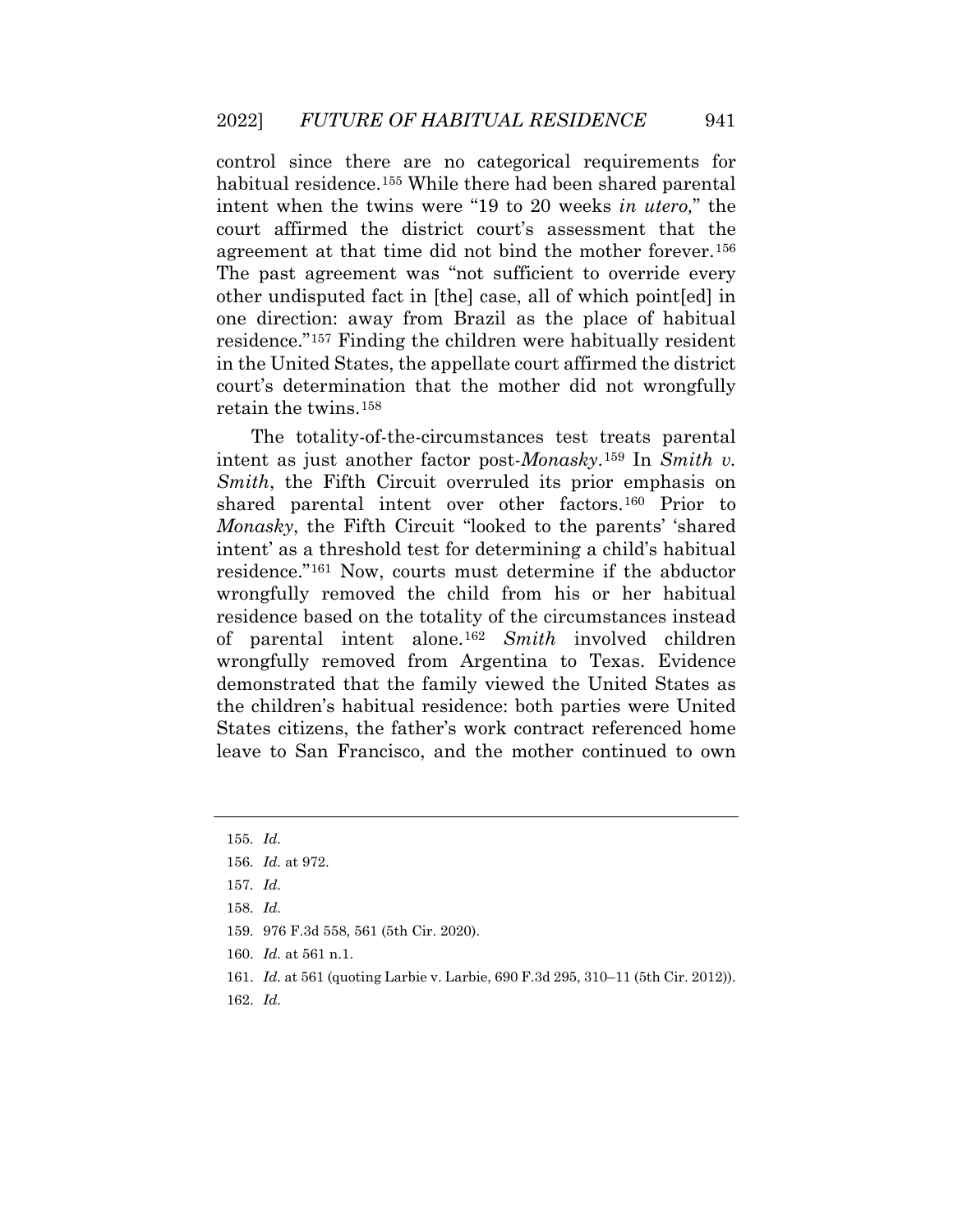land in Texas.<sup>163</sup> Additionally, the children had gone to an "American style" school in Argentina, and the family never purchased a home in Argentina.[164](#page-31-1) Although the lower court found the children were habitually resident in Texas based on parental intent, the Fifth Circuit affirmed based on the totality-of-the-circumstances test.[165](#page-31-2) 

#### III. POST-*MONASKY*:

THE FUTURE OF THE TOTALITY-OF-THE-CIRCUMSTANCES TEST

Section III.A endorses the mixed approach to habitual residence while critiquing the different approaches. Next, Section III.B considers the application of the totality-of-thecircumstances test in subsequent case law. Finally, Section III.C addresses where the habitual residence analysis currently stands moving forward.

- A. *The Mixed Approach Best Serves the Aims of the Convention Through Maximum Flexibility Based on the Circumstances of the Individual Cases* 
	- Involving Older Children 1. While Flexible, the Child-Centered Approach Risks Trespassing into Substantive Custody Matters or Creating Artificial Ties and Only Works in Cases

<span id="page-30-1"></span><span id="page-30-0"></span> approach makes it too tempting for courts to turn what the Without parental intent, the child-centered approach risks crossing into substantive custody matters. The childcentered approach looks at a child's ties and other objective factors based on the factual nature of habitual residence.<sup>[166](#page-31-3)</sup> While habitual residence is a question of fact based on the circumstances of the case, courts must not engage in a domicile-like approach to acclimatization to avoid crossing into substantive custody disputes. A pure child-centered

166. Schuz, *supra* note 38, at 15.

<span id="page-30-5"></span><span id="page-30-4"></span><span id="page-30-3"></span><span id="page-30-2"></span> 163. *Id.* at 560.

<span id="page-30-8"></span><span id="page-30-7"></span><span id="page-30-6"></span> 164. *Id.* 

 165. *Id.* at 563.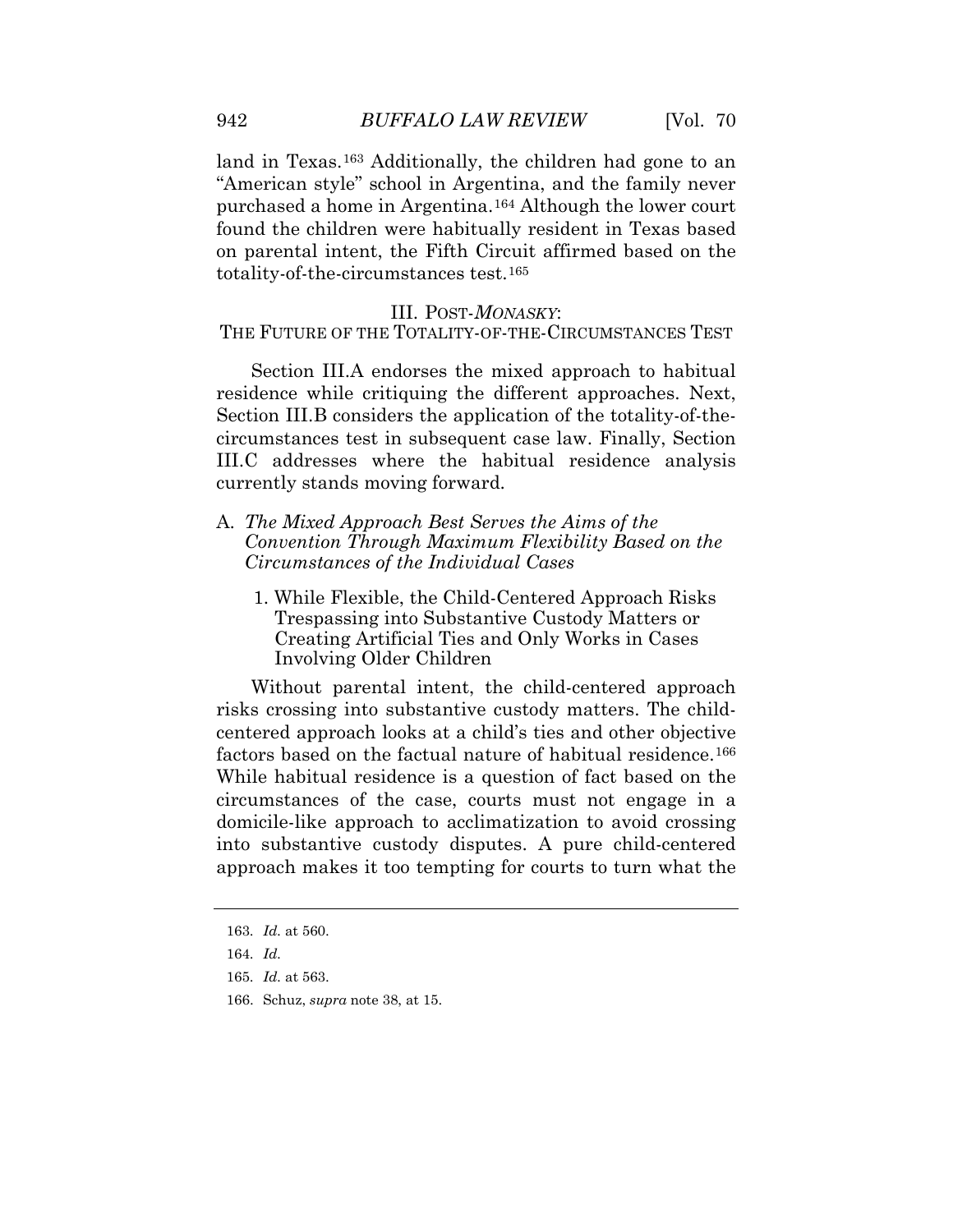temporary visit.[167](#page-32-0) When courts weigh factors without To avoid crediting artificial ties, weighing factors should analysis away from a custody or domicile-like determination Convention's drafters intended to be a question of jurisdiction into a custody determination. The summary return mechanism sends children back to their place of habitual residence, so the most appropriate court—the court in the place of the child's habitual residence—can decide custody matters. Children may develop meaningful ties during short stays, but those ties require a settled purpose to avoid children becoming habitually resident after a considering parental intent, it may create absurd results.[168](#page-32-1) include parental intent.[169](#page-32-2) Though courts should strive to not uproot a child twice, the settled purpose should include the parents' perspective to avoid a custody or domicile-like inquiry. Equally, as the court stated in *Gitter*, giving too much weight to evidence of acclimatization over parental agreement could allow manipulation when one parent seeks to create ties during what one parent intended as a temporary visit.[170](#page-33-0) Overall, the approach correctly considers the factual circumstances, but parental intent steers the

 habitual residence is the nation where, at the time of their removal, the child has been present long enough to allow acclimatization, and where this presence has 167. Robert v. Tesson, 507 F.3d 981, 993 (6th Cir. 2007) (holding "a child's a 'degree of settled purpose from the child's perspective'" (quoting Feder v. Evans-Feder, 63 F.3d 217, 244 (3d Cir. 1995))). Instead of looking at settled purpose from the parents' perspective, the approach flips the inquiry, focusing on the child's perspective.

 an academic year abroad. Mozes v. Mozes, 239 F.3d 1067, 1083 (9th Cir. 2001). other countries, but it would be an undue expansion of habitual residence to hold a child could become habitually resident in another country after what a family intended to be a temporary trip. *See, e.g.*, Brooke v. Willis, 907 F. Supp. 57, 61 168. In *Mozes*, the court compared the children's visit to the United States to Children study abroad to experience other cultures and to form personal ties with (S.D.N.Y. 1995) (finding that a six-year-old child had acquired habitual residence in England after a summer because she was "well accustomed to her surroundings").

<span id="page-31-3"></span><span id="page-31-2"></span><span id="page-31-1"></span><span id="page-31-0"></span><sup>169.</sup> The easier a parent can unilaterally create artificial ties, the greater incentive to remove or retain a child. *See Mozes*, 239 F.3d at 1079.

<sup>170.</sup> Gitter v. Gitter, 396 F.3d 124, 134 (2d Cir. 2005).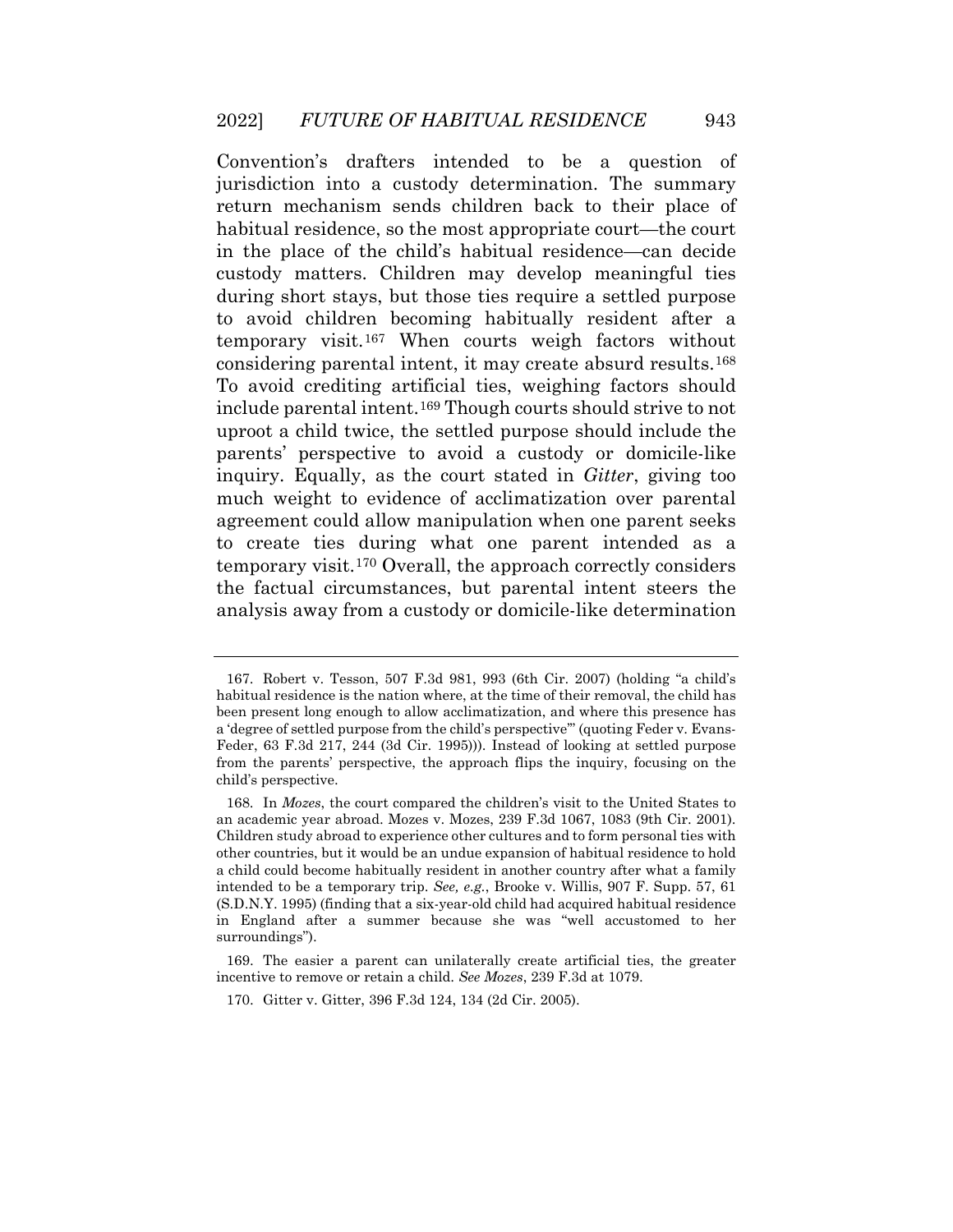based on acclimatization.

 factor in the analysis.[172](#page-33-2) The Convention itself recognizes children.[173](#page-33-3) Where a child can form real attachments, it may on the facts and circumstances of individual cases.[174](#page-33-4) Older autonomy.[175](#page-33-5) By contrast, only focusing on a child's ties risks The child-centered approach best suits cases involving older children or where courts lack objective evidence of parental intent, but cases involving young children require more emphasis on parental intent.[171](#page-33-1) A fact-intensive approach to habitual residence favors objective criteria, and no guidance instructs courts how much weight to give each and gives weight to the objections of sufficiently mature be in the child's best interests to find that their habitual residence has changed through the passage of time, making a child-centered approach more appropriate. Despite a lack of predictability and certainty, weighing factors without any one factor being dispositive allows for flexibility depending children have sufficient maturity to form meaningful attachments and sufficient intent to acquire a new habitual residence, so a child-centered approach respects their leaving young children without a habitual residence, so any complete analysis must consider parental intent.[176](#page-34-0) As the Court stated in *Monasky*, "[b]ecause children, especially those too young or otherwise unable to acclimate, depend on

<sup>171.</sup> Digirolamo & Cheema, *supra* note 48, at 8–9.

<span id="page-32-1"></span><span id="page-32-0"></span> academic activities, social engagements, and whether the child formed 172. Schuz, *supra* note 38, at 16. Factors include, for example, participation in "meaningful connections" in the country. Ahmed v. Ahmed, 867 F.3d 682, 689 (6th Cir. 2017).

<sup>173.</sup> Convention, *supra* note 1, art. 13.

 174. *See* Monasky v. Taglieri, 140 S. Ct. 719, 727 (2020) (discussing habitual residence as a connecting factor and the need for "maximum flexibility" to "ensure that custody is adjudicated in what is presumptively the most appropriate forum—the country where the child is at home"); BEAUMONT & MCELEAVY, *supra*  note 7, at 89–90.

<sup>175.</sup> Schuz, *supra* note 38, at 17.

<span id="page-32-2"></span> 176. *See Ahmed*, 867 F.3d at 687 (noting that young children cannot acclimatize to their surroundings).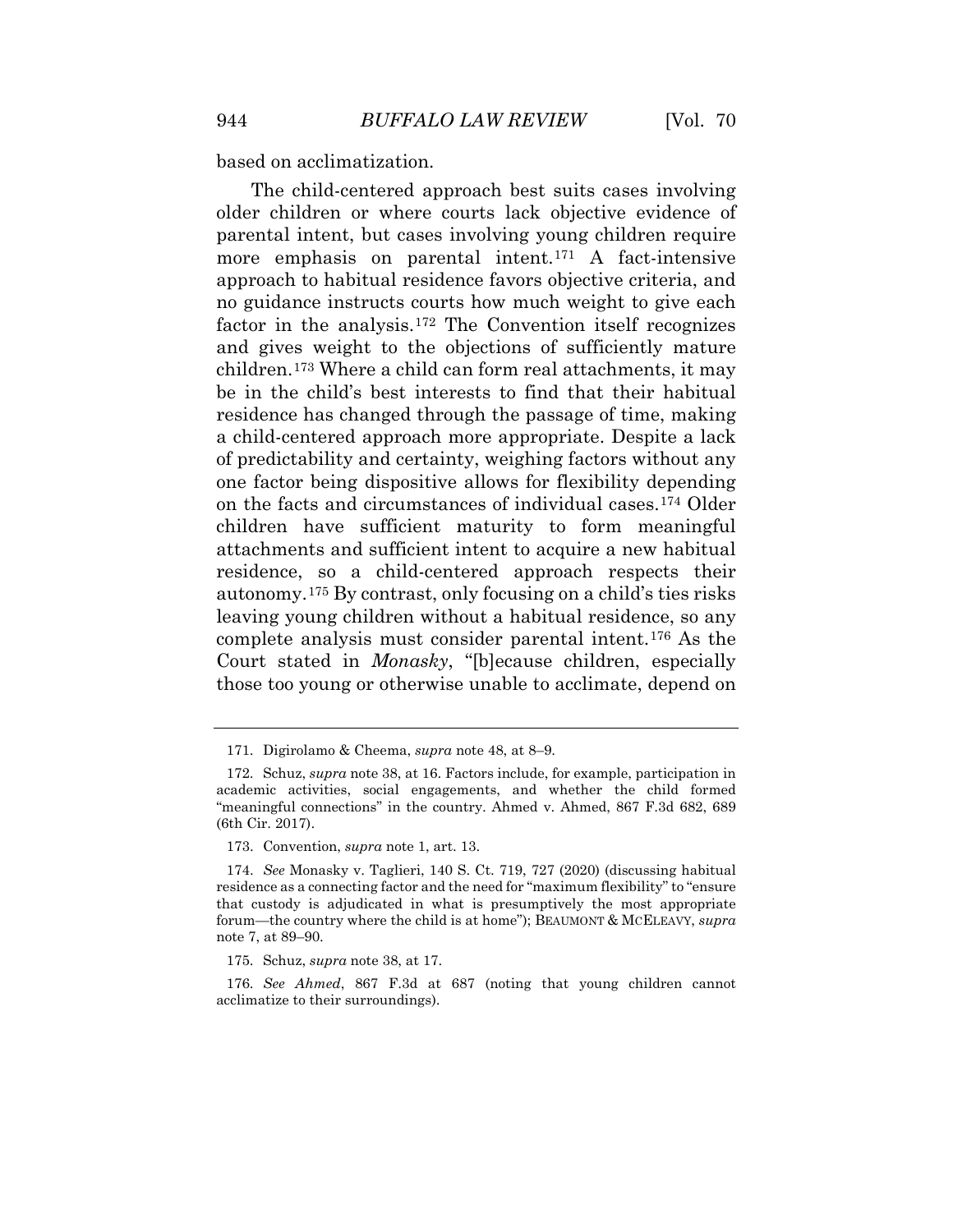their parents as caregivers, the intentions and circumstances of caregiving parents are relevant considerations."[177](#page-34-1) 

2. The Parental Intent Approach Fails to Adequately Take a Child's Acclimatization into Account and May Lead to Winner-Takes-All Credibility Determinations

 acclimatization.[178](#page-34-2) Focusing on parental intent can block a the absence of actual agreement.[179](#page-34-3) The parental intent situations in which a child's habitual residence can change On the other side of the spectrum, the parental intent approach "contradicts the physical factual nature of habitual residence" and fails to give appropriate weight to a child's well-settled child from acquiring a new habitual residence in approach narrowly fixes a child's habitual residence based on parental agreement and settled purpose, and it limits without shared parental intent or a settled intention to abandon a habitual residence. At first glance, a heavy emphasis on shared parental intent makes sense since children do not decide where they live. Back in Part I, we explored the more straightforward reality in the 1970s that children lived in the marital home or with the custodial parent, so a child's habitual residence was the marital home or with the custodial parent.[180](#page-34-4) Although the narrow parental intent approach might appear to "fit in best with the approach" of the Convention, "it is now widely accepted that parental rights exist only insofar as they are necessary for the welfare of the child."[181](#page-35-0) Simply returning the child expedites proceedings and deters would-be abductors, but other factors, including the objections of sufficiently mature children, deserve consideration.[182](#page-35-1) Returning a child with

<span id="page-33-4"></span><span id="page-33-3"></span><span id="page-33-2"></span><span id="page-33-1"></span><span id="page-33-0"></span><sup>177.</sup> *Monasky*, 140 S. Ct. at 727.

<sup>178.</sup> Schuz, *supra* note 7, at 137.

<sup>179.</sup> Digirolamo & Cheema, *supra* note 48, at 7.

 180. *See* discussion *supra* Section I.A.

<span id="page-33-5"></span><sup>181.</sup> Schuz, *supra* note 38, at 11.

<sup>182.</sup> Convention, *supra* note 1, art. 13 (recognizing that the objections of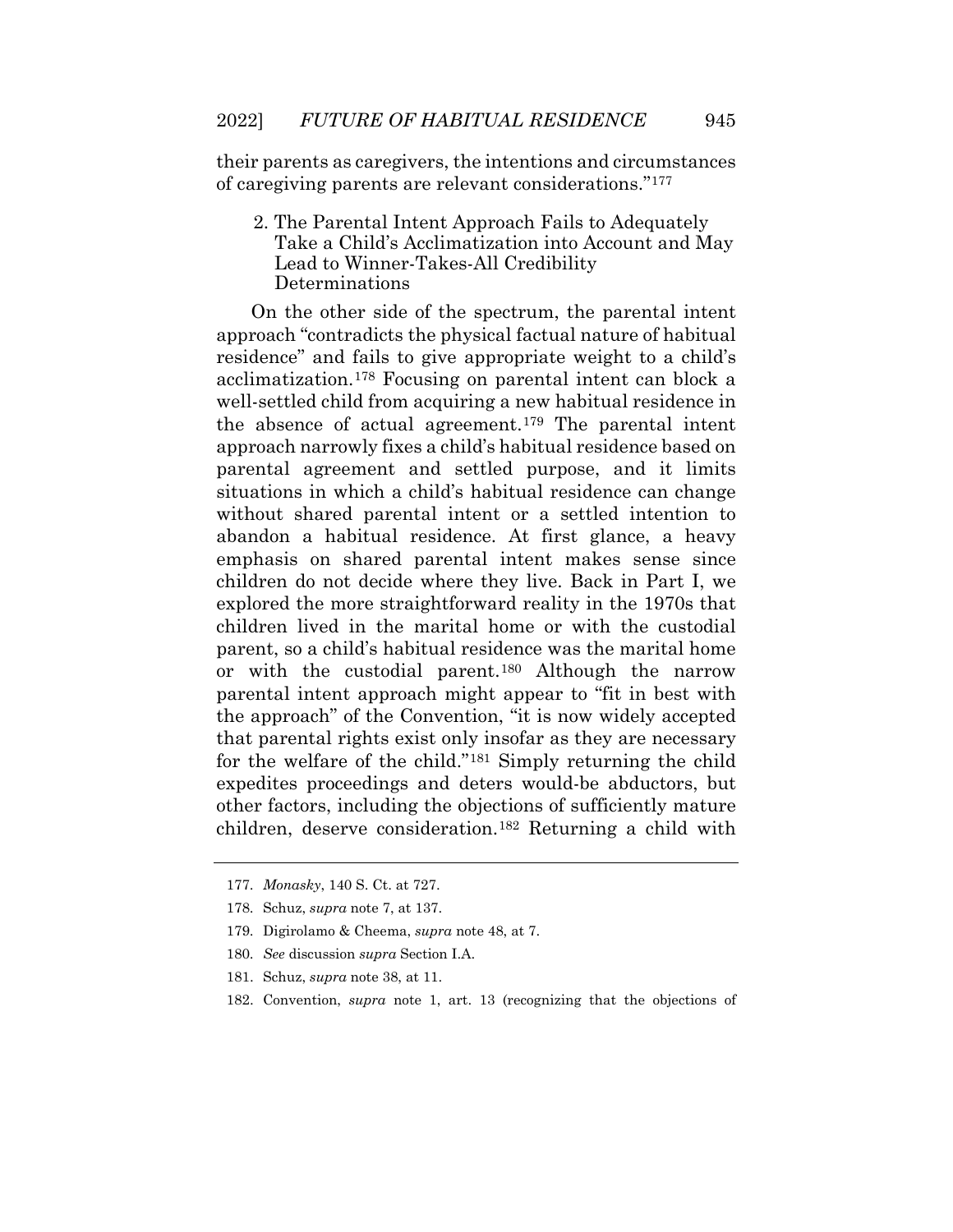back to their place of habitual residence for the most looking at a child's ties and acclimatization does not amount strong attachments risks uprooting the child twice when they have genuinely acclimatized to their new environment, leading to further distress. Specifically, "it is possible that the child's acclimatization to the location abroad will be so complete that serious harm to the child can be expected to result from compelling his return to the family's intended residence."[183](#page-35-2) The summary return mechanism sends a child appropriate courts to decide child custody disputes,[184](#page-35-3) but to a substantive custody determination.

 A heavy emphasis on parental intent also leads to winner-takes-all credibility determinations based on existed, courts must sometimes decide which parent's disputed intent opens the doors to large amounts of evidence subjective intent. As a starting point, courts should give effect to shared parental intent regarding habitual residence.[185](#page-35-4) Yet, to determine whether shared intent version of events to believe. With conflicting evidence on both sides, a court must "decide which evidence is weightier."[186](#page-35-5) When a relationship breaks down, many parents do "not see eye to eye on much of anything by the end.["187](#page-36-0) Looking to even though shared parental intent alone does not control a child's habitual residence.[188](#page-36-1) These side-show debates about

children who are sufficiently mature may be taken into consideration); Schuz, *supra* note 38, at 11. Schuz notes that "under the parental rights model" a mature child's views "will not be relevant in determining his habitual residence." *Id.* 

<sup>183.</sup> Gitter v. Gitter, 396 F.3d 124, 134 (2d Cir. 2005).

<span id="page-34-0"></span> 184. *See, e.g.*, Redmond v. Redmond, 724 F.3d 729, 739 (7th Cir. 2013) ("The disputes, but rather to restore the status quo prior to any wrongful removal or Convention's procedures are not designed to settle international custody retention, and to deter parents from engaging in international forum shopping in custody cases.").

<sup>185.</sup> Schuz, *supra* note 7, at 135.

<sup>186.</sup> Schuz, *supra* note 38, at 12.

<span id="page-34-4"></span><span id="page-34-3"></span><span id="page-34-2"></span><span id="page-34-1"></span><sup>187.</sup> Taglieri v. Monasky, 907 F.3d 404, 410 (6th Cir. 2018), *aff'd*, 140 S. Ct. 719 (2020).

 188. *See* Schuz, *supra* note 7, at 138 (recommending shared intent only be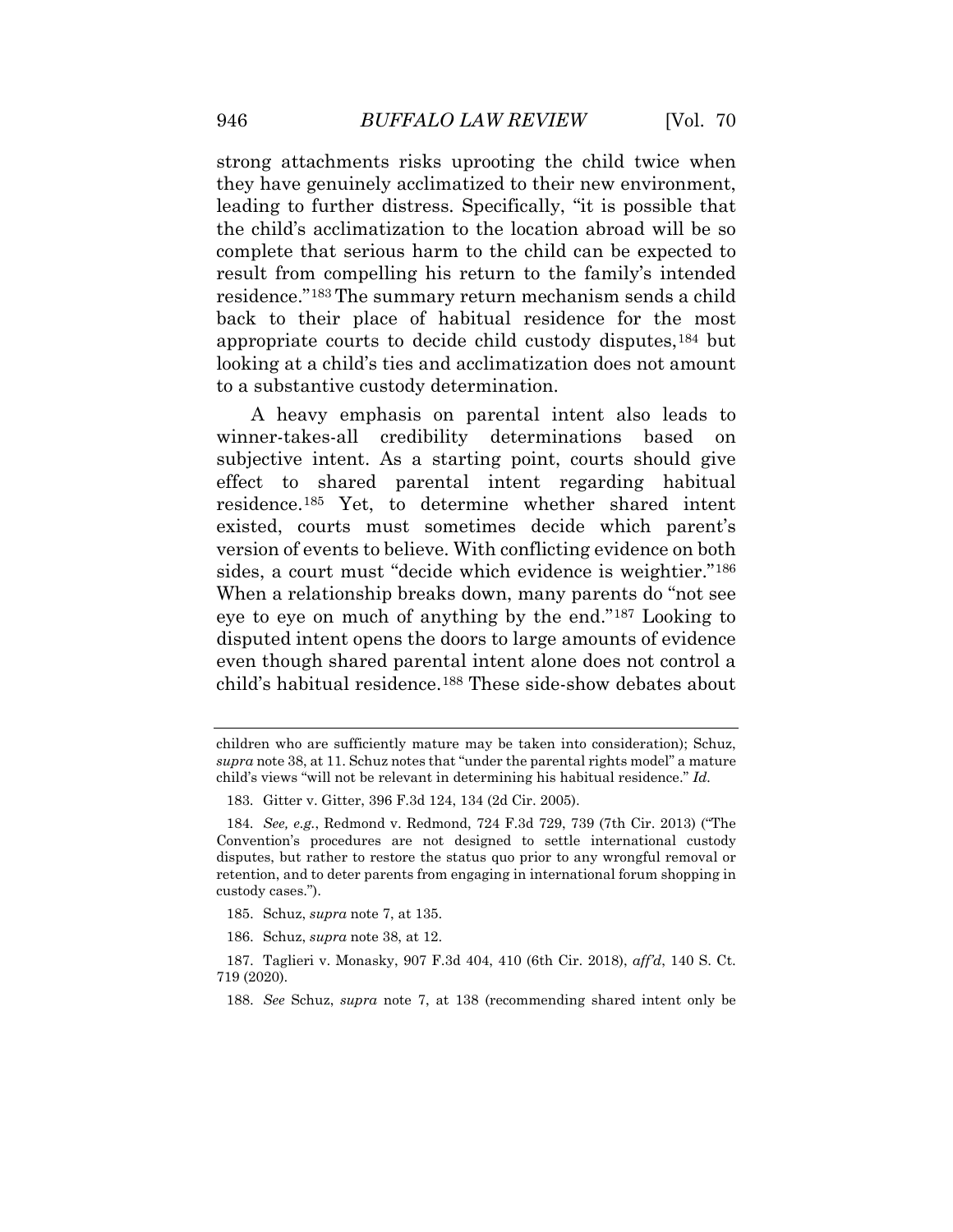should factor objective, undisputed evidence of parental parental agreements prolong returning children.[189](#page-36-2) Courts intent or agreement into the habitual residence analysis, but relying on credibility determinations might lead to forum shopping for a jurisdiction that might be more sympathetic to the abductor or left-behind parent's version of events. By creating an incentive for would-be abductors, winner-takesall battles fail to protect young children who cannot acclimatize to their environments[.190](#page-36-3) 

3. The Mixed Approach Provides Flexibility Based on the Circumstances of the Case and Follows a Clear International Trend

 approach considers both parental intent and the child's The mixed approach to habitual residence best achieves the aims of the Convention by avoiding categorical distinctions and adapting to a wider range of factual scenarios.<sup>191</sup> Both the text of the Convention and the intentions of the drafters support the fact-heavy analysis advocated by the mixed approach in *Monasky*.[192](#page-37-0) The acclimatization as factors, and no one factor controls the

relevant "(i) in 'borderline' cases" where the child's habitual residence matches the agreement; "(ii) where it is very clear on the facts that an agreement existed; and (iii) there is no serious suggestion that the agreement was not made voluntarily").

<span id="page-35-1"></span><span id="page-35-0"></span> 189. *See id.* at 137 (discussing power imbalances, agreements against public policy, and agreements inconsistent with the welfare of the child).

 190. *See Taglieri*, 907 F.3d at 410.

<span id="page-35-3"></span><span id="page-35-2"></span> 191. *See* Off. of the Children's Law. v. Balev, [2018] 1 S.C.R. 398, 421, ¶ 62 (Can.) (noting a "hybrid approach . . . promotes prompt custody and access return of the child. The parental intention and child-centered approaches may, determination of the habitual residence of the child. But the reality is different. decisions in the most appropriate forum, and thus offers the best hope of *prompt*  on their face, seem less complex and hence more likely to lead to speedy The parental intention approach in practice often leads to detailed and conflicting evidence as to the intentions of the parents.").

<span id="page-35-5"></span><span id="page-35-4"></span> a heavy factual inquiry without categorical requirements. S*ee* Pérez-Vera Report, 192. The text of the Convention and the intentions of the drafters both support *supra* note 15, at 445.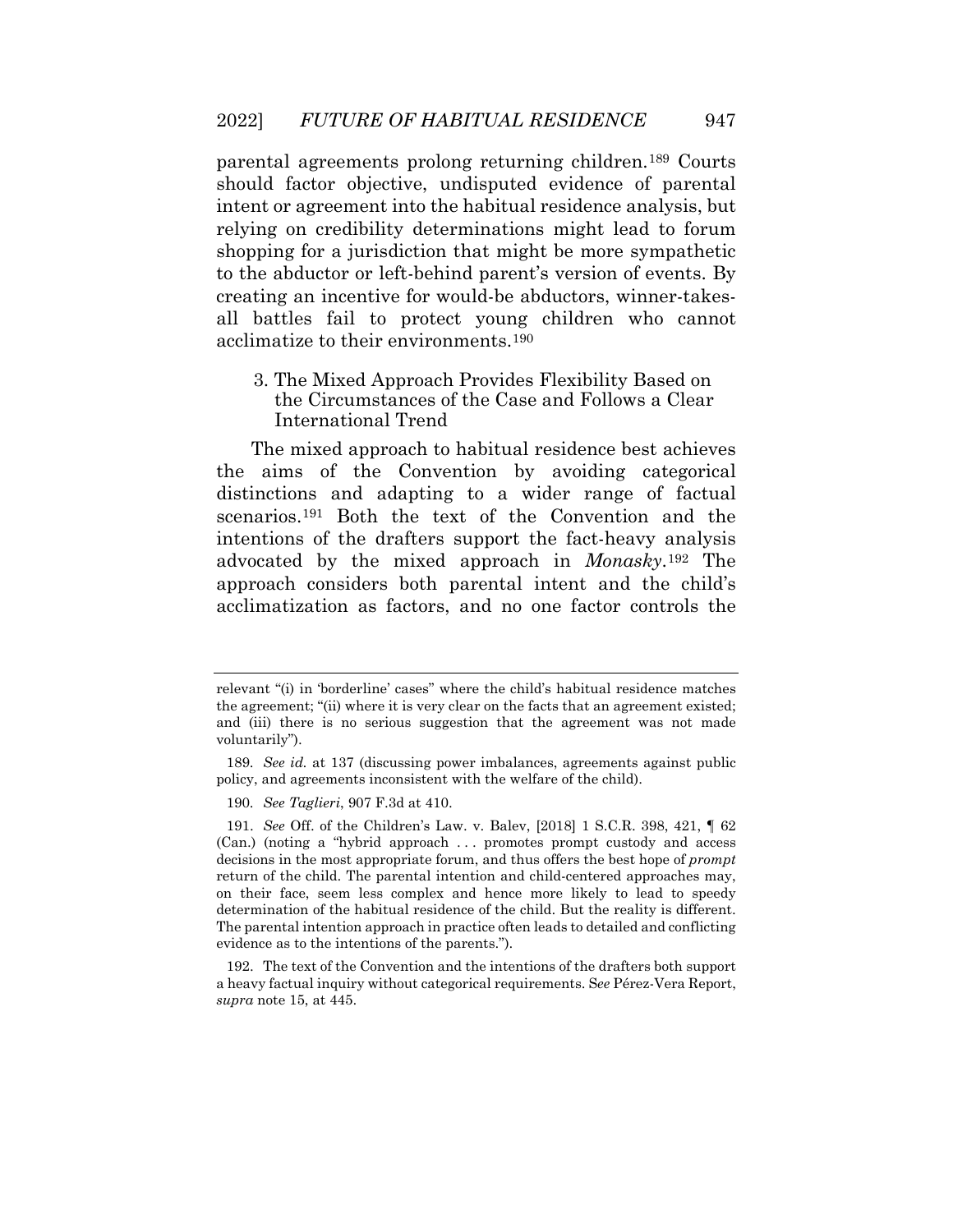under *Monasky*, a court weights parental intent and a child's on individual children's interests. Whereas the parental children, the mixed approach takes such objections into the circumstances. Nevertheless, courts may give too much into account all of the facts and circumstances of a case. Since analysis avoids abstract legal concepts and categorical analysis.[193](#page-37-1) Looking at the totality of the circumstances acclimatization to "answer a factual question: Was the child at home in the particular country at issue?"[194](#page-37-2) In cases, like *Monasky*, involving young children, the flexibility ensures parental intent receives sufficient weight when children are too young to acclimatize.[195](#page-37-3) Taking a more holistic approach to habitual residence walks the line between a strict approach to deter abduction and a broad approach focused intent approach ignores the objections of older, mature account.[196](#page-37-4) In addition, where the child-centered approach risks crossing into substantive custody issues, the mixed approach gives more weight to parental intent depending on weight to either parental intent or acclimatization in their analysis. Despite the risk of inappropriate weighing in some cases, the approach gives courts the flexibility to truly take no set formula exists for habitual residence, a fact-heavy requirements.[197](#page-37-5) 

<span id="page-36-1"></span><span id="page-36-0"></span> consensus with other Contracting States. By joining the clear Additionally, a "clear trend" exists among treaty partners to take a fact-driven approach to habitual residence based on the particular circumstances of the case.[198](#page-38-0) The mixed approach brings the United States into international

<span id="page-36-2"></span><sup>193.</sup> Digirolamo & Cheema, *supra* note 48, at 10.

<span id="page-36-3"></span><sup>194.</sup> Monasky v. Taglieri, 140 S. Ct. 719, 730 (2020).

 195. *Id.* at 727.

 196. *See* Gitter v. Gitter, 396 F.3d 124, 134 (2d Cir. 2005).

<span id="page-36-4"></span><sup>197.</sup> *See* Redmond v. Redmond, 724 F.3d 729, 746 (7th Cir. 2013) ("[W]e think it unwise to set in stone the relative weights of parental intent and the child's acclimatization. The habitual-residence inquiry remains essentially fact-bound, practical, and unencumbered with rigid rules, formulas, or presumptions.").

<sup>198.</sup> *Monasky*, 140 S. Ct. at 727–28.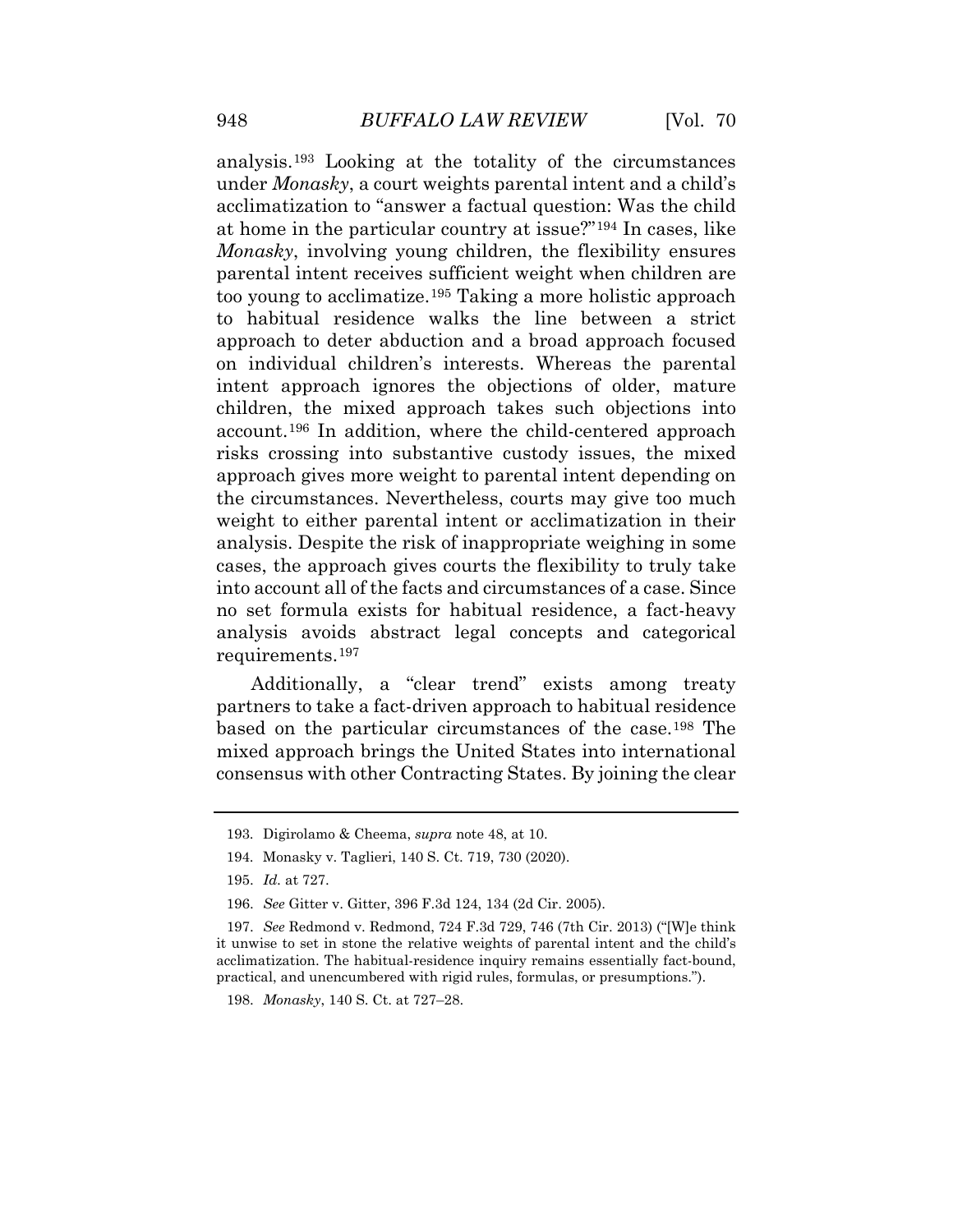the mixed-approach, then this uniformity would discourage trend among Contracting States, the mixed approach serves "the need for uniform international interpretation of the Convention."[199](#page-38-1) Encouraging uniform interpretation and application of the Convention increases predictability in the Convention's application on an international level and protects the best interests of children through international cooperation.[200](#page-38-2) Moreover, if all Contracting States adopted forum shopping. Since habitual residence serves as a threshold determination under the Convention, different approaches lead to different overall outcomes. The Convention aimed to combat international child abduction through international cooperation, and an international standard facilitates that cooperation.

 and allows for greater flexibility in Convention cases while In sum, the mixed approach takes the best of both worlds still maintaining a separation between jurisdiction and substantive custody determinations. An international standard clarifies the analysis for all Contracting States and facilitates international cooperation.

#### B. *The Totality-of-the-Circumstances Test in* Monasky *Harmonized the Habitual Residence Analysis in the United States*

Ensuring flexibility post-*Monasky*, courts have avoided overly narrow categorical requirements.[201](#page-39-0) In *Grano*, the Second Circuit repeated that habitual residence does not require an actual agreement between the parents but that

<sup>199.</sup> *Monasky*, 140 S. Ct. at 727.

<span id="page-37-2"></span><span id="page-37-1"></span><span id="page-37-0"></span> intelligibility and consistency in its application, parents are deprived of crucial information they need to make decisions, and children are more likely to suffer 200. Mozes v. Mozes, 239 F.3d 1067, 1072 (9th Cir. 2001) ("Without the harms the Convention seeks to prevent."); *see* 22 U.S.C. § 9001(a)(3).

<span id="page-37-5"></span><span id="page-37-4"></span><span id="page-37-3"></span> habitual residence as "less rigid," balancing parental intent and acclimatization in applying the totality-of-the-circumstances test. *See* Chambers v. Russell, No. 201. One court described the post-*Monasky* framework for determining 1:20CV498, 2020 WL 5044036, at \*4 (M.D.N.C. Aug. 26, 2020).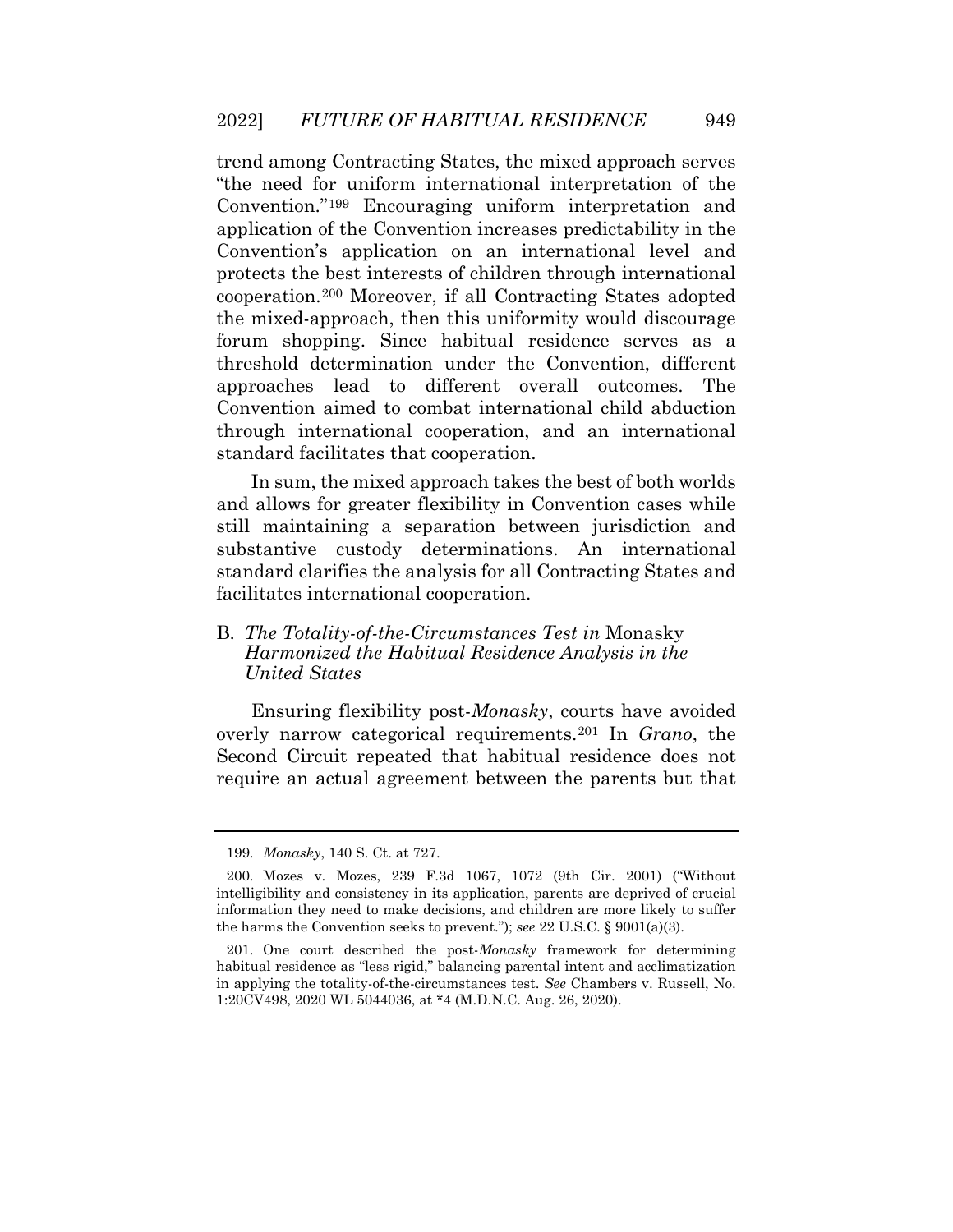United States, found a school for the child, and bought a "physical presence in a country is not a dispositive indicator of an infant's habitual residence."[202](#page-39-1) Factfinding courts decide habitual residence as courts of first instance, so the court deferred to the district court based on the circumstances of the case.[203](#page-39-2) The interpretation of the totality-of-the-circumstances test in *Grano* toes the line between giving too much weight to the child's acclimatization and geography or to parental intent. The facts showed the child in *Grano* was at home in Spain: the parents had bought a one-way ticket to Spain, did not keep bank accounts in the house together.<sup>[204](#page-39-3)</sup> The court weighed the factors at play in the case and respected clear parental intent backed up by objective evidence.

 circumstances test does not radically change the habitual *Smith* demonstrates that the totality-of-theresidence analysis by including objective evidence of acclimatization. As noted above, the Fifth Circuit overruled its prior emphasis on "parents' shared intent over other factors" in favour of the totality-of-the-circumstances test post-*Monasky*.[205](#page-39-4) In *Smith*, the Fifth Circuit considered parental intent along with objective evidence: both parties were United States citizens, the father's work contact referenced home leave to San Francisco, the mother continued to own land in Texas, the children had gone to an "American style" school in Argentina, and the family had never purchased a home in Argentina.<sup>206</sup> The family intended to temporarily live in Argentina, and the children did not acclimatize to life in Argentina. Even though the lower court had applied the parental intent approach, the

<span id="page-38-2"></span><span id="page-38-1"></span><span id="page-38-0"></span><sup>202.</sup> Grano v. Martin, 821 F. App'x 26, 27 (2d Cir. 2020) (summary order) (citing Monasky v. Taglieri, 140 S. Ct. 719, 729 (2020)).

<sup>203.</sup> *Id.* at 27–28.

 204. *Id.* at 28.

<sup>205.</sup> Smith v. Smith, 976 F.3d 558, 561 n.1 (5th Cir. 2020).

 206. *Id.* at 560.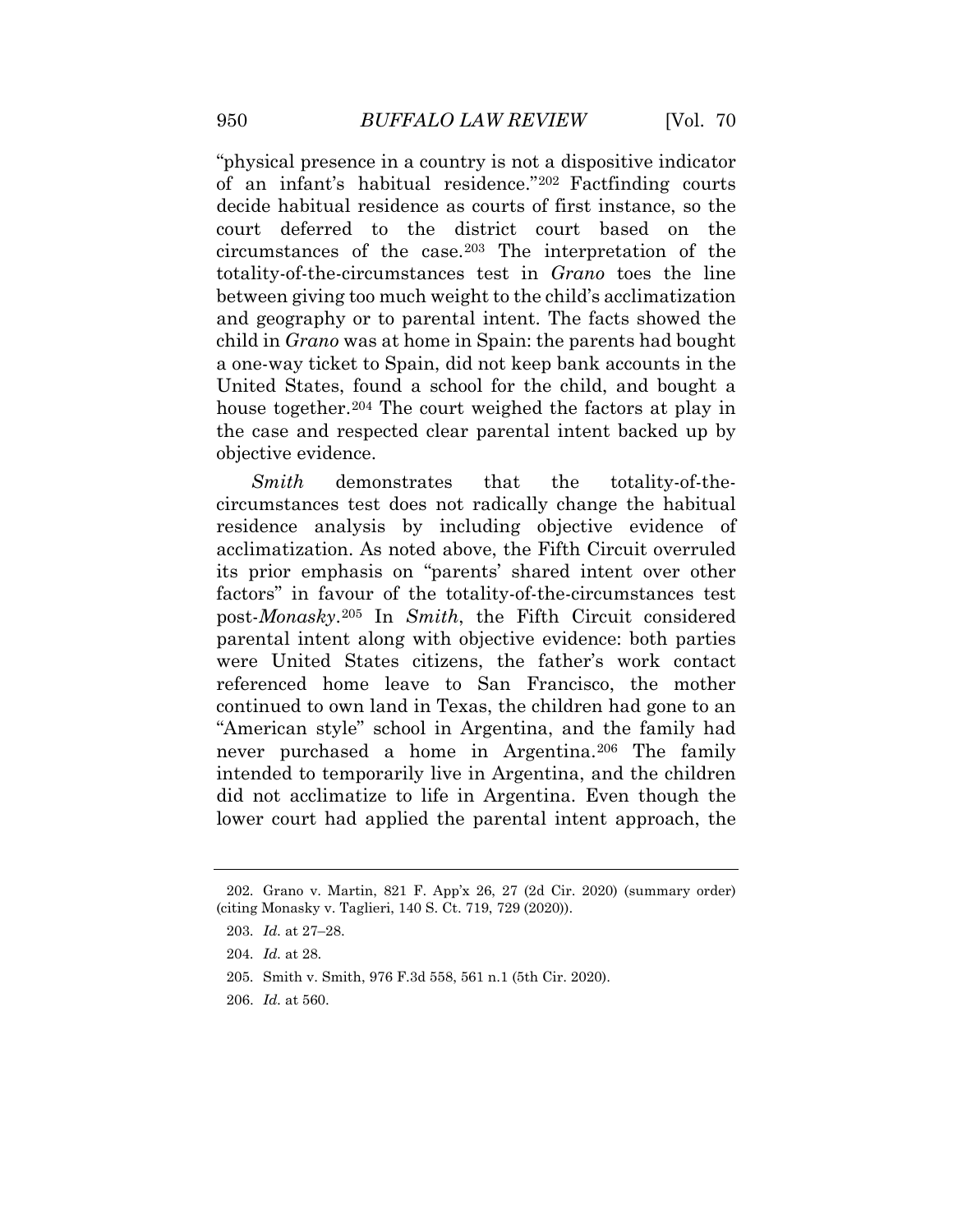Fifth Circuit reached the same result on appeal. Based on objective evidence, the children were not settled in Argentina, and the court correctly considered clear evidence indicating the children were habitually resident in the United States.

 apply to all child-custody disputes just because they have an international element.[207](#page-40-1) The Convention looks at whether immediately before the wrongful removal or retention. *Pope*  argued that the children were habitually resident in Brazil *Pope* serves as a reminder that the Convention does not an abductor wrongfully removed a child from or retained them away from their place of habitual residence turned on the fact that there was no wrongful removal or retention from a place of habitual residence. When the thenpregnant mother returned to the United States, the children did not exist yet. The reasoning in the district court's opinion illustrates the difference between habitual residence and a custody dispute. At the district court level, the father never while they were *in utero*.<sup>[208](#page-40-2)</sup> Since the children had never been to Brazil, the district court rejected the father's argument that the children became habitually resident in Brazil when they were born due to shared parental intent.<sup>[209](#page-41-0)</sup> The case might have been different had the mother removed new-born children from Brazil, the place of the parties' marital home. Then, shared intent might have controlled, and the twins would have then been habitually resident in Brazil. As the district court noted, "a child cannot be wrongfully 'retained' away from a place unless they were first a habitual resident of that place."[210](#page-41-1) The district court

<span id="page-39-2"></span><span id="page-39-1"></span><span id="page-39-0"></span> 207. *See* Pope v. Lunday, No. CIV-19-01122-PRW, 2019 U.S. Dist. LEXIS involving retention of a child away from the child's place of *habitual* residence, . . . the Convention's text indicates that it does not apply to all child-custody 220406, at \*8 (W.D. Okla. Dec. 23, 2019) ("[B]y limiting its application to cases disputes with an international element."), *aff'd*, 835 F. App'x 968 (10th Cir. 2020).

 208. *Id.* at \*7.

<span id="page-39-4"></span><span id="page-39-3"></span><sup>209.</sup> *Id.* at \*7–8.

 210. *Id.* at \*8.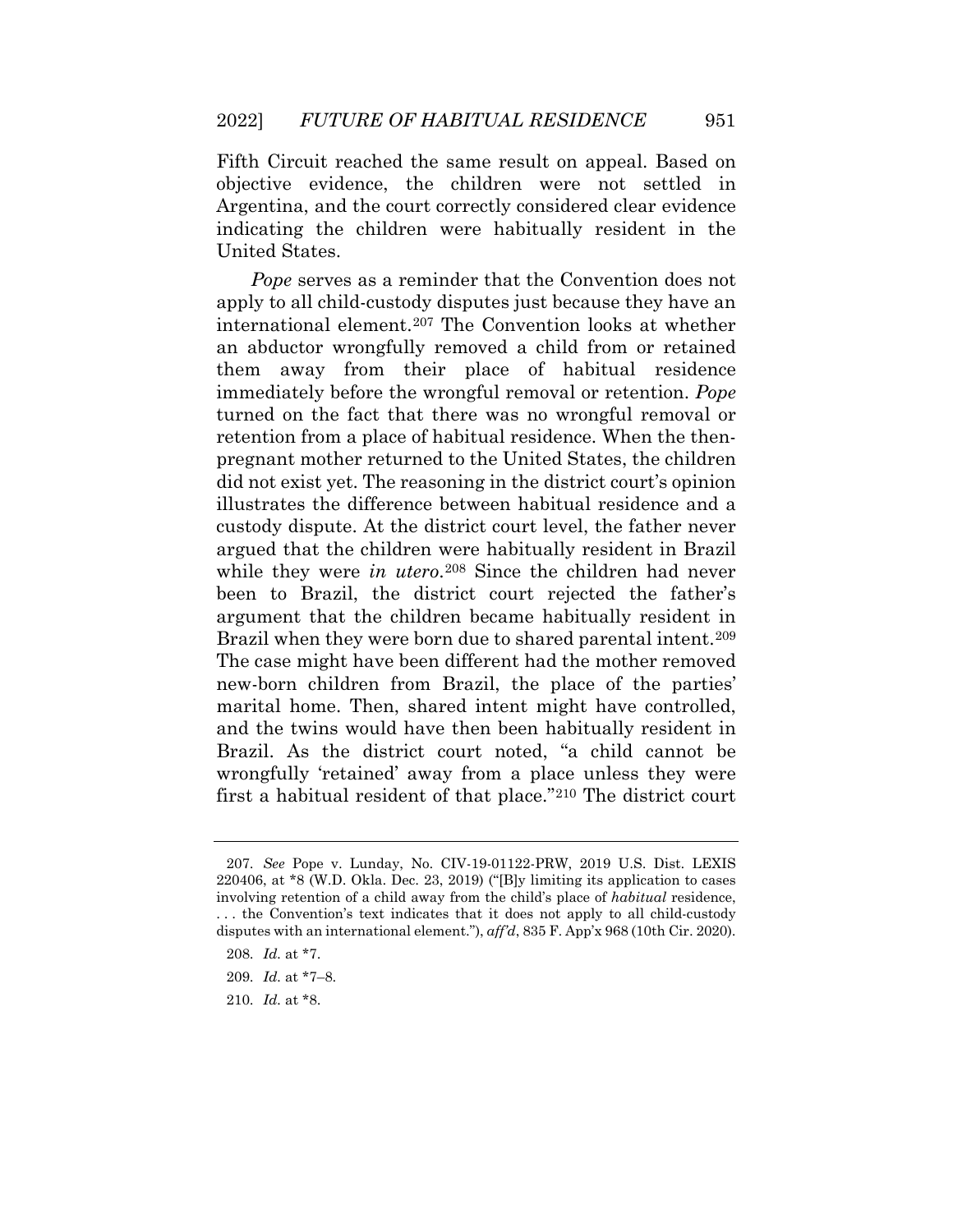totality-of-the-circumstances test.[212](#page-41-3) The appellate court also parental intent requires more weight in the habitual residence analysis since the children are too young to form create an actual agreement requirement. *Pope* reiterates recognized that the case did not involve a wrongful removal or retention,[211](#page-41-2) and the Tenth Circuit affirmed based on the correctly rejected the petitioner father's actual agreement argument.[213](#page-41-4) In cases involving infants and young children, meaningful ties, but giving weight to parental intent does not both that the Convention only deals with jurisdiction to ensure concerted cooperation among Contracting States to benefit children generally and that the courts in the place of the child's habitual residence make substantive custody determinations in the best interests of that individual child.

#### C. *The Future of the Habitual Residence Analysis in the United States*

 and preventing forum shopping.[214](#page-41-5) *Monasky* harmonized the The totality-of-the-circumstances test follows the clear international trend in favor of a mixed approach, ensuring uniform application and interpretation of the Convention habitual residence analysis in the United States, resolving the circuit split between the parental intent, child-centered, and mixed approaches. As this Comment argued, the mixed approach best serves the aims of the Convention moving forward through its flexibility. The drafters intended habitual residence to involve a heavy factual inquiry, and the totality-of-the-circumstances test avoids categorical requirements in favor of objective factual evidence. Since *Monasky*, lower courts have refused to impose artificial requirements in Convention cases, moving the United States into international consensus. In most cases, the result seems

214. *See* Digirolamo & Cheema, *supra* note 48, at 4.

<span id="page-40-1"></span><span id="page-40-0"></span> 211. *Id.* at \*3–5.

<sup>212.</sup> Pope v. Lunday, 835 F. App'x 968, 972–73 (10th Cir. 2020).

<span id="page-40-2"></span> 213. *Id.* at 972.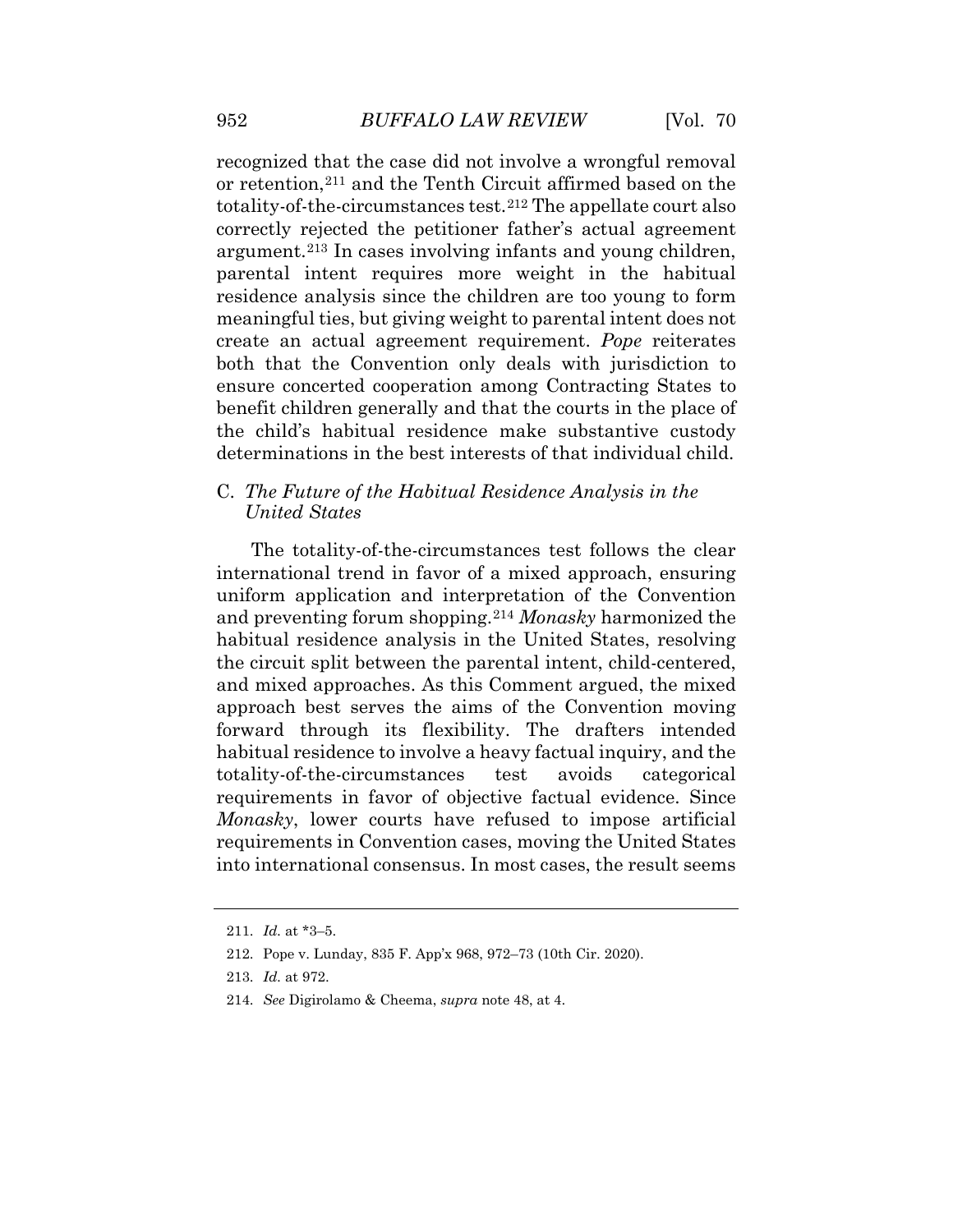the children were not settled in Argentina.<sup>215</sup> While the court to be the same under the new test because no one factor is dispositive, so courts need only weight the factors before making a call based on the facts of the case. For example, the lower court in *Smith* had determined the children were habitually resident in the United States based on the parental intent approach. On appeal, the Fifth Circuit affirmed under the totality-of-the-circumstances test since overruled its previous precedent, the analysis did not change the outcome and the importance of parental intent in that case because it focused on all objective criteria.

Moving forward, courts should refrain from taking the totality-of-the-circumstances test too far and turning Convention cases into substantive custody disputes.[216](#page-42-1) As the district court pointed out in *Pope*, the Convention deals with wrongful removals and retentions from a child's habitual residence and not custody disputes that have an international element. With these concerns in mind, a more flexible and holistic approach can benefit individual children while still safeguarding the best interests of children generally.

#### **CONCLUSION**

 controls the outcomes in Convention cases, and case law underscores its importance as a connecting factor. As Part I discussed, the Convention does not define habitual As a threshold determination, habitual residence residence, and courts in the United States took divergent approaches in their analyses prior to *Monasky*, applying the

<sup>215.</sup> Smith v. Smith, 976 F.3d 558, 563 (5th Cir. 2020).

<span id="page-41-5"></span><span id="page-41-4"></span><span id="page-41-3"></span><span id="page-41-2"></span><span id="page-41-1"></span><span id="page-41-0"></span> \*19 (E.D. Va. Mar. 4, 2021) ("The Court is mindful that the Hague Convention as a vehicle to dispose of an underlying custody dispute."); *see* Convention, *supra*  216. Aluker v. Simin Yan, No. 1:20-cv-1117, 2021 U.S. Dist. LEXIS 51495, at seeks to grant courts of the receiving jurisdiction the circumscribed authority to determine the merits of an abduction claim, and that the treaty is not designed note 1, art. 19; 22 U.S.C. § 9001(b)(4); *Friedrich I*, 983 F.2d 1396, 1400 (6th Cir. 1993).